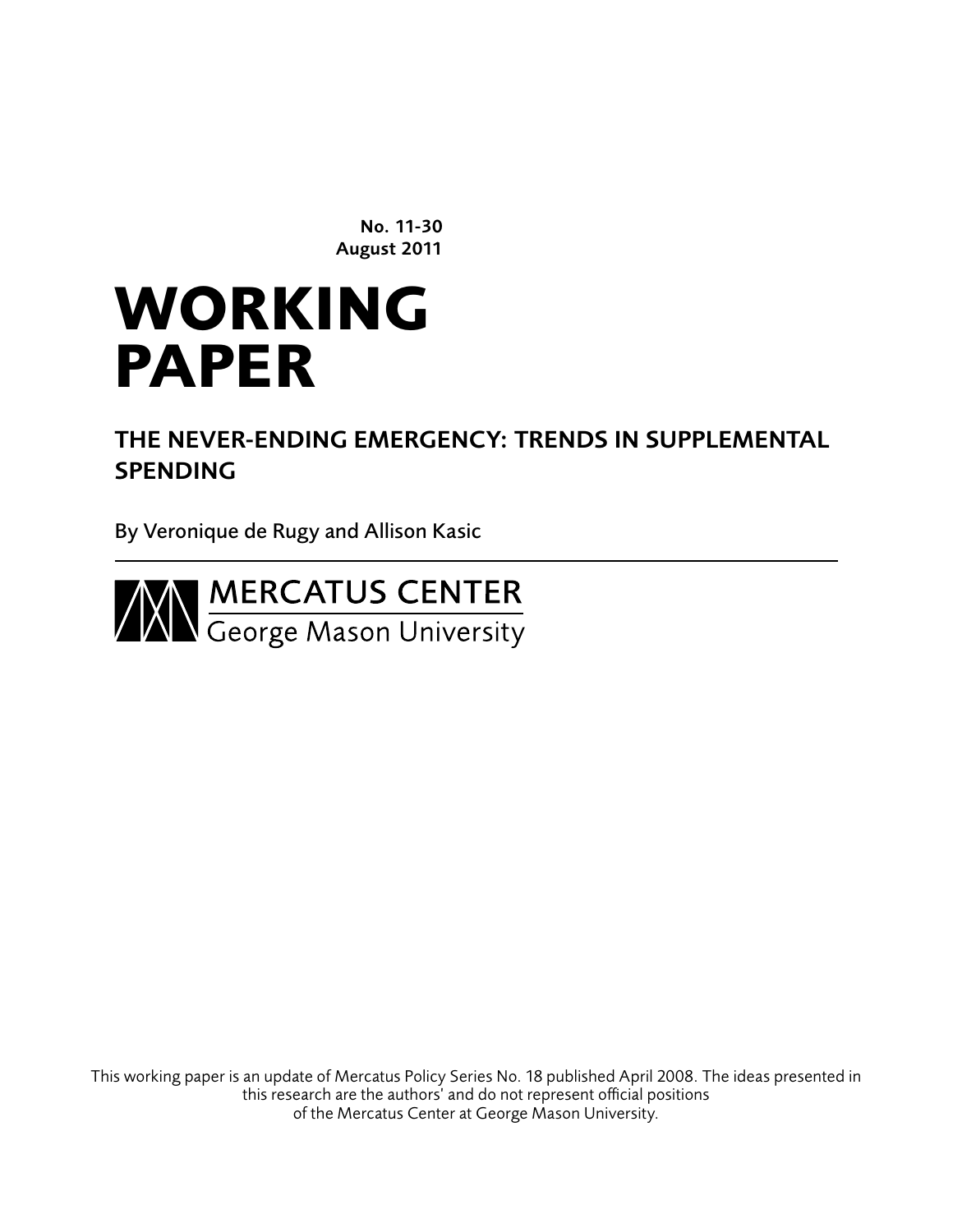# The Never-ending Emergency: Trends in Supplemental Spending By Veronique de Rugy and Allison Kasic

# **August 1, 2011**

<span id="page-1-0"></span>This paper benefited from the able assistance of Frederic Sautet, Kyle McKenzie, Winslow Willard, Amy Fontinelle, Lura Forcum, and Jennifer Zambone. All data come from the public record and are available to any interested parties, who may obtain them by contacting the author.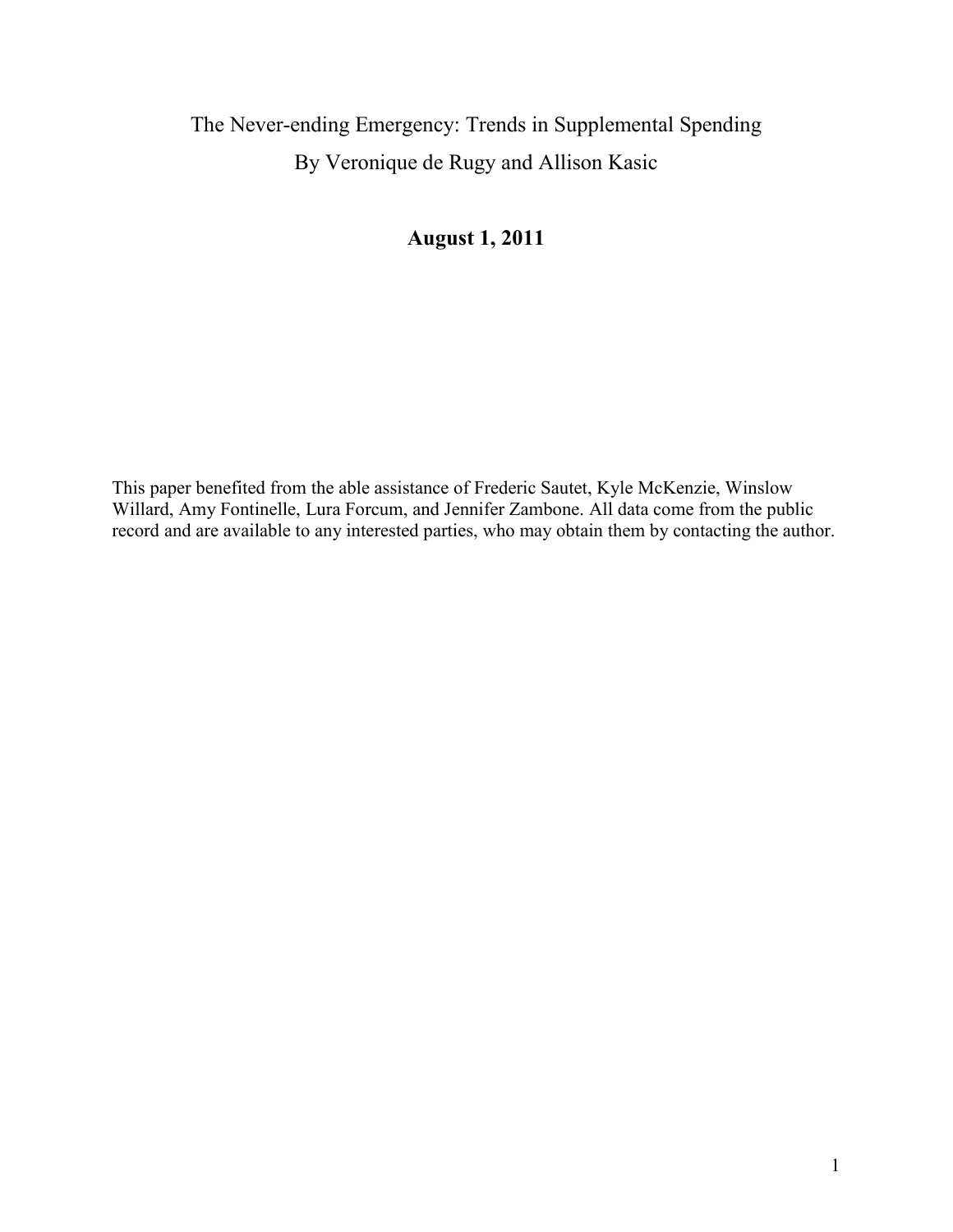## **Introduction**

Rarely does a fiscal year pass without some type of emergency requiring a response from the federal government. When disaster strikes, lawmakers need prompt access to emergency federal funds. In some instances, emergency spending is enacted as part of regular appropriations measures. However, in most cases the timing is such that the need for funding cannot wait until the next appropriations cycle. As a result, most supplemental appropriations are enacted as standalone legislation. For instance, supplemental bills are often used to cover unexpected costs due to natural disaster or war. It should be noted, however, that these bills are a normal part of the appropriations process and have been used in the federal spending process since the second session of the very first U.S. Congress in  $1790<sup>1</sup>$  $1790<sup>1</sup>$ 

Recently, however, serious concerns have emerged about the nature and size of supplemental appropriations bills and in particular about the abuse of emergency spending. In most cases, supplemental bills, when the spending is labeled emergency, do not count against the budget caps the House and Senate set in place, maintaining the appearance that discretionary spending is under control when it is actually increasing tremendously. As a result, supplemental bills have become the tool of choice for Congress and the presidential administration to avoid caps set by annual budget resolutions, resulting in dramatically increased government spending.

A point of clarification is important here. Many people treat "emergency" and "supplemental" appropriations as synonyms, but they are not.

This paper looks at the use of supplemental spending over the last 25 years. Section 1 examines some of the budget rules to which lawmakers are subject. It explains that, under the

<span id="page-2-0"></span> <sup>1</sup> CBO, *Supplemental Appropriations in the 1990s*, March 2001, http://www.cbo.gov/ftpdocs/27xx/doc2768/EntireReport.pdf.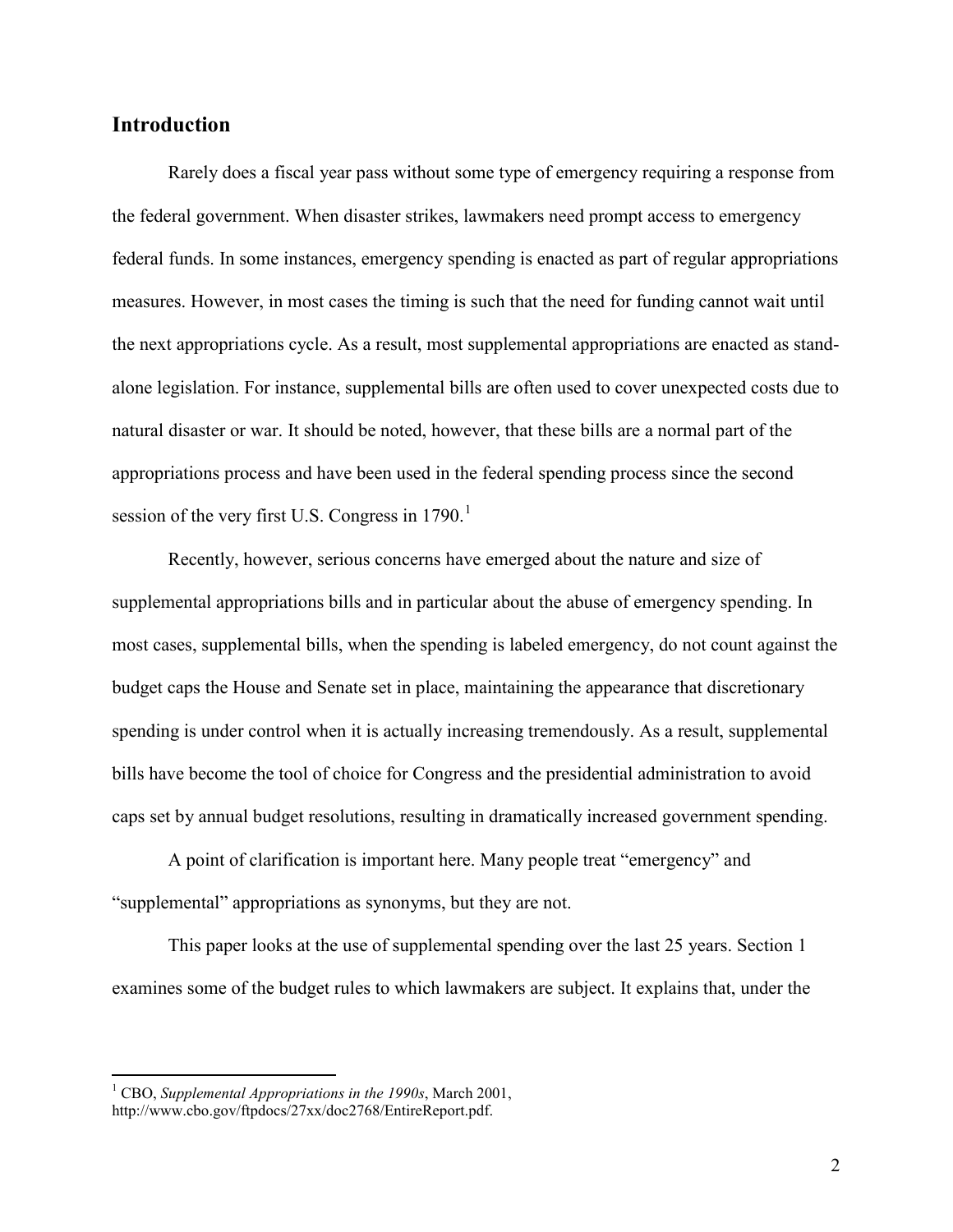Budget Enforcement Act of 1990, emergency spending—most of which takes place through supplemental bills—is given special exceptions from budgetary rules. $2^2$  $2^2$ 

Section 2 looks at trends in supplemental spending, revealing a considerable increase in spending since FY 1998, including a dramatic hike after FY 2002. The spending explosion coincides with the expiration of certain budget rules that had constrained supplemental bills.

Section 3 demonstrates how the White House and Congress—particularly since FY 2002—have abused their powers to request and pass supplemental bills. It exposes many of the tactics used by lawmakers to increase spending, such as trimming defense spending in the regular appropriations process, while allowing the defense budget to be replenished later in the year through supplemental appropriations.

Section 4 offers four different and complementary ways to fix the supplemental spending process.

The paper concludes that in recent years, supplemental bills have been effectively used to hide the cost of programs that do not address emergencies or unexpected circumstances—such as the wars in Iraq and Afghanistan—and to expand spending beyond budget limits.<sup>[3](#page-3-0)</sup> In addition, because of a serious lack of congressional oversight, lawmakers riddle supplemental bills with pork and other projects that would not be funded on their own merits.

### **Section 1: Budget Rules and Supplemental Appropriations**

Supplemental appropriations provide additional funding to an agency during the course of a fiscal year for programs and activities considered too urgent to wait until next year's budget. Within a single supplemental appropriations law, some funds may be designated as emergency

<span id="page-3-1"></span><span id="page-3-0"></span><sup>&</sup>lt;sup>2</sup> U.S. Congress. House. *Budget Enforcement Act of 1990*, title XIII of PL 101-508; 2 USC 900, H.R. 5835, http://www1.worldbank.org/publicsector/pe/BudgetLaws/BudgetEnforcementAct1990.doc.

<sup>3</sup> George Krumbhaar, "Supplementals are Climbing! Supplementals are Climbing!" *U.S. Budget Daily News Service*  by gallerywatch.com, May 1, 2006.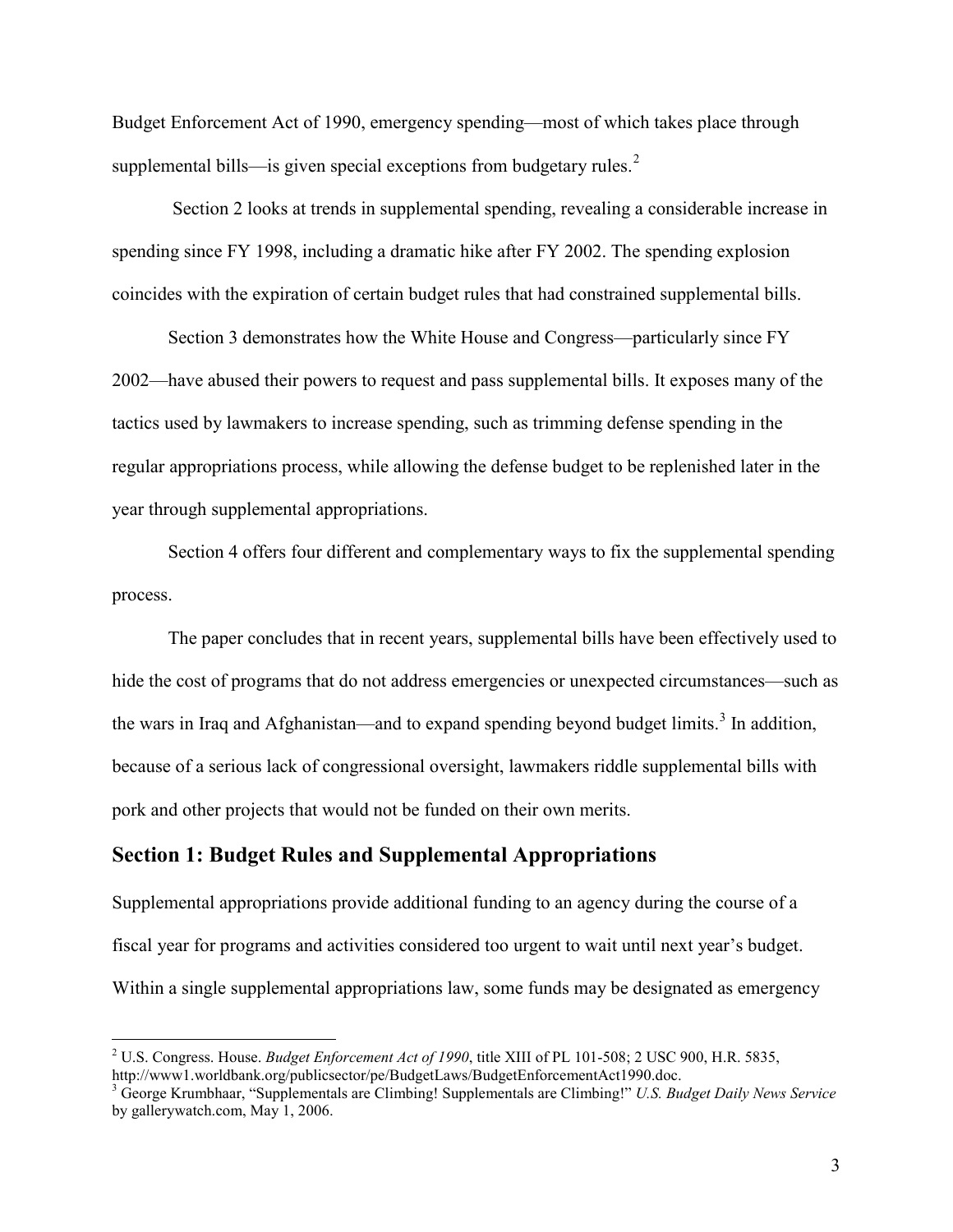and others may not. Although some emergency funding is included in the regular appropriations process, a recent study released by the Government Accountability Office (GAO) found that a large portion is not (See Figure 1).<sup>[4](#page-3-1)</sup>



Figure 1: Supplemental Spending versus Emergency Spending FY: 2006

In FY 2009, the total amount of spending funded through the supplemental process was \$196.7 billion.<sup>[5](#page-4-0)</sup> Of this total, \$192 billion received an emergency designation.<sup>[6](#page-4-0)</sup> The remaining \$5 billion, even though spent through the supplemental process, did not receive the emergency

<span id="page-4-0"></span> <sup>4</sup> United States Government Accountability Office, *Supplemental Appropriations: Opportunities Exist to Increase Transparency and Provide Additional Controls*, GAO-08-314, January 2008, 3,

<span id="page-4-1"></span>http://www.gao.gov/new.items/d08314.pdf.<br><sup>5</sup> CBO, *Data on Supplemental Budget Authority for the 2000s* (Washington, DC: Government Printing Office, 2010), 4, http://www.cbo.gov/ftpdocs/66xx/doc6630/SuppApprops.pdf.

 $\frac{1}{6}$ Congressional Research Service, "Emergency Spending FY 2000-FY 2010," Memorandum to Senator Tom Coburn (2011), May 2, 2011.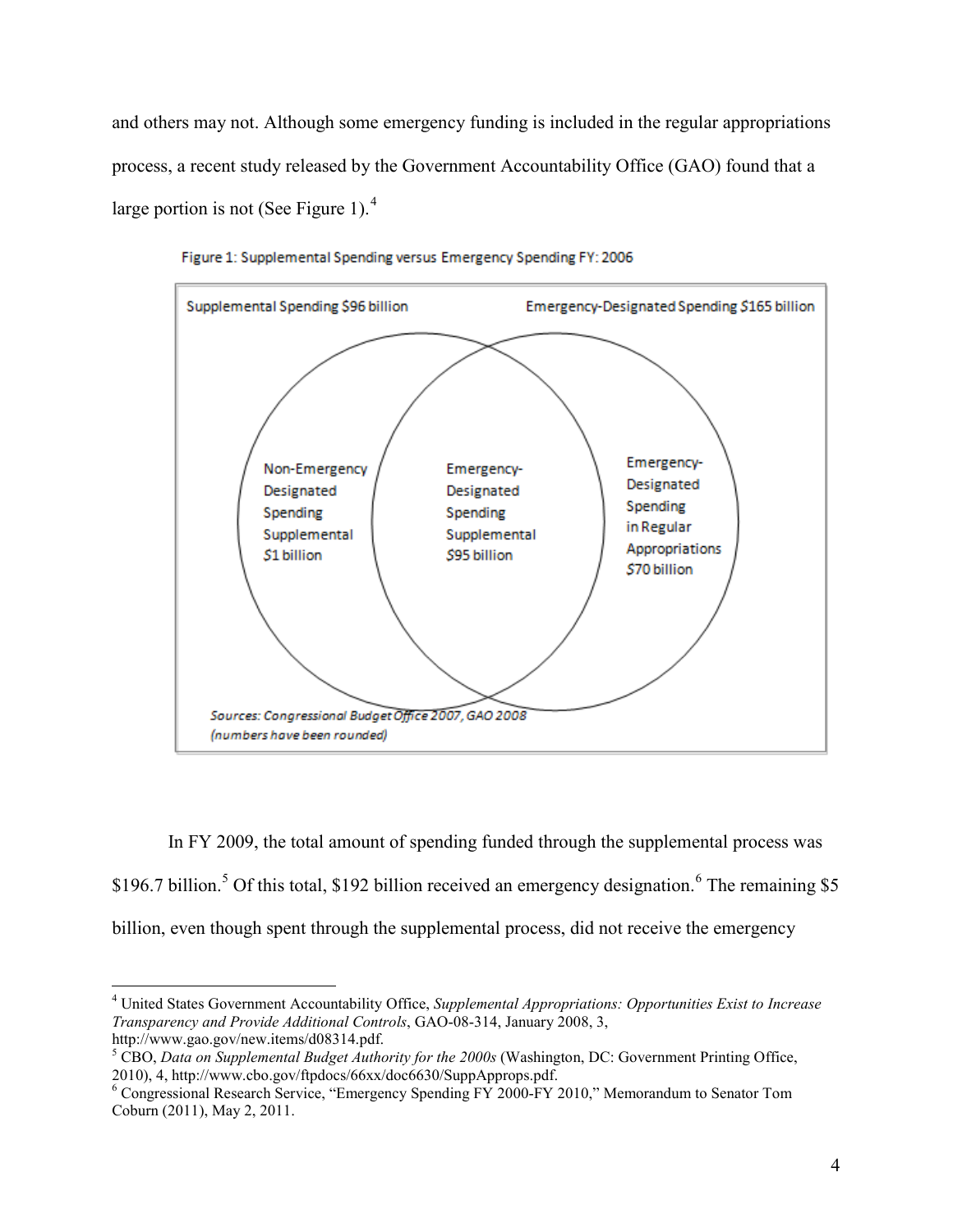designation. Also in FY 2006, the last year the data is available, a total of \$165 billion in federal spending received an emergency designation.<sup>[7](#page-4-1)</sup> This means that \$70 billion was allocated for emergencies through the regular appropriations process.

The distinction between emergency and non-emergency funding is important because normal budget controls do not constrain emergency-designated funds. In fact, over the years supplemental appropriations have been subjected to a variety of budgetary rules, mainly out of concerns that they would become magnets for earmarks and other wasteful spending.

The Congressional Budget and Impoundment Control Act of 1974 was the first law to establish a comprehensive process for considering budgetary matters, including mandating the use of a budget resolution. The budget resolution sets out requirements for the fiscal year beginning the following October 1 and for at least four subsequent fiscal years. These requirements include levels of total new budget authority and outlays; total federal revenues, including the amount, if any, by which the level of federal revenues should be increased or decreased by legislative action; the surplus or deficit in the budget; new budget authority and outlays for each major functional category; and the public debt.<sup>[8](#page-5-0)</sup>

The Act requires that once the budget resolution sets aggregate spending levels, the Appropriations Committee in each chamber is given an allocation (known as a Section 302(a) allocation) for spending. $9$  After the Appropriations Committees receive the aggregate allocation, they divide this into sub-allocations (known as Section 302(b) sub-allocations) corresponding to each of the thirteen Appropriations Subcommittees. The two chambers do not need to have the

<span id="page-5-0"></span> $<sup>7</sup>$  Ibid.</sup>

<sup>8</sup> For a comprehensive analysis of the 1974 Act, see Allen Schick and Felix Lostracco, *The Federal Budget: Politics,* 

<span id="page-5-1"></span>*Policy, Process* (*Washington, The Deeming Resolution: A Budget Enforcement Tool* (Washington, DC: Congressional Research Service, RL31443, August 9, 2004), 2, http://assets.opencrs.com/rpts/RL31443\_20040809.pdf.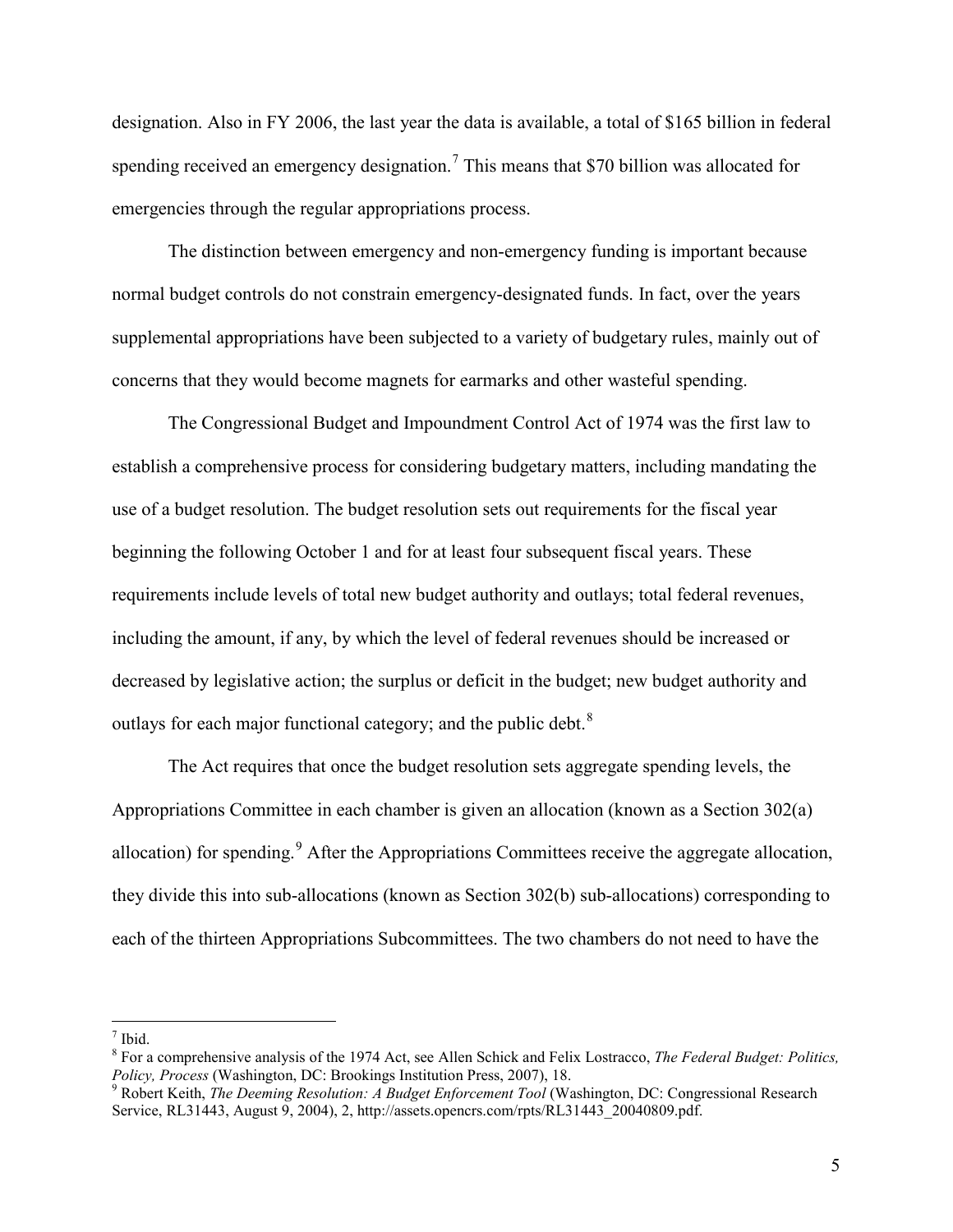same 302(b) allocations for each subcommittee, but the grand total must meet the agreed-upon  $302(a)$  allocation set by the budget resolution.<sup>[10](#page-5-1)</sup>

The purpose of the 302(a) allocation is to serve as an internal Congressional control mechanism, enforceable through points of order and other procedural mechanisms in both the House and Senate. In theory, the Appropriations Committees in the House and Senate cannot exceed the aggregate total in the bills they develop in the annual appropriations process.

Another important aspect of the 1974 law is that, for the first time, it required the president's annual budget request to include an allowance for expected supplemental spending. Congress also tried to mitigate the effects of supplemental spending with offsetting rescissions. Rescissions cancel funding that earlier appropriations laws authorized but that Congress has not yet actually spent.

The Balanced Budget and Emergency Deficit Control Act of 1985, commonly referred to as the Gramm-Rudman-Hollings Act after the authors of the original bill, set maximum amounts for the federal deficit. The idea behind this 1985 act was that each year, deficit targets would decrease until the budget was balanced in FY 1991. If the deficit limits were exceeded, the president was required to cut spending by a uniform percentage across the board to bring the budget back into balance, a process called "sequestration." Depending on the year and the administration, some parts of the budget were exempted from such cuts.

Following the passage of this law, the Office of Management and Budget (OMB) instructed agencies that supplemental requests for discretionary appropriations would require offsetting budget cuts in the current year. Exceptions would be granted only if the agency could provide a "fully justified explanation" for why the cuts were not possible.<sup>[11](#page-6-0)</sup>

<span id="page-6-0"></span><sup>&</sup>lt;sup>10</sup> James V. Saturno, *Congress Point of Order* (Washington, DC: Congressional Research Service, June 15, 1999).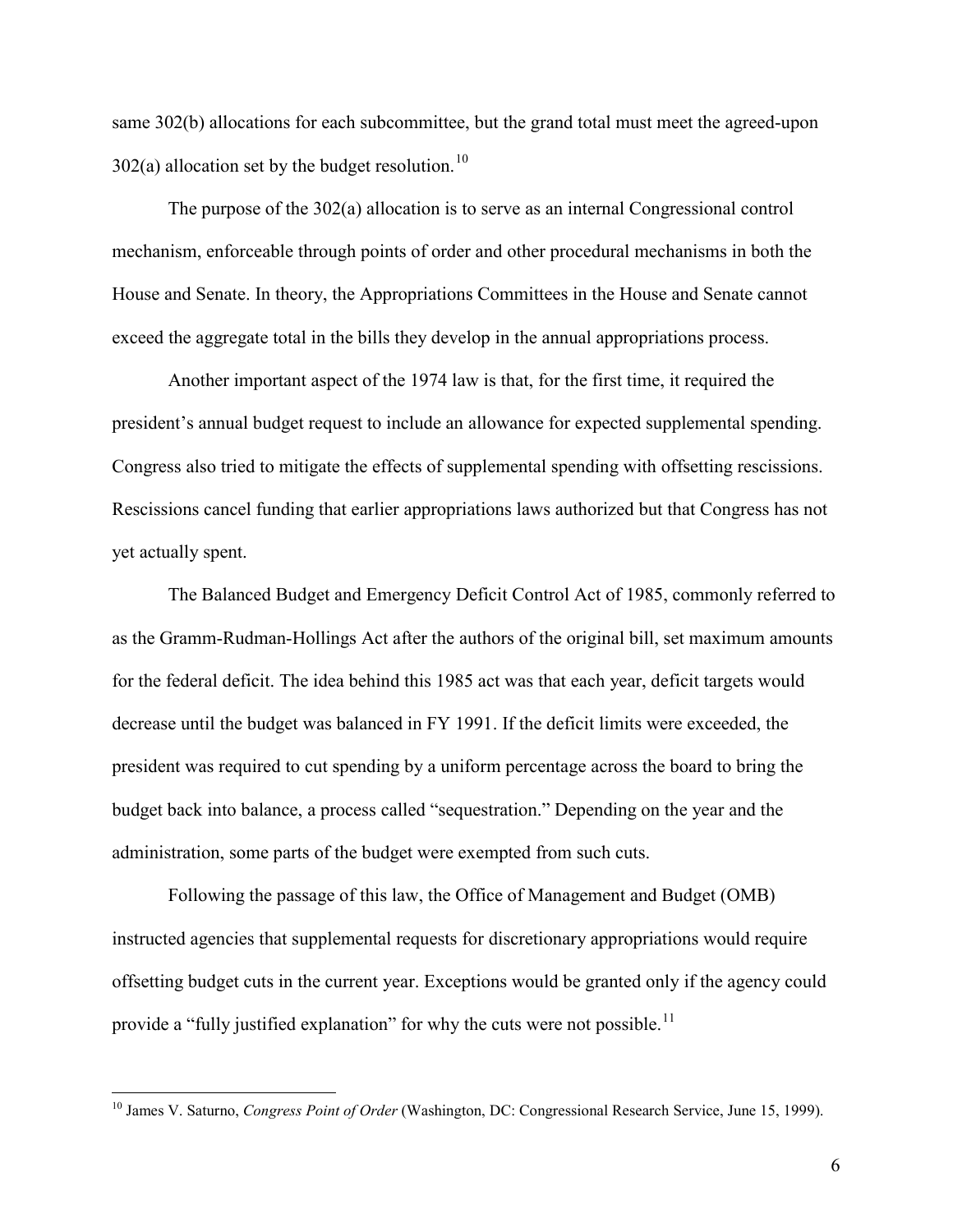After the Bipartisan Budget Agreement of October 1987, the OMB issued tougher requirements. No supplemental requests would be allowed in 1988 and 1989 "except in dire emergencies." However, such emergency appropriations would not require offsetting spending cuts.[12](#page-6-0) The 1987 Balanced Budget and Emergency Deficit Control Reaffirmation Act also extended the deficit limits through FY 1992.

In 1990, participants in the budget process became aware that the Gramm-Rudman-Hollings deficit targets required extremely painful choices. Because the budget exceeded the deficit limit by nearly \$100 billion and Congress had exempted so much spending from sequestration, the Gramm-Rudman-Hollings framework would have required many spending programs to be cut by about one-third. In response, Congress passed the Budgetary Enforcement Act (BEA) of 1990, which specified two new deficit reduction mechanisms: pay-as-you-go (PAYGO) rules and statutory discretionary spending caps.

PAYGO required across-the-board cuts in non-exempt, mandatory spending if the sum of proposed new spending and revenue measures would increase the deficit. Large categories of spending were exempt from PAYGO—including Social Security—and cuts in Medicare spending were limited to 4 percent. Importantly, the BEA also specified that emergency provisions, including supplemental bills designated as emergency bills, were exempt from PAYGO requirements.

BEA's spending caps limited budget authority and outlays for discretionary spending from FY 1991 to FY 1993 in three program categories: defense, domestic, and international. For

<sup>&</sup>lt;sup>11</sup> Thomas Hungerford, *Supplemental Appropriations: Trends and Budgetary Impacts Since 1981* (Washington, DC: Congressional Research Service, RL33134, January 2, 2009), 2, http://assets.opencrs.com/rpts/RL33134\_20090102.pdf.

<span id="page-7-0"></span><sup>&</sup>lt;sup>12</sup> Ibid., 3. See also William G. Dauster, "Budget Emergencies," *Journal of Legislation* 18, no. 2 (1992): 253.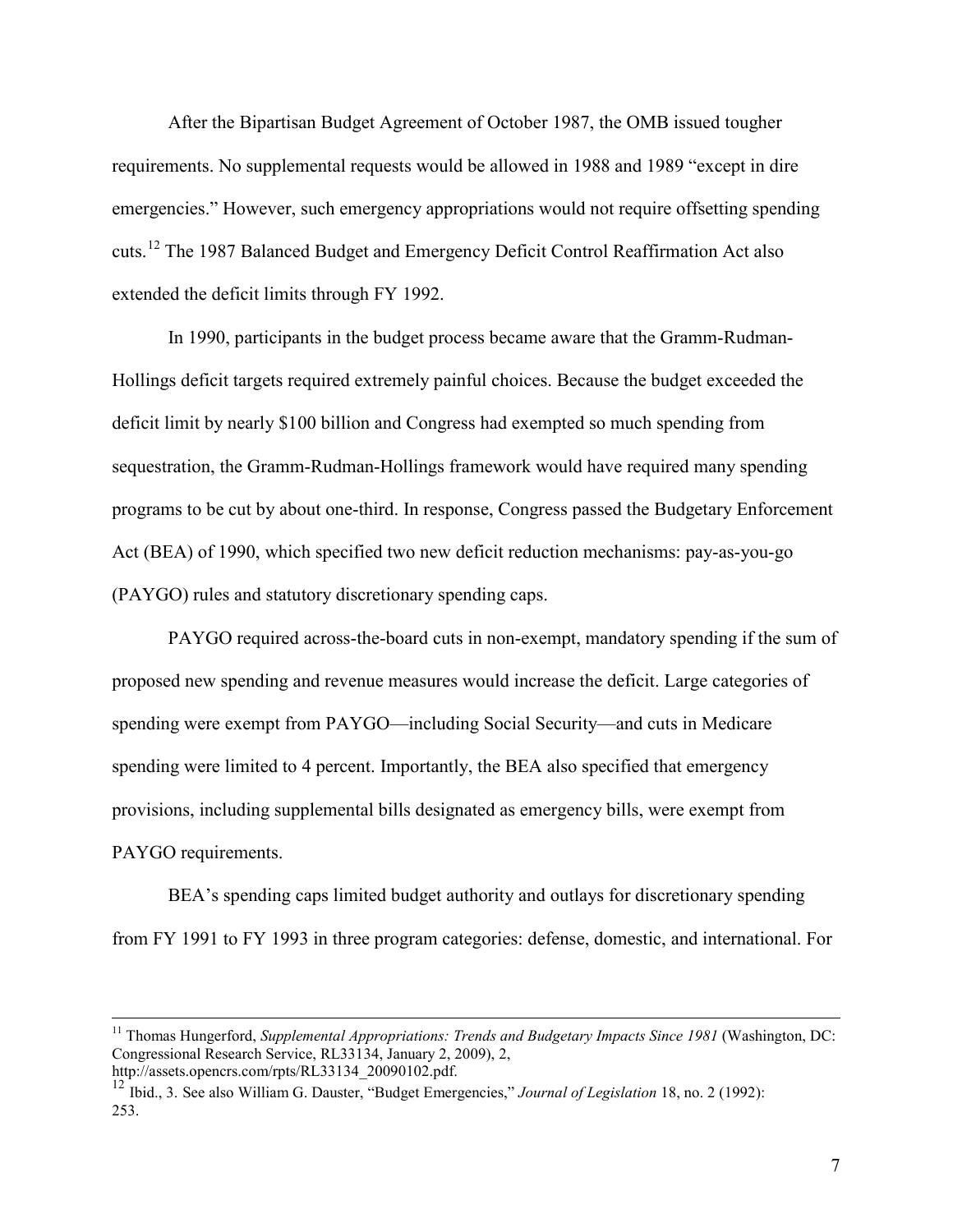FY 1994 and FY 1995, the caps applied to total discretionary spending. The caps were enforced by presidential sequestration.

In 1993, the PAYGO rules and discretionary caps were extended through FY 1998, and in 1997, reauthorization of the BEA of 1997 extended the budget procedures through FY 2002. These laws, along with other legislation, also added new categories of discretionary spending subject to caps.

Under BEA rules, supplemental spending had to comply with all budget limits. If supplemental spending laws enacted before July 1 violated the caps, the president was required to sequester sufficient funds to offset this amount within 15 days. Supplemental laws enacted after July 1 that exceeded the caps reduced the relevant cap in the following fiscal year by the amount of the violation.

The BEA provided an explicit exception for emergency-designated spending, however. According to William Dauster, during the discussions leading to the adoption of the BEA, OMB negotiators offered the possibility of emergency exceptions as an inducement for Democratic negotiators to accept limits on discretionary spending enforced by sequestration.<sup>[13](#page-7-0)</sup> The idea that providing an exception for emergency spending would give some flexibility to appropriators to accommodate unforeseen circumstances was also introduced at that time.<sup>[14](#page-8-0)</sup>

This meant that from then on, supplemental appropriations designated as emergency spending were not counted toward budget caps, did not trigger sequestrations, and were not required to be offset with rescissions. However, there was a requirement that the emergency label only be applied to "dire emergencies." In addition, the BEA mandated that all incremental costs

<span id="page-8-1"></span><span id="page-8-0"></span> $13$  Dauster, "Budget Emergencies," 255.<br> $14$  Ibid.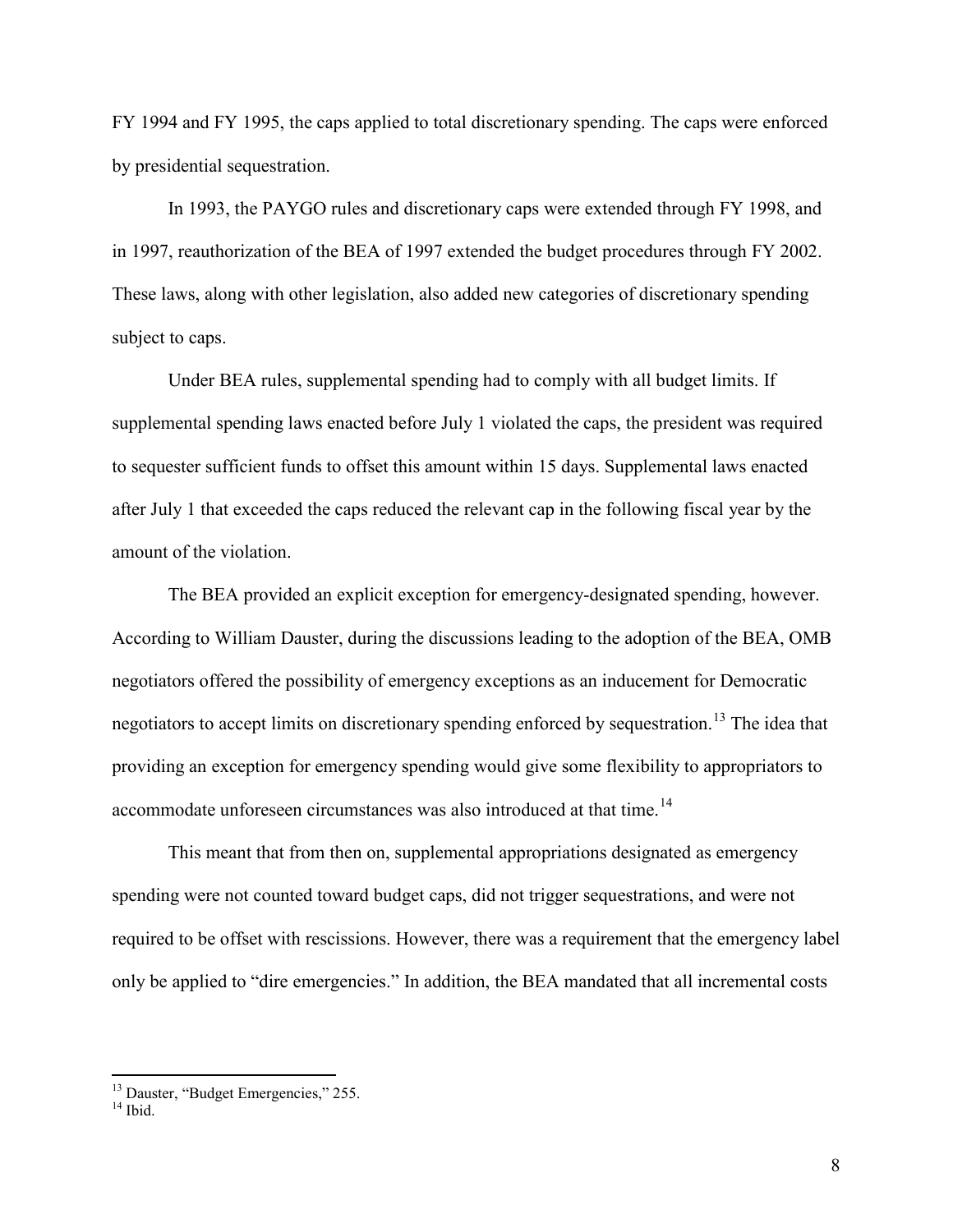associated with Operation Desert Shield be treated as emergency spending without requiring further action by Congress and the president.<sup>[15](#page-8-1)</sup>

Under the BEA, the emergency-spending designation could be initiated by either the president or Congress.[16](#page-9-0) Yet, for funds to become available, the Act requires that both the president and Congress agree to the emergency designation. For instance, the president can designate spending as "emergency" in his budget request. Congress must then include the emergency designation in statutory language. Congress can initiate emergency spending as well, with the president's agreement.

In FY 2002, the president and Congress allowed the BEA to expire.<sup>[17](#page-9-0)</sup> Since then, supplemental appropriations that exceed the budget caps no longer trigger sequestrations and the "dire emergency" rule has been relaxed.

In theory, supplemental bills are still subject to the 302(a) allocation limits unless Congress makes an exception. However, in recent years, it seems that the exception has become the rule. For instance, in the FY 2005 budget resolution, Congress exempted from the limits "supplemental appropriations for fiscal year 2005 for contingency operations related to the "global war on terrorism." This means that any and all spending related to the global war on terrorism received the functional equivalent of an emergency designation. For FY 2006, Congress made the same exemption but limited the exempted amount to \$50 billion. The FY 2007 budget resolution exempted "appropriations for fiscal year 2007 for contingency operations directly related to the global war on terrorism, and other unanticipated defense-related

<span id="page-9-0"></span><sup>&</sup>lt;sup>15</sup> Ibid., 257.<br><sup>16</sup> James V. Saturno, *Emergency Spending: Congressional and Statutory Rules* (Washington, DC: Congressional Research Service, CR21035, October 3, 2001), 3.

<sup>&</sup>lt;sup>17</sup> On a vear-to-year basis, Congress will sometimes include discretionary caps and PAYGO rules enforceable by point of order. For instance, the FY 2004 budget resolution included these budget enforcement rules for the Senate.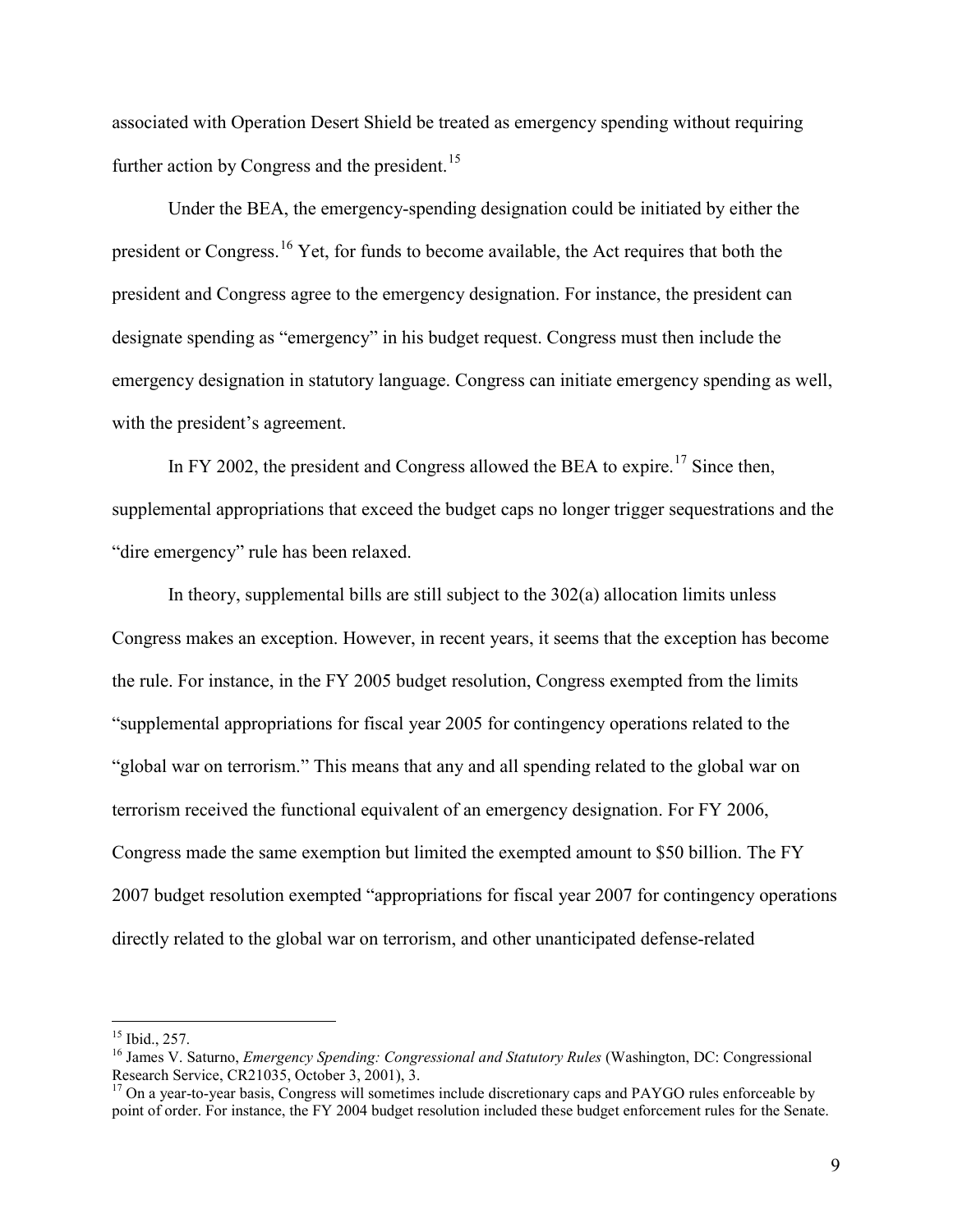operations." As in FY 2005, no limits were placed on the amount Congress is allowed to spend above the budget caps in FY 2007.

It is important to note that the expiration of the BEA did not change the treatment of emergency spending. It is still true that if Congress and the president agree that a supplemental bill is necessary for an emergency, they do not have to make offsetting cuts. The only limit on emergency spending is that members of Congress can raise a point of order to protest the emergency designation.<sup>[18](#page-9-0)</sup> If the point of order is made and sustained, it would prohibit the committee from considering the legislation.<sup>[19](#page-10-0)</sup> However, according to the GAO, this has rarely happened, if ever.<sup>[20](#page-10-0)</sup> In addition, even if a member raised a point of order turning the spending into "unauthorized appropriations," this obstacle is easily overcome, as evidenced by the Congressional Budget Office (CBO)'s annual report itemizing unauthorized appropriations that survive year after year. Consequently, in recent years, the emergency designation and the use of the supplemental process has proven questionable. In particular, because supplemental and emergency spending is not included in deficit accounting, many lawmakers and scholars have become concerned that such spending is being used not to respond to unanticipated needs but to evade constraints on spending, avoid budget caps, and reduce the apparent size of budget deficits.

<span id="page-10-1"></span><span id="page-10-0"></span><sup>&</sup>lt;sup>18</sup> A point of order is a matter raised during consideration of a motion concerning the rules of parliamentary procedure. A point of order may be raised if the rules appear to have been broken. In this particular case, a member would be allowed to raise a point of order if a bill exceeded the 302(b) allocation.<br><sup>19</sup> Saturno, *Congress Point of Order*.

<sup>&</sup>lt;sup>20</sup> GAO, *Supplemental Appropriations*, 9.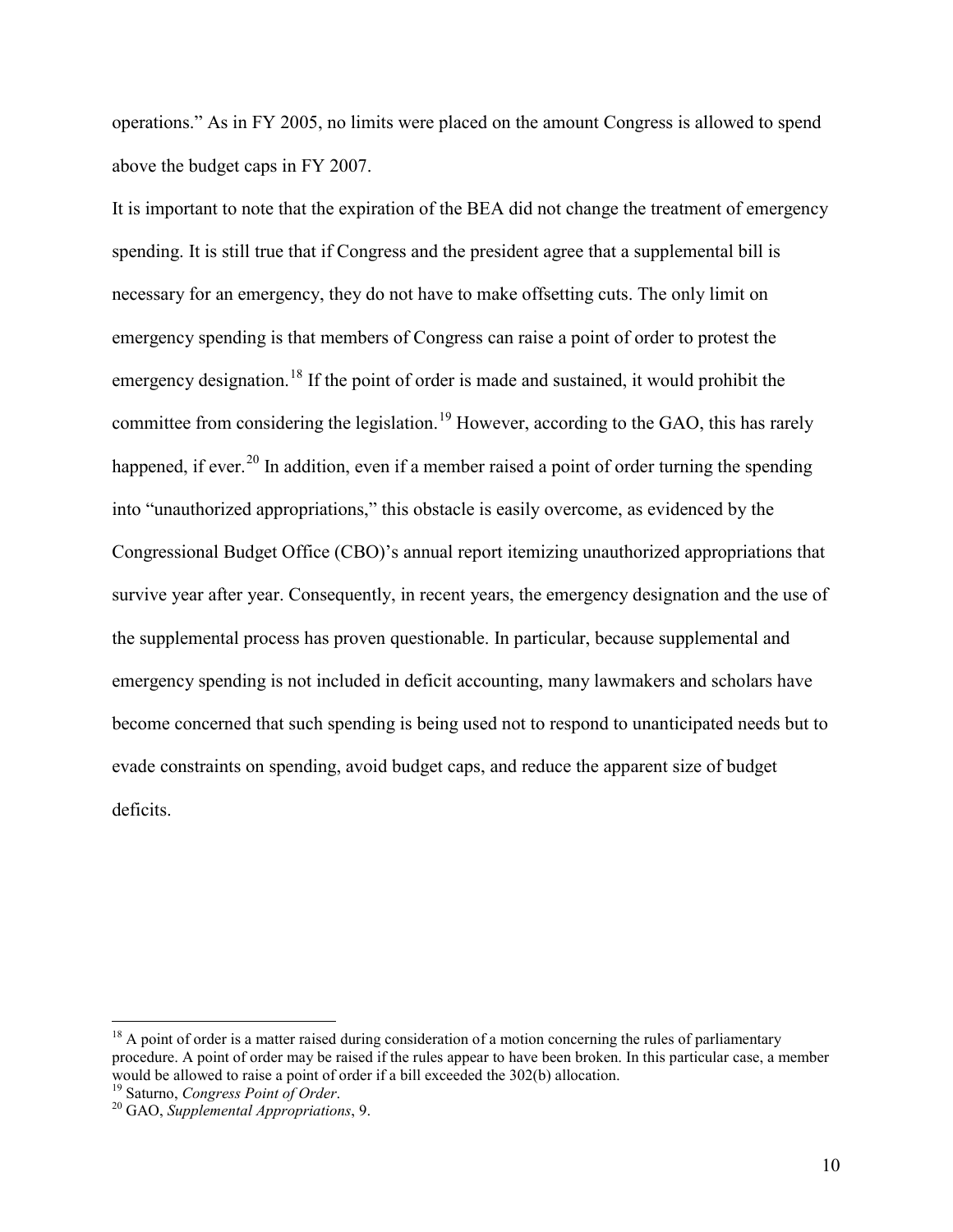# **Section 2: The General Trend in Supplemental Spending since the 1980s**

#### **2.1. Increasing Use of Supplemental Spending**

Each year over the past 25 years, Congress and the president have enacted one to eight supplemental spending bills annually. During that period, supplemental bills minus any rescissions have varied in size from a low of \$1.3 billion in FY 1988 to a high of \$197 billion in FY 2009.<sup>[21](#page-10-1)</sup> The general trend reflects a dramatic increase in the size of supplemental spending since 1998. Figure 2 shows the dollar amount, adjusted for inflation, of supplemental spending net of rescissions between 1980 and 2010. The data shows that supplemental spending increased from \$46 billion in FY 1980 to a high of \$174 billion in FY 2009.



Figure 2: Real Supplemental Appropriations (1980-2010)

Sources: Author's compilations based on Congressional Budget Office, "Supplemental Appropriations in the 1970s" (1981), "Supplemental Appropriations in the 1980s" (1990). "Supplemental Appropriations in the 1990s" (2001), and "Data on Supplemental Budget Authority for the 2000s" (2010). "Note: uptrend reflects supplemental spending for Desert Storm, the

 $21$  The dollar amounts are in nominal dollars. Also, since this study focuses on supplemental bills, it does not include any emergency-designated funding included in regular appropriations laws. For example, the FY 2006 and 2007 data do not include the \$50 billion and \$70 billion, respectively, in so-called bridge funding that was provided to the Department of Defense through a separate title in its regular appropriations.

<span id="page-11-0"></span>Unless otherwise specified, this paper will always give supplemental appropriations "net of rescissions." For supplemental spending, the supplemental total equals the amount Congress enacted in supplemental spending minus the amount it decided to rescind from the rest of the budget. The budget total is the budget requested and approved minus any cancelled appropriations, rescissions, etc. However, according to the GAO, "it can be argued that budget authority before rescissions is a more meaningful measure of the effect of supplemental bills on the obligational authority provided by agencies." See GAO, *Supplemental Appropriations*, 6, footnote 9.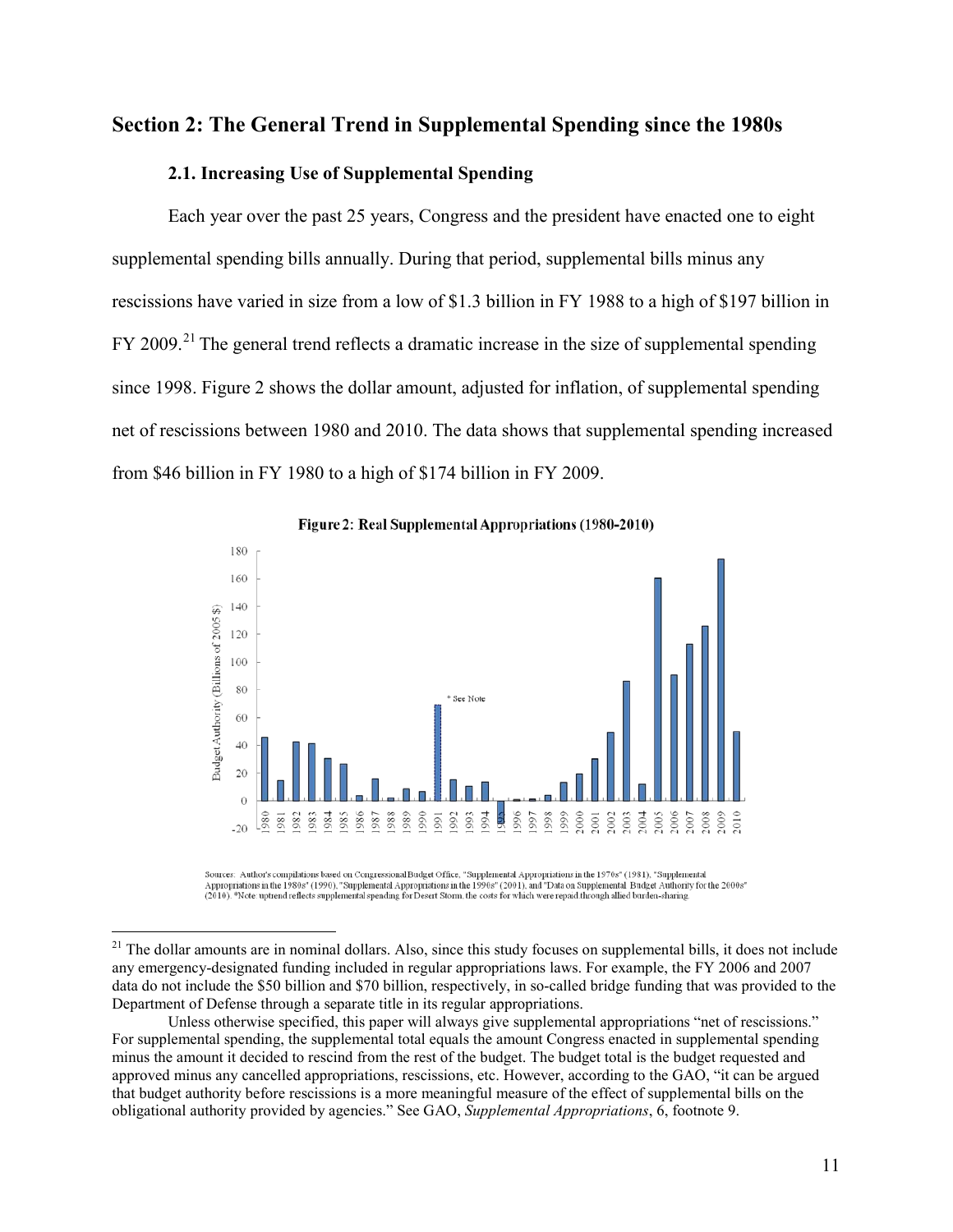More significantly, the amount of money appropriated through supplemental bills as a share of total new budget authority has also increased drastically between 1980 and 2010. Figure 3 shows that the percentage of new spending appropriated through supplemental bills decreased throughout the 1980s. After 1981, it decreased from almost 3 percent of total budget authority to 0.1 percent in 1988. The early 1980s were characterized by high inflation and then a severe recession. The recession of 1981 and 1982 increased outlays for unemployment compensation and means-tested transfers to the unemployed. Some of this unexpected spending was funded through supplemental appropriations.<sup>[22](#page-11-0)</sup> As the economy recovered after 1982, the main reason for unanticipated outlays disappeared and supplemental appropriations fell.



That being said, according to the Congressional Budget Office (CBO), there is no doubt that the provisions in the Congressional Budget Act of 1974 also contributed to the reduction in

<span id="page-12-0"></span> <sup>22</sup> Hungerford, *Supplemental Appropriations,* 4.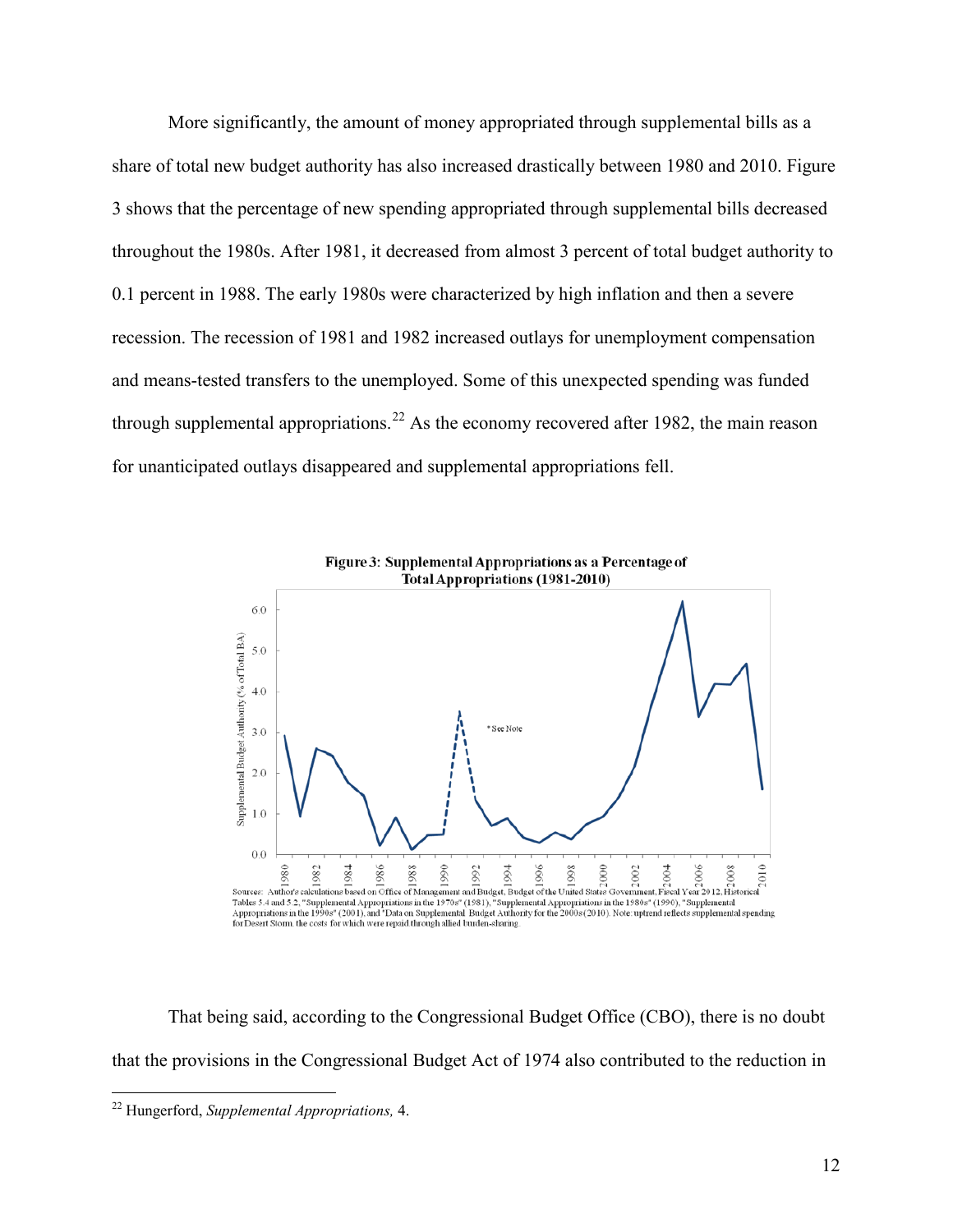supplemental appropriations in the late  $1970s$  and early  $1980s$ .<sup>[23](#page-12-0)</sup> This phenomenon was reinforced throughout the 1980s as Congress and President Ronald Reagan agreed that supplemental appropriations should not be considered except for dire emergencies. And during his 8 years in the White House, President Reagan often made credible threats to use his veto powers if non-emergency spending was included in supplemental bills.

Except for a sharp spike in 1991 to fund the first Gulf War, supplemental appropriations remained below 1 percent of total budget authority throughout most of the 1990s. According to the Congressional Research Service, most of the cost for the first Gulf War operations was eventually offset over the 1990s by burden-sharing contributions from allied nations.<sup>[24](#page-13-0)</sup> Once adjusted for these payments, supplemental appropriations remained at less than 1 percent of total budget authority in the 1990s.

After 1998, supplemental appropriations began to rise, and after 2002, they started increasing at an even faster rate to meet the funding needs of the wars in Iraq and Afghanistan and the war on terrorism. By 2009, supplemental appropriations reached almost 5 percent of budget authority—a slight decline from the high of 6.2 percent in FY 2005.<sup>[25](#page-13-0)</sup> It is important to note that during the second Gulf War, the United States cannot offset any of its war spending with allies' contributions.

Another interesting trend in supplemental spending over the past 25 years is that the major purposes have changed drastically. Figure 4 distinguishes between discretionary and mandatory supplemental spending. In the 1980s, almost half of supplemental appropriations were for mandatory programs such as unemployment compensation, and the rest were for

<span id="page-13-1"></span>

<span id="page-13-0"></span><sup>&</sup>lt;sup>23</sup> CBO, *Supplemental Appropriations in the 1990s*, 2.<br><sup>24</sup> Hungerford, *Supplemental Appropriations*, 5.<br><sup>25</sup> One reason for the decline is the increased use of the emergency designation in regular appropriations.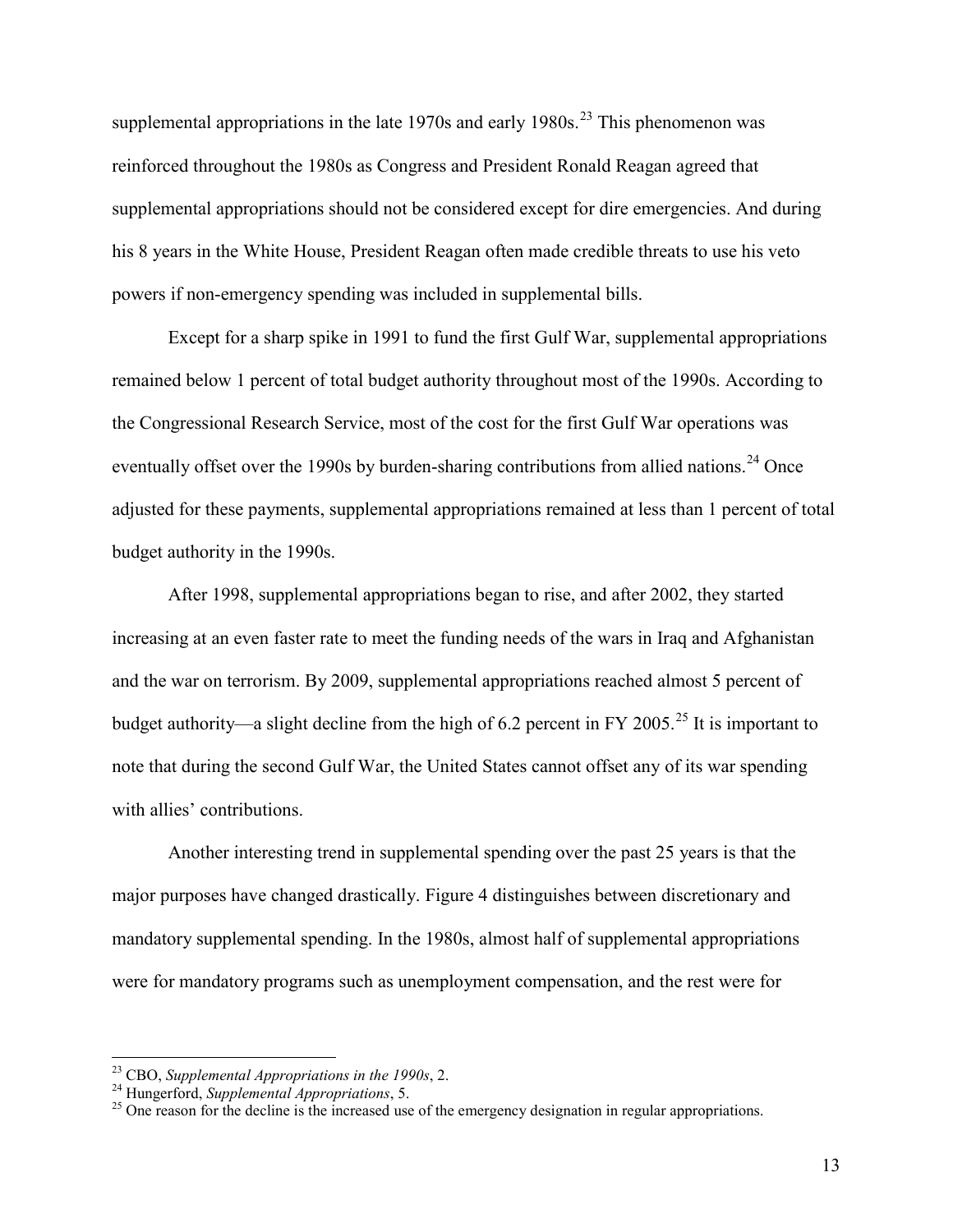discretionary spending. One large discretionary item in supplemental appropriations during this time was civilian pay raises.





With the end of the recession and high inflation in the 1980s, and once agencies were required to absorb the full amounts of pay raises, the major purpose of supplemental spending shifted to funding natural disaster relief.<sup>[26](#page-13-1)</sup> After 1990, close to 100 percent of supplemental bills were for discretionary spending (Figure 4).

As a result, the true measure of the increase in supplemental spending is best observed by looking at supplemental spending as a share of new discretionary spending. Figure 5 shows that the use of supplemental bills as a share of discretionary spending exploded after 1998. In FY 2009, almost 13 percent of new discretionary spending was appropriated through the supplemental process, a drastic increase from the 0.9 percent level of FY 1990.

<span id="page-14-0"></span> <sup>26</sup> CBO, *Supplemental Appropriations in the 1990s*, 10.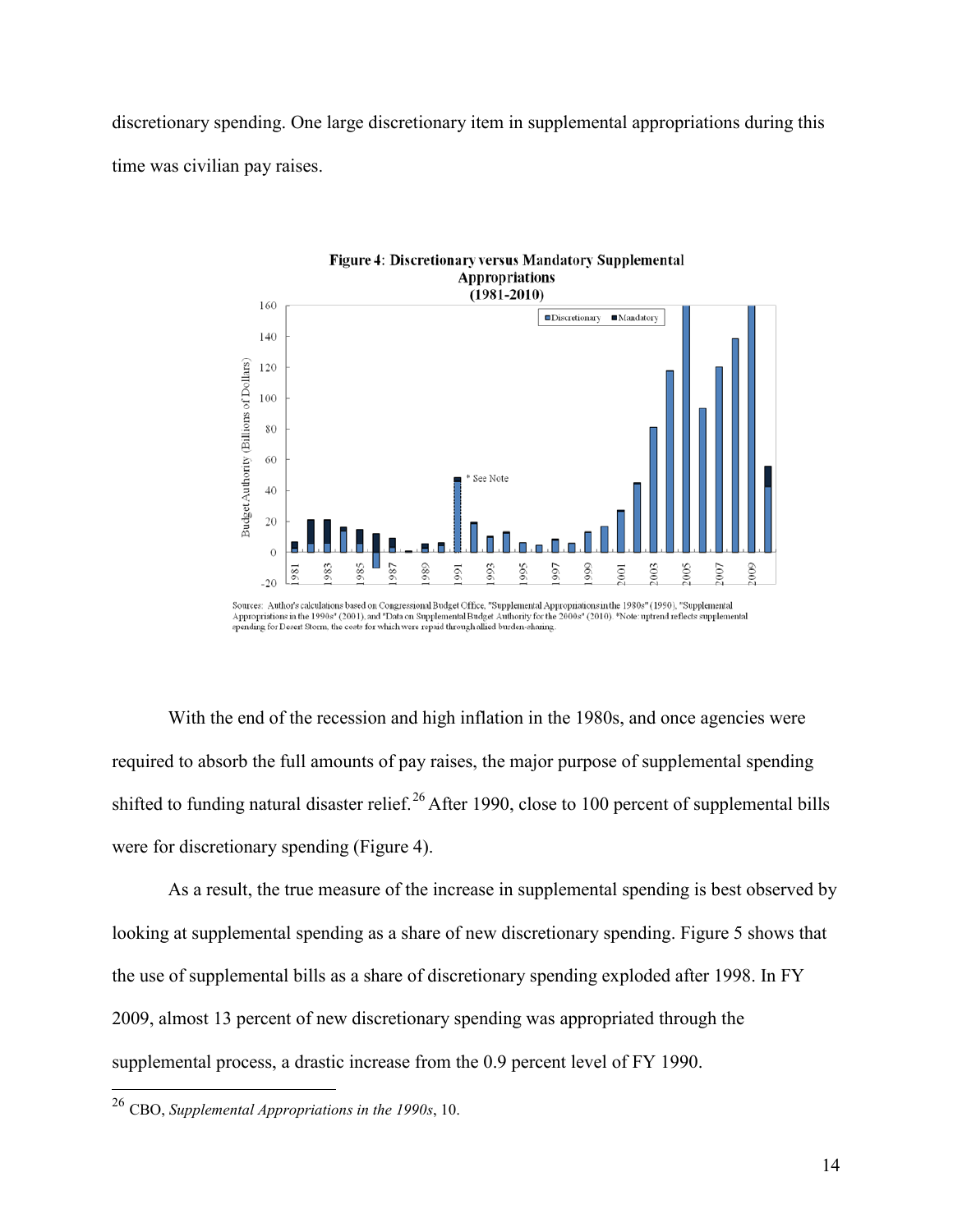

States: Congressional Budget Office, "Supplemental Appropriations in the 1970s" (1981), "Supplemental Appropriations in the 1980s"<br>(1990), "Supplemental Appropriations in the 1990s" (2001), and "Data on Supplemental Budget

This increase should also be considered in the context of a lack of offsets of supplemental spending since the end of the 1990s. Figure 6 compares total supplemental spending with supplemental spending minus rescissions. The data shows that the level of rescissions in supplemental appropriations has varied from year to year, with particularly large rescissions in FY 1981, FY 1986, and FY 1995. In FY 1995, enacted rescissions totaled \$18.9 billion, while supplemental bills amounted to \$6.4 billion. Since 2000, however, and with the exception of FY 2006, very little spending was rescinded to offset supplemental spending. In FY 2006, enacted rescissions totaled \$34.8 billion, but supplemental spending net of rescissions still totaled near \$94 billion.<sup>[27](#page-14-0)</sup>

<span id="page-15-0"></span> <sup>27</sup> CBO, *Data on Supplemental Budget Authority for the 2000s* (Washington, DC: Government Printing Office, 2010), 4, http://www.cbo.gov/ftpdocs/66xx/doc6630/SuppApprops.pdf.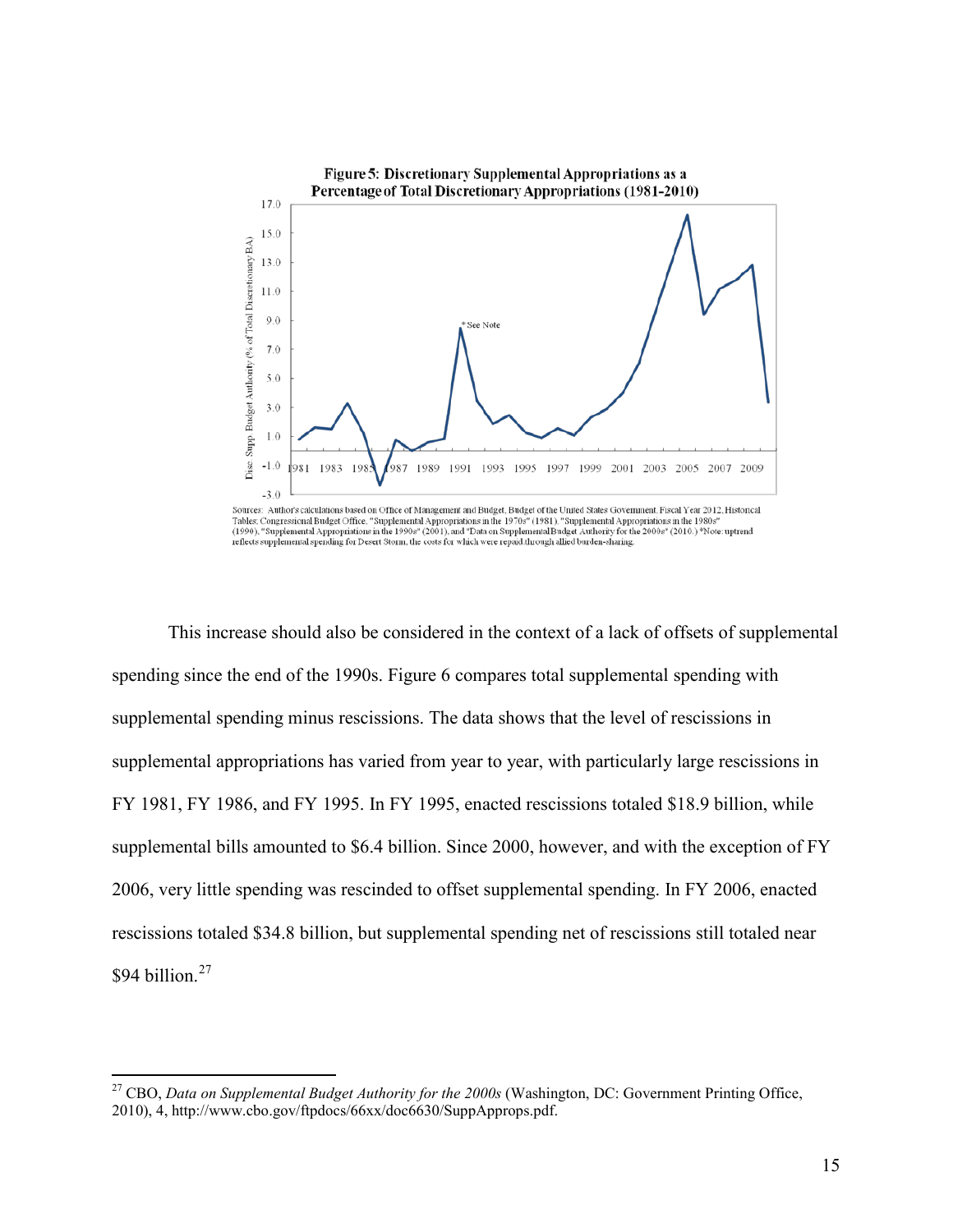

Table 1 confirms that after the expiration of the BEA of 1990, the amount of supplemental appropriations offset by rescissions dropped significantly.<sup>[28](#page-15-0)</sup> For FY 2002-08, only 5 percent of supplemental appropriations were offset through rescissions.<sup>[29](#page-16-0)</sup> That number dropped to a meager 2.6 percent for FY 2009-10.  $30$ 

Even though it has been argued that a focus on rescissions is misguided—considering that the offsetting rescissions are merely write-offs of budget authority that would likely never have been used and thus offsetting rescissions does not denote any great fiscal responsibility on the part of Congress—the lack of offsets has had a significant budgetary impact. In 2009, the Congressional Research Service noted that "had supplemental appropriations been fully offset since 1981, federal debt held by the public could have been reduced by 23 percent or \$1,332

<span id="page-16-1"></span><span id="page-16-0"></span><sup>28</sup> Hungerford, *Supplemental Appropriations,* 5. <sup>29</sup> Hungerford, *Supplemental Appropriations,* i. <sup>30</sup> CBO, *Data on Supplemental Budget Authority for the 2000s.*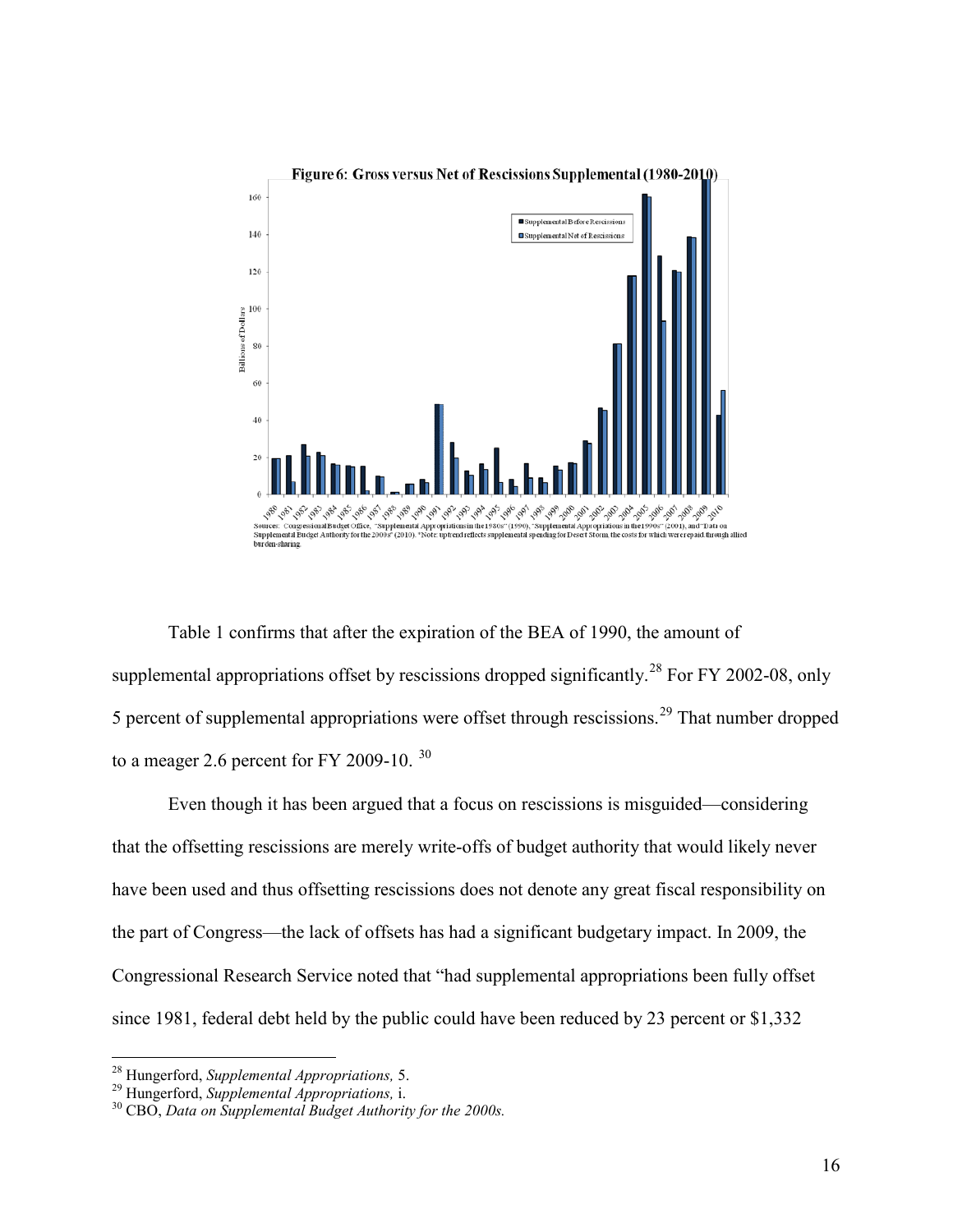billion."<sup>[31](#page-16-1)</sup> The CRS report adds that if just 25 percent of the supplemental appropriations in FY 2003 through FY 2008 had been offset (the average offset for previous years), the federal debt held by the public would have been reduced by almost 3 percent or almost \$170 billion.<sup>[32](#page-17-0)</sup> This is no small change.

|                     | Total                    |             | $%$ of        |
|---------------------|--------------------------|-------------|---------------|
| <b>Fiscal Years</b> | Supplemental             | Total       | Supplemental  |
|                     |                          | Rescissions | Appropriation |
|                     | Appropriations<br>$(\$)$ | $(\$)$      | Rescinded     |
|                     |                          |             | (nominal)     |
| 1981-1985           | 103.3                    | 23.2        | 22.4          |
| 1986-1990           | 38.6                     | 15.7        | 40.7          |
| 1991-2002           | 206.6                    | 55.2        | 26.7          |
| 2003-2008           | 749.2                    | 37.7        | 5.0           |
| 2003-2008           | 239.8                    | 6.2         | 2.6           |

| Table 1: Trend in Supplemental Appropriations and Rescissions Since |  |
|---------------------------------------------------------------------|--|
| 1981                                                                |  |

Source: Congressional Research Service, "Supplemental Appropriations: Trends and Budgetary Impacts Since 1981," RL33134, 2 January 2009, Congressional Budget Office, Data on Supplemental Budget Authority for the 2000s.

<span id="page-17-1"></span><span id="page-17-0"></span><sup>31</sup> Hungerford, *Supplemental Appropriations,* i. <sup>32</sup> Hungerford, *Supplemental Appropriations,* i.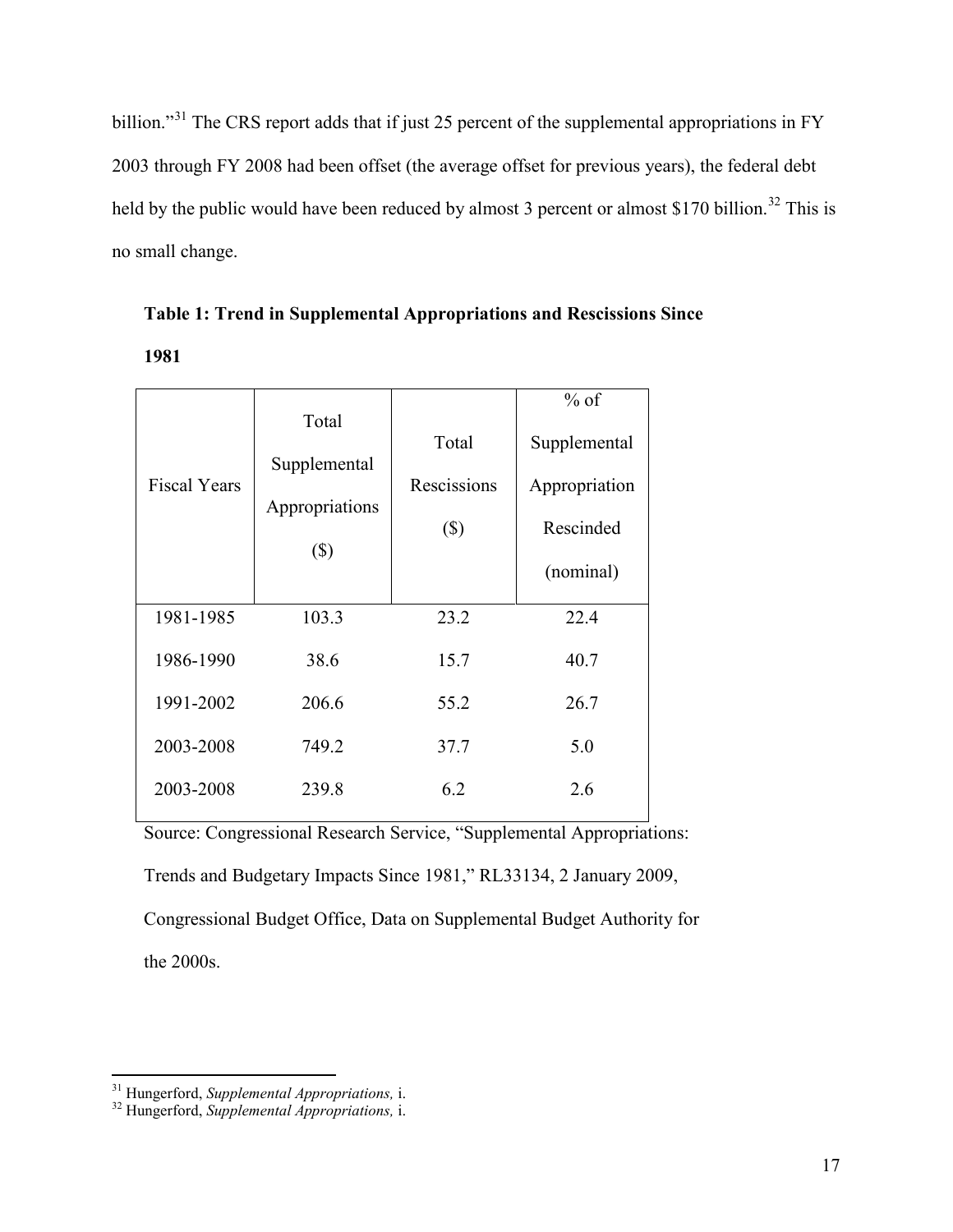# **2.2. Responsibility for the Increase in the Use of Emergency Supplemental**  *Appropriations*

The Bush and Obama administrations are certainly profligate, but the increased use of supplemental bills began during the final Clinton years. An interesting question is whether it was Congress or the White House that was responsible for the increase in supplemental spending.

One way to assess responsibility for supplemental spending increases is to compare presidential requests for discretionary supplemental spending to spending actually approved by Congress (See Figure 7). Note that between FY 1994 and FY 2001, President Bill Clinton was in the White House and the Republicans controlled Congress, while between FY 2002 and FY 2006, Republicans controlled both Congress and the White House. In FY 2007, Republicans lost Congress, and in FY 2009 Democrats also took control of the White House.



Figure 7: Requested versus Enacted Discretionary Supplemental Appropriations (1994-2010)

Sources: Author's calculations based on Congressional Budget Office, "Supplemental Appropriations in the 1990s" (2001) and "Data on Supplemental Budget Authority for the 2000s" (2010)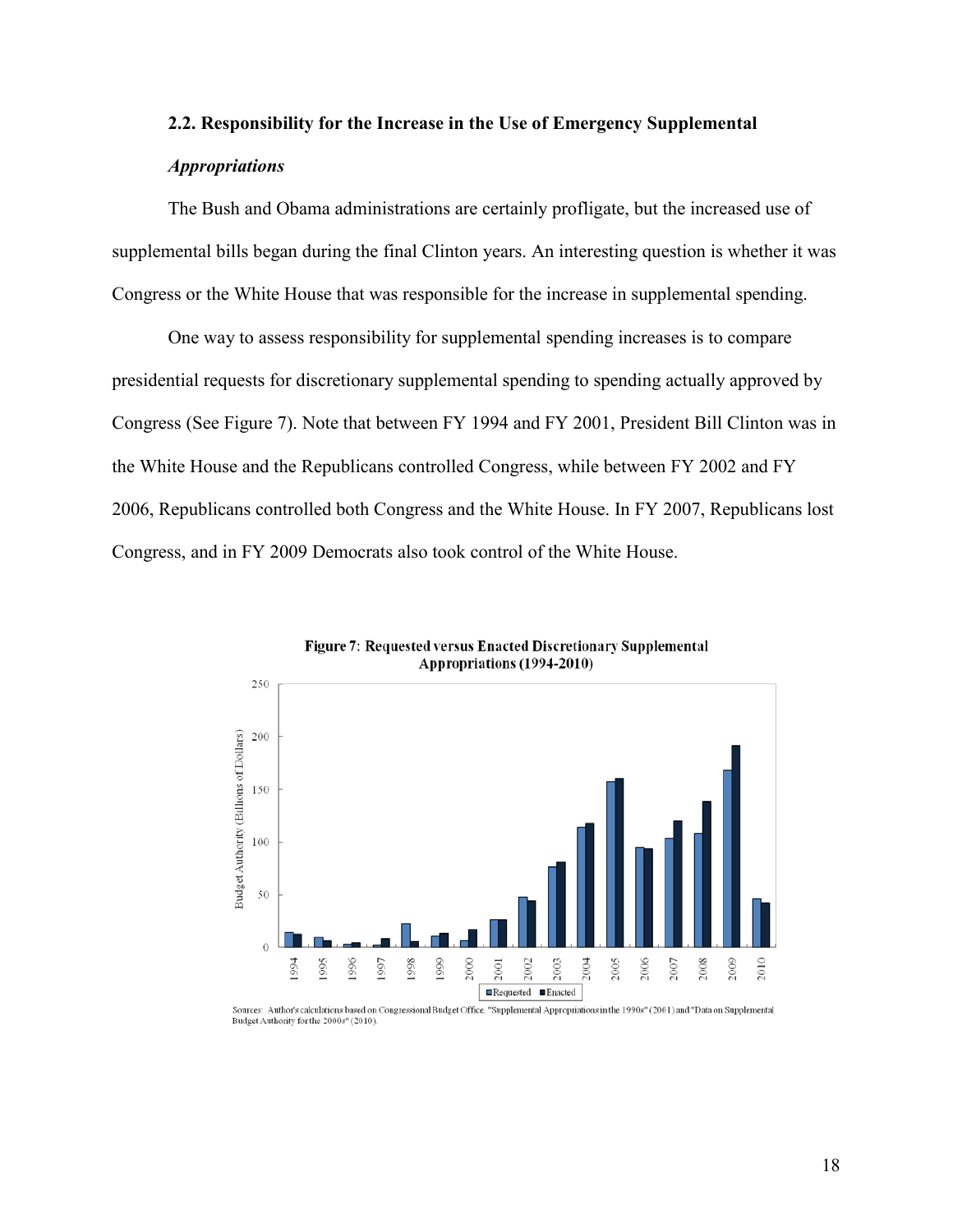Two-thirds of the time, Congress has enacted more supplemental spending than the president has requested. For example, the supplemental bill signed into law by President Obama in June 2009 was almost \$14 billion bigger than his original request. Much of that money qualified as earmarks and most of it was unrelated to either the wars in Iraq and Afghanistan or to hurricane relief. Between FY 1994 (President Clinton's first budget request) and FY 2001, supplemental spending remained relatively small even though it started increasing in size after 1998. Beginning in FY 2002 (President Bush's first budget request), a different pattern emerged. President Bush proposed significantly larger supplemental bills, and with the exception of FY 2002 and FY 2006, Congress enacted even larger ones. Between FY 1994 and FY 2001, actual spending approved by Congress was \$700 million less than the spending proposed by President Clinton. By contrast, between FY 2002 and FY 2009, enacted discretionary supplemental spending was \$77 billion higher than the spending requested by President Bush.

These trends suggest that both the president and Congress are responsible for the recent increases in supplemental spending. For example, in FY 2009, executive requests for several supplemental bills totaled \$168 billion—a 55 percent increase in supplemental requests over the previous year—and actual spending was \$191 billion. In June 2008, President Bush asked Congress for \$108 billion in a single supplemental bill—the largest supplemental ever—and signed a final bill that was  $$116$  billion.<sup>[33](#page-17-1)</sup>

<span id="page-19-0"></span><sup>&</sup>lt;sup>33</sup> CBO, *Data on Supplemental Budget Authority for the 2000s*, 4. In the CBO data, the supplemental bill of June 2008 is counted under both FY 2008 and FY 2009, because funds in it applied to each fiscal year. The \$108 billion figure is the FY 2008 number. The FY 2009 number from the same bill is \$75 billion.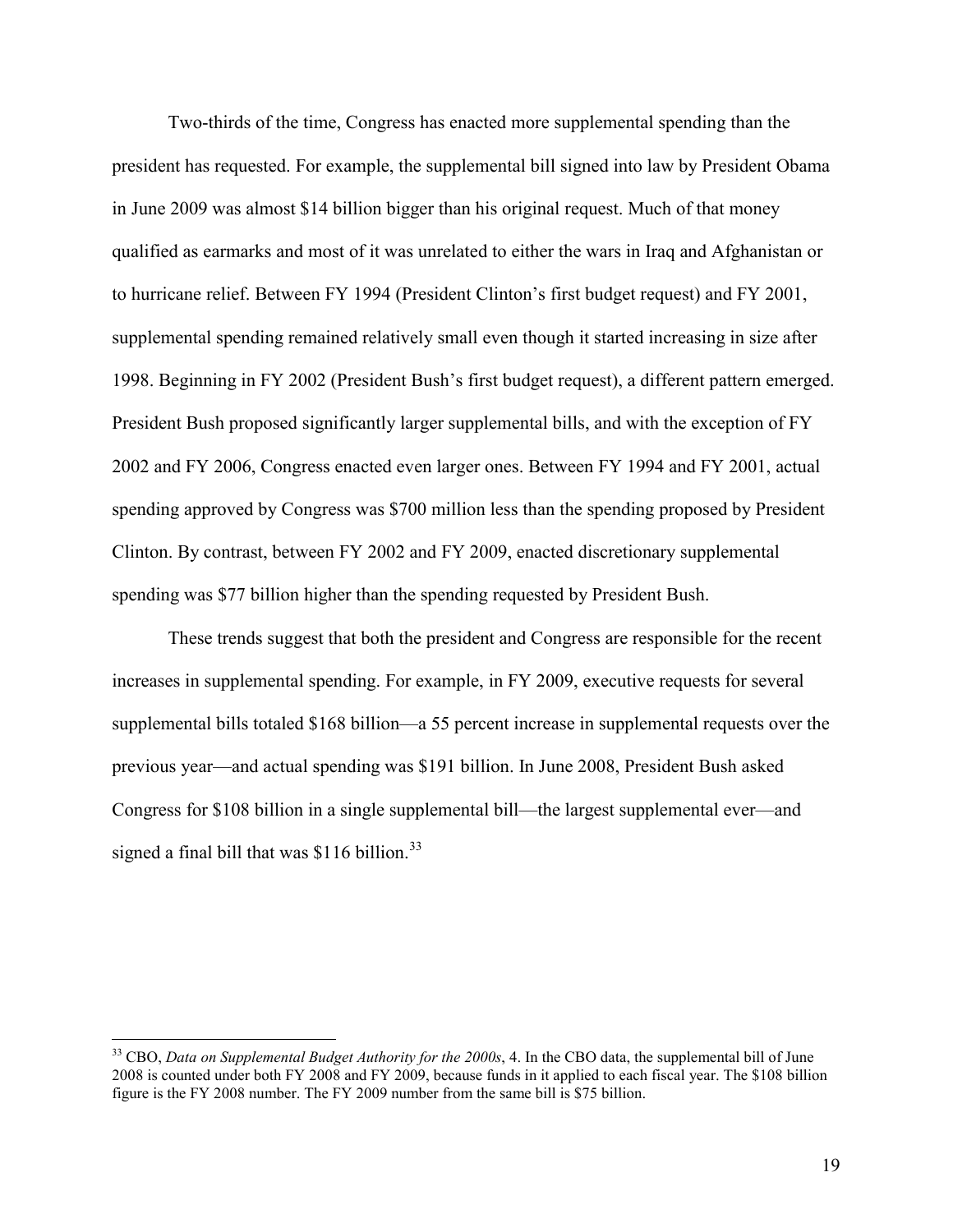#### **Section 3: Supplemental Bills Are Enabling a Spending Explosion**

The increase in the use of supplemental appropriations in recent years is part of a significant boost in the overall size of the U.S. government. Since FY 2002, the Bush and Obama administrations, aided by a willing Congress, have been responsible for a massive expansion in the federal budget. As a result, total outlays have risen from 18.2 percent of gross domestic product in FY 2001 to 25.4 percent in FY 2010.<sup>[34](#page-19-0)</sup> Recent annual increases in federal spending have been much higher than during the 1990s—sometimes as much as three times higher. In FY 2011, under President Obama, total outlays will be up a remarkable \$1.96 trillion from FY 2001 when President Bush came into office. $35$ 

A close look at the data and the trends in supplemental spending reveals how it has enabled lawmakers to increase overall spending.

#### **3.1. The Emergency Loophole**

At the heart of the problem is the concept of an "emergency." As explained earlier, under the BEA, emergency bills are given special exceptions from budgetary rules designed to restrain spending. Under the BEA, an emergency appropriation causes an increase in the relevant discretionary spending limits to accommodate the additional spending. However, the term "emergency" has never been specifically defined, let alone codified, for budgetary purposes. In 1991, the OMB attempted to develop a neutral definition of "emergency" by stating that such expenditure must meet five criteria: necessary, sudden, urgent, unforeseen, and temporary.

So far, proposals to incorporate these criteria into law have not been successful. In practice, this general language is typically included in the annual budget resolutions and requires

<span id="page-20-1"></span><span id="page-20-0"></span> $34$  OMB, Historical Table 1.2, http://www.whitehouse.gov/omb/budget/Historicals/.<br> $35$  OMB, Budget of the United States Government, Fiscal Year 2012, Historical Table 1.1,

http://www.whitehouse.gov/omb/budget/Historicals/.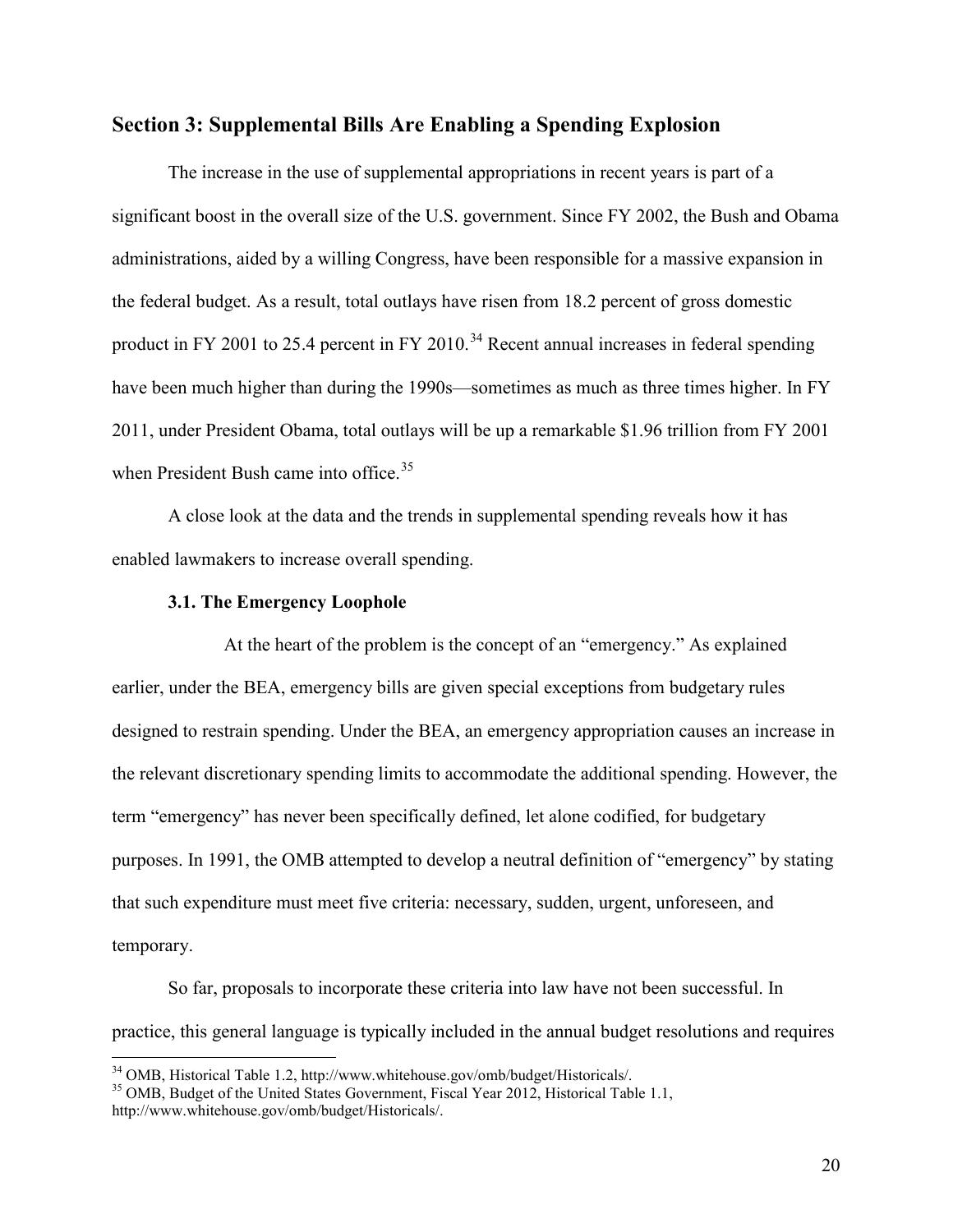that committees explain how any proposed emergency legislation meets the criteria to become exempt. The Republican staff of the Senate Budget Committee notes, however, that "[t]o date, this requirement has been ignored."<sup>[36](#page-20-1)</sup>

Indeed, the emergency designation does not depend on this requirement being fulfilled, nor does it depend on any evaluation of whether the criteria are met.<sup>[37](#page-21-0)</sup> The only enforcement is a point of order rule, which is rarely invoked. In addition, in the last four years, Congress has provided exemptions for all appropriations related to overseas contingency operations for the global war on terror, thus introducing a gigantic loophole where budget rules are not applied.<sup>[38](#page-21-0)</sup>

As a result, in recent years, lawmakers have increasingly abused their power in funding emergency spending bills. According to the Congressional Research Service, Congress designated \$979.5 billion as "emergency" in appropriation acts from FY 2000-10, including \$671.13 for defense (69 percent) and \$308.4 billion for non-defense (31 percent).<sup>[39](#page-21-0)</sup>

A point of clarification is important here. Many people treat "emergency" and "supplemental" appropriations as synonyms, but they are not (See Figure 1). Usually, a disaster leads to a request for emergency spending. That emergency spending will often lead to a supplemental appropriations bill. As a result, most supplemental appropriations are enacted as stand-alone legislation. However, in some instances, emergency spending is enacted as part of regular appropriations measures.

For instance, on September 7, 2005, the administration requested \$51.8 billion for Hurricane Katrina relief. The entirety of that emergency spending was appropriated through a supplemental appropriations bill. Later that year, in December, an additional \$50 billion in

<span id="page-21-0"></span><sup>&</sup>lt;sup>36</sup> U.S. Congress, Senate Budget Committee, Republican staff, *Budget Bulletin*, 109<sup>th</sup> Cong., 1st sess., No. 1, May 10, 2005, http://budget.senate.gov/republican/analysis/2005/bb01-2005.pdf.<br><sup>37</sup> Ibid.<br><sup>38</sup> GAO, *Supplemental Appropriations*, 9.<br><sup>39</sup> Congressional Research Service, Memorandum to Senator Tom Coburn (2011).

<span id="page-21-1"></span>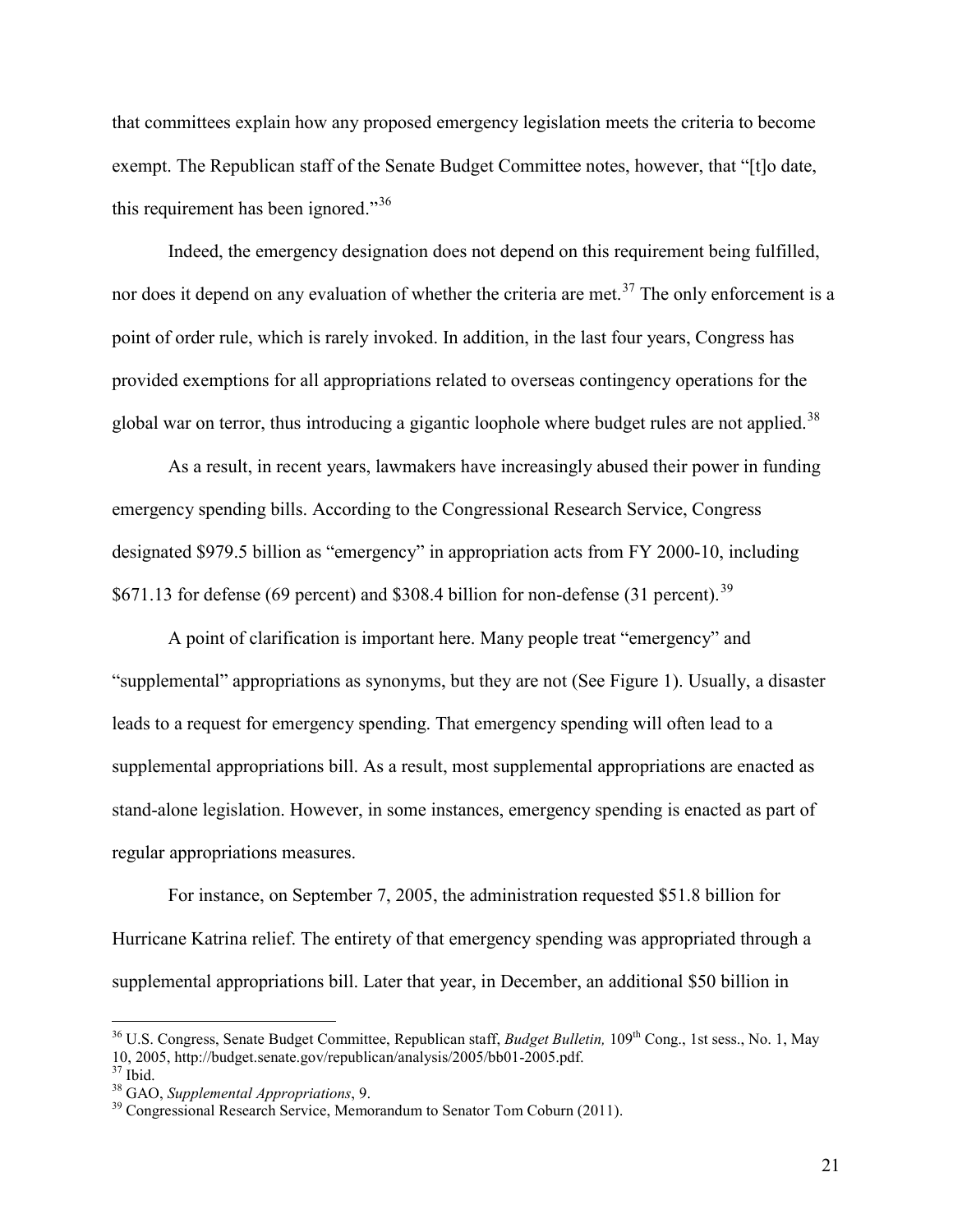emergency funds for Hurricane Katrina relief was attached to the regular defense appropriations bill. That is, the spending was designated as emergency but was appropriated though the regular process.

Following that trend, there has been an increase in the amount of emergency-designated spending attached to regular appropriations bills. For instance, in December 2006, \$70 billion in emergency war funding was attached to the FY 2007 defense authorization measure (PL 109- 364).[40](#page-21-1) And in December of 2007, another \$70 billion in emergency war spending was attached to the FY 2008 omnibus spending bill signed by President Bush in January of 2008.

Furthermore, not all supplemental appropriations consist of designated emergency spending—even though a large portion does. Figure 8 shows the trend in emergency-designated spending in supplemental appropriations since 1991. We can see that each year a great majority of supplemental appropriations has received the emergency designation. FY 2003 in particular stands out, with a large proportion of funds in the supplemental bill that were not emergency designated. According to the GAO, the lack of emergency designation for these funds was likely the result of the close timing between the supplemental request and the introduction of the FY 2004 budget resolution. $41$ 

<span id="page-22-0"></span><sup>&</sup>lt;sup>40</sup> David Clarke and Liriel Higa, "Omnibus Clears with War Funding," CQ Weekly: Weekly Report Appropriations, December 24, 2007, 2.

<sup>&</sup>lt;sup>41</sup> GAO, *Supplemental Appropriations*, 3.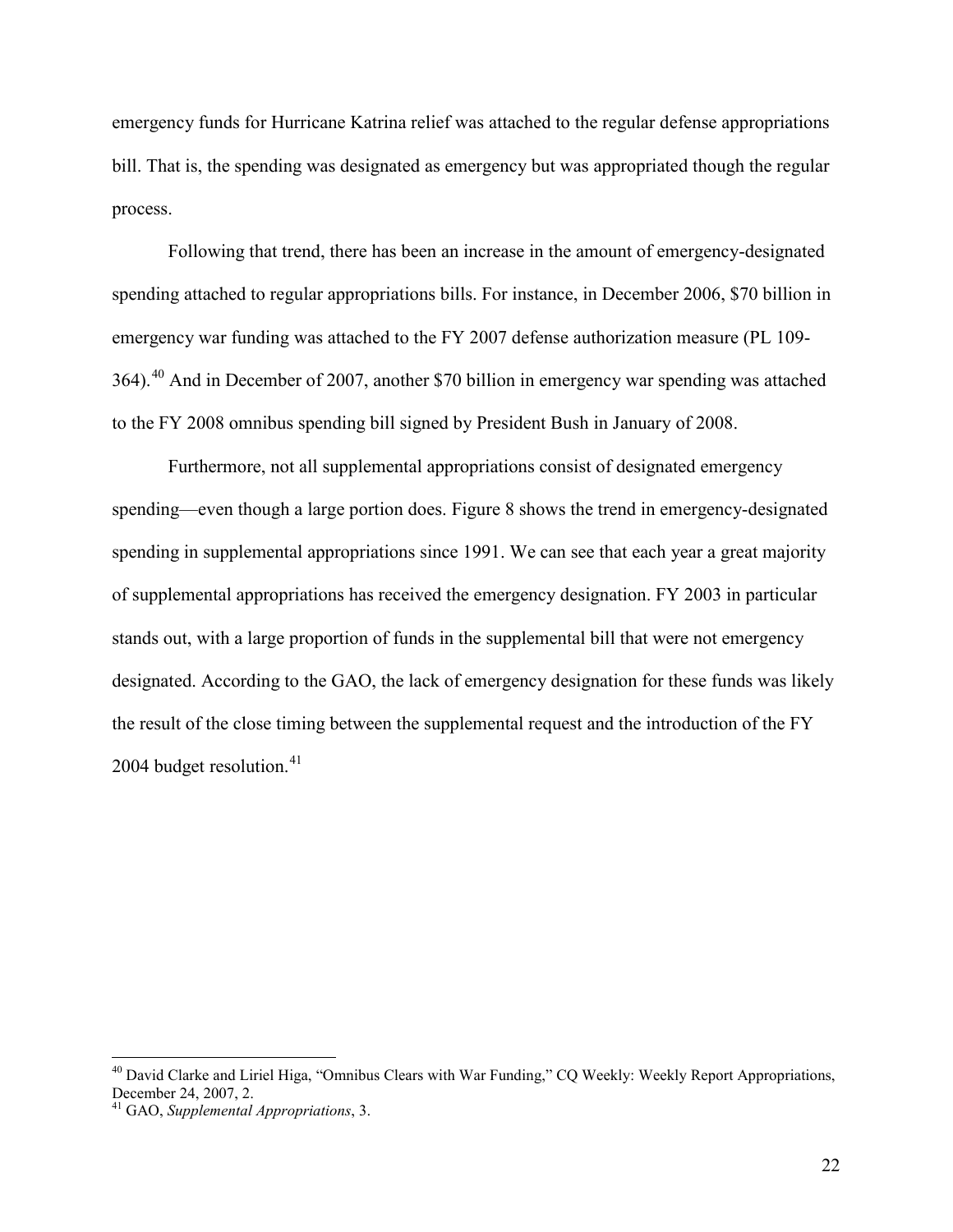

to Senator Tom Coburn (2011), "Emergency Spending FY2000-FY2010" (2010). "Note: uptrend reflects supplemental spending for Desert Storm, the costs for which were repaid through allied burden-sharing.

The recent increased use of emergency supplemental spending has allowed lawmakers to exempt a growing amount of money from budget limits. Supplemental bills are the main vehicle for this growth in emergency spending.

Increasingly relying on supplemental funds for emergencies instead of on regular appropriations is problematic. Supplemental budget requests include much less detail about how the money will be spent than the regular presidential budget requests. While some flexibility is important to be able to respond to unpredictable emergency needs, there is, as analyst Christopher Hellman notes, "a fine line between flexibility and carte blanche." [42](#page-22-0) Too much flexibility effectively gives the departments and agencies of the Executive Branch a blank check.

Another difference between supplemental and regular appropriations is that supplemental bills tend to move through Congress more quickly. The argument is that the money needs to be made available as soon as possible, but on the other hand, the expedited process, combined with

<span id="page-23-0"></span><sup>&</sup>lt;sup>42</sup> Christopher Hellman, "Facts About Supplemental Spending for Non-Emergency Pentagon Programs," Center for Arms Control and Non-Proliferation, February 14, 2005,

http://armscontrolcenter.org/policy/securityspending/articles/non\_emergency\_spending/.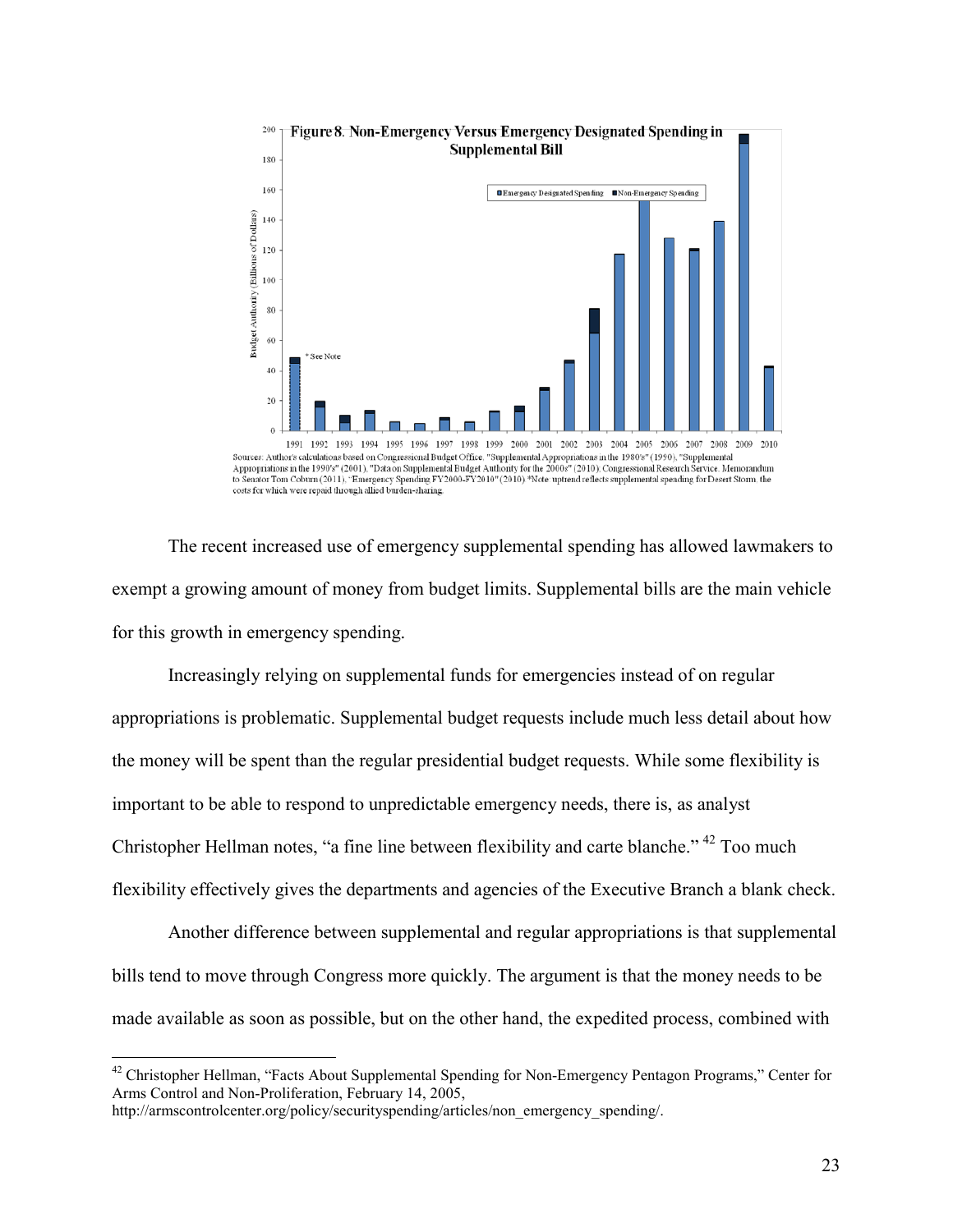the lack of detail in supplemental budget requests, leaves little room for Congressional review. As Senator John McCain has complained, the emergency supplemental process "removes from [Congress's] oversight responsibilities the scrutiny that these programs deserve."<sup>[43](#page-23-0)</sup>

The political effect of the word "emergency" is to increase public pressure for quick passage of the bill. In this charged atmosphere, effective oversight is even more important, yet the "emergency" label actually weakens congressional oversight. No member wants to vote against emergency aid money aimed at supporting U.S. troops in Iraq or helping victims of Hurricane Katrina.

#### **3.2. Using Supplemental Bills to Increase Spending Across the Board**

Supplemental spending is more and more often used to circumvent budget caps to increase overall spending. For instance, by transferring some defense spending from the regular Department of Defense (DOD) budget into an emergency-designated supplemental bill, lawmakers free some space under the spending caps, which in turn allows them to increase defense and/or non-defense spending in the regular budget.

#### *Defense Spending*

In the last few years, many have criticized the use of emergency supplemental bills instead of the regular appropriations process to fund U.S. operations in Iraq and Afghanistan.<sup>[44](#page-24-0)</sup> For instance, the FY 2007 defense budget request submitted by President Bush in February 2006 did not include funding for military operations and covered only the DOD's normal peacetime funding requirements (the budget request was \$439 billion).<sup>[45](#page-24-0)</sup> Just a few weeks later, the administration submitted a \$68.7 billion supplemental FY 2006 budget request to Congress for

<span id="page-24-0"></span><sup>43</sup> Ibid. <sup>44</sup> John Bennett, "Mullen Wants Supplemental Spending Rolled Into Annual Baseline Budgets," *Defense News*, January 27, 2008.

<sup>45</sup> OMB, *The Budget of the United States Government, Fiscal Year 2007*, *Summary Tables* (Washington, DC: Government Printing Office, February 2006), Table S-2.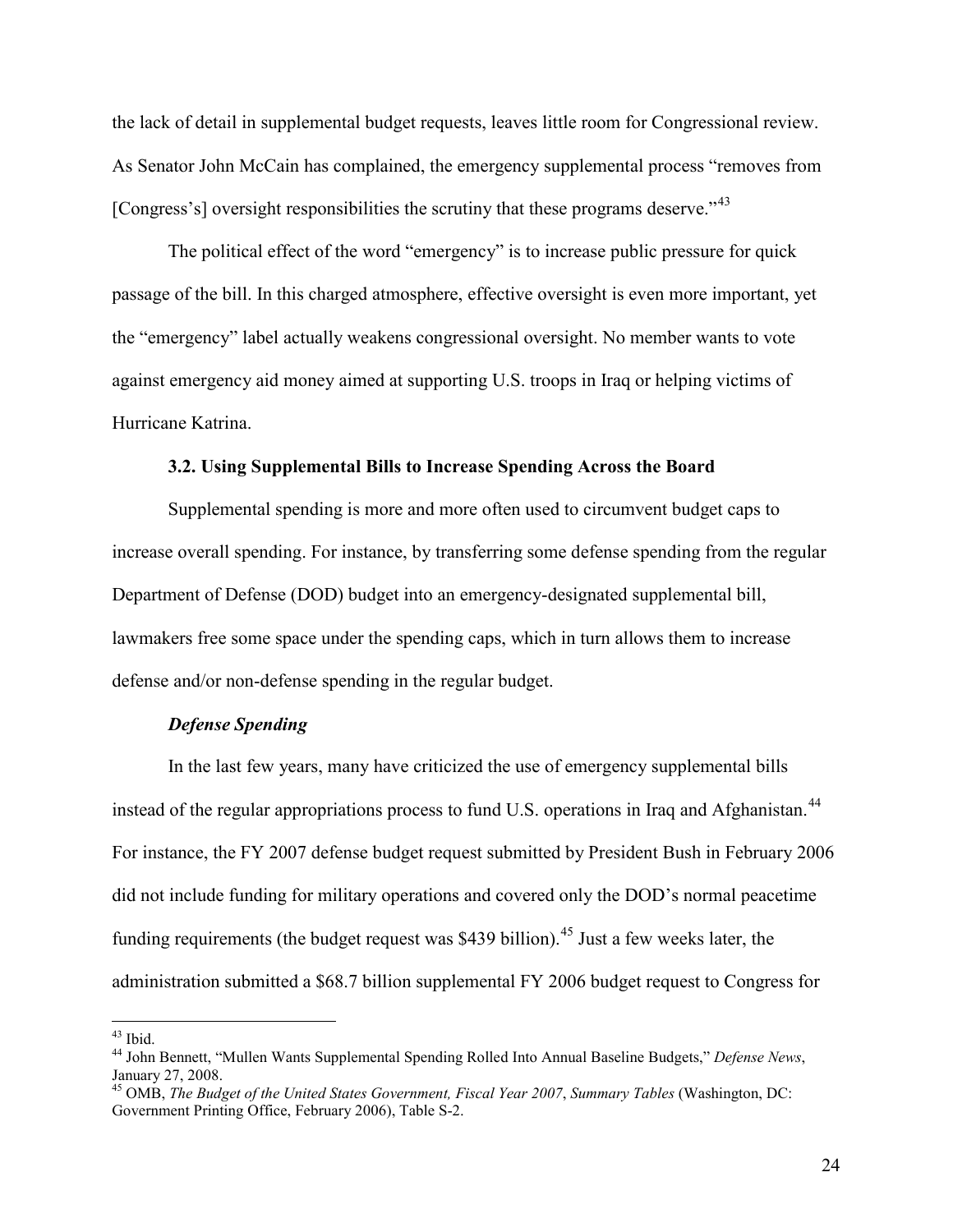Operation Iraqi Freedom and Operation Enduring Freedom.[46](#page-24-0) In June, Congress agreed to provide \$68.2 billion in emergency supplemental appropriations for military operations in FY  $2006.<sup>47</sup>$  $2006.<sup>47</sup>$  $2006.<sup>47</sup>$ 

Figure 7 shows the percentage of defense spending appropriated via emergency supplemental bills since 1981. It shows that in spite of the Cold War in the 1980s, most defense spending went through the regular appropriations process, not the supplemental one. Once we account for the offsetting contributions from American allies during the first Gulf War, it is clear that very little defense spending came from supplemental bills.

According to Stephen Daggett at the Congressional Research Service, one explanation might be that in the 1990s the decision to provide emergency funds for the DOD was always controversial.[48](#page-25-0) As a result, Congress would impose cuts in other parts of the budget to offset some or all of the supplemental funding. This would create a strong incentive not to abuse the process.

<span id="page-25-1"></span><span id="page-25-0"></span><sup>&</sup>lt;sup>46</sup> CBO, *Data on Supplemental Budget Authority for the 2000s*, 4, [http://www.cbo.gov/ftpdocs/66xx/doc6630/3-16-](http://www.cbo.gov/ftpdocs/66xx/doc6630/3-16-SuppApprop.pdf)<br>SuppApprop.pdf.<br><sup>47</sup> Ibid., 3.

<sup>&</sup>lt;sup>48</sup> Stephen Daggett, "Emergency Appropriations for the Department of Defense," Memorandum (Washington, DC: Congressional Research Service, August 18, 1998), 1.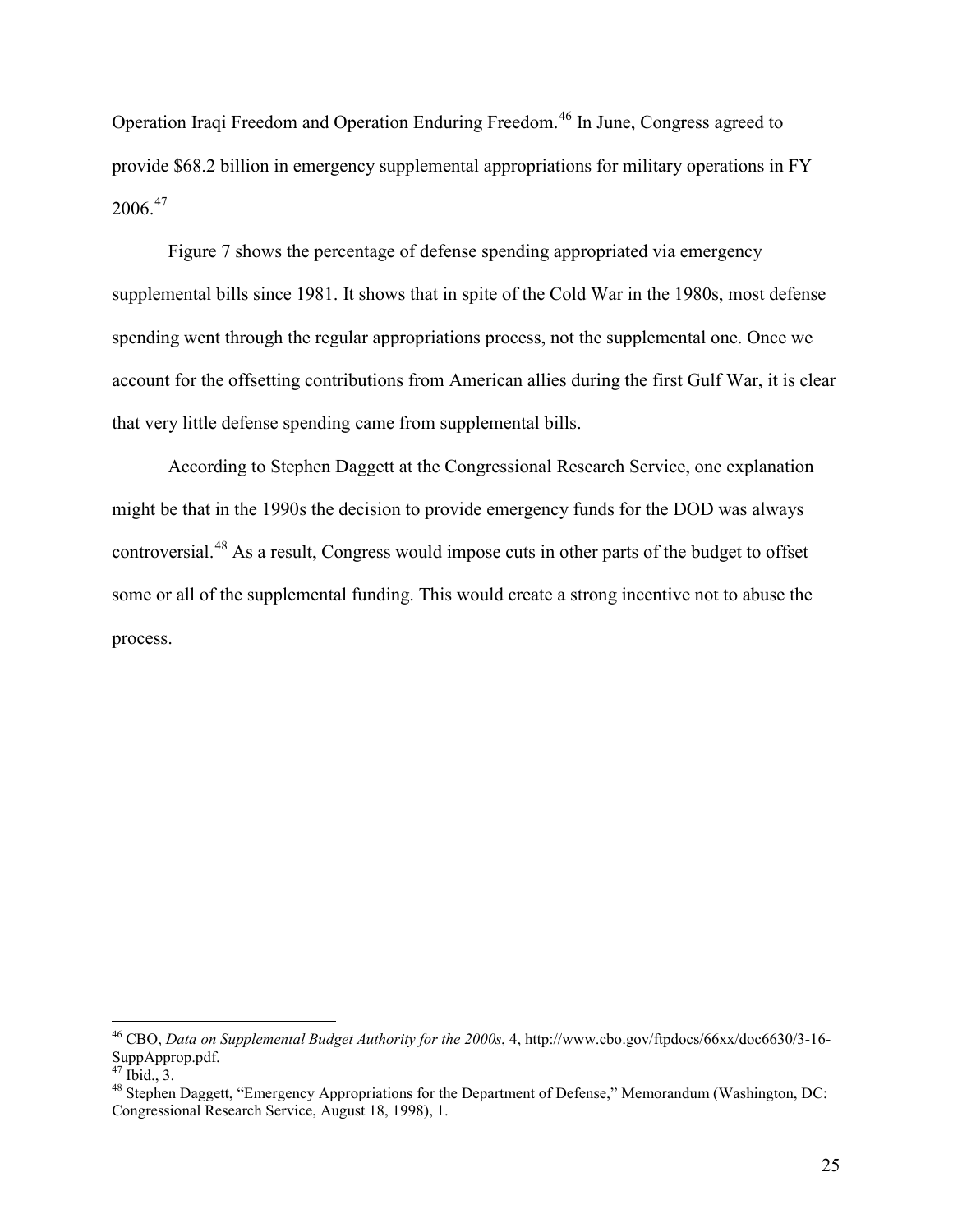

In 1998, however, things started to change. The share of new defense spending appropriated through supplemental bills increased from 1 percent in FY 1998 to 17.5 percent in FY 2007.[49](#page-25-1) In December 2006, Congress included \$70 billion in emergency war spending for Iraq and Afghanistan in the DOD's regular FY 2007 appropriations act to cover the cost of the war for the months between the beginning of the fiscal year (October 2006) and the passage of a supplemental bill in May 2007. On May 25, 2007, Congress provided an additional \$99.8 billion through supplemental spending to the DOD to cover the cost of the war for the remaining months of the year.<sup>[50](#page-26-0)</sup>

<span id="page-26-0"></span> <sup>49</sup> Author's calculations based on CBO, *Data on Supplemental Budget Authority for the 2000*," http://www.cbo.gov/ftpdocs/66xx/doc6630/SuppApprops.pdf, and Amy Belasco, *The Cost of Iraq, Afghanistan, and Other Global War on Terror Operations Since 9/11* (Washington, DC: Congressional Research Service, Report for Congress, RL33110, updated November 9, 2007), Tables 1 and 2.<br><sup>50</sup> For additional information about the FY 2007 supplemental bills, see Stephen Daggett, et al., *FY2007* 

<span id="page-26-1"></span>*Supplemental Appropriations for Defense, Foreign Affairs, and Other Purposes* (Washington, DC: Congressional Research Service, Report for Congress, RL33900, July 2, 2007), [http://www.fas.org/sgp/crs/natsec/RL33900.pdf.](http://www.fas.org/sgp/crs/natsec/RL33900.pdf)  See also Department of Defense Press Release, *President Bush's FY 2008 Defense Submission*, February 5, 2007.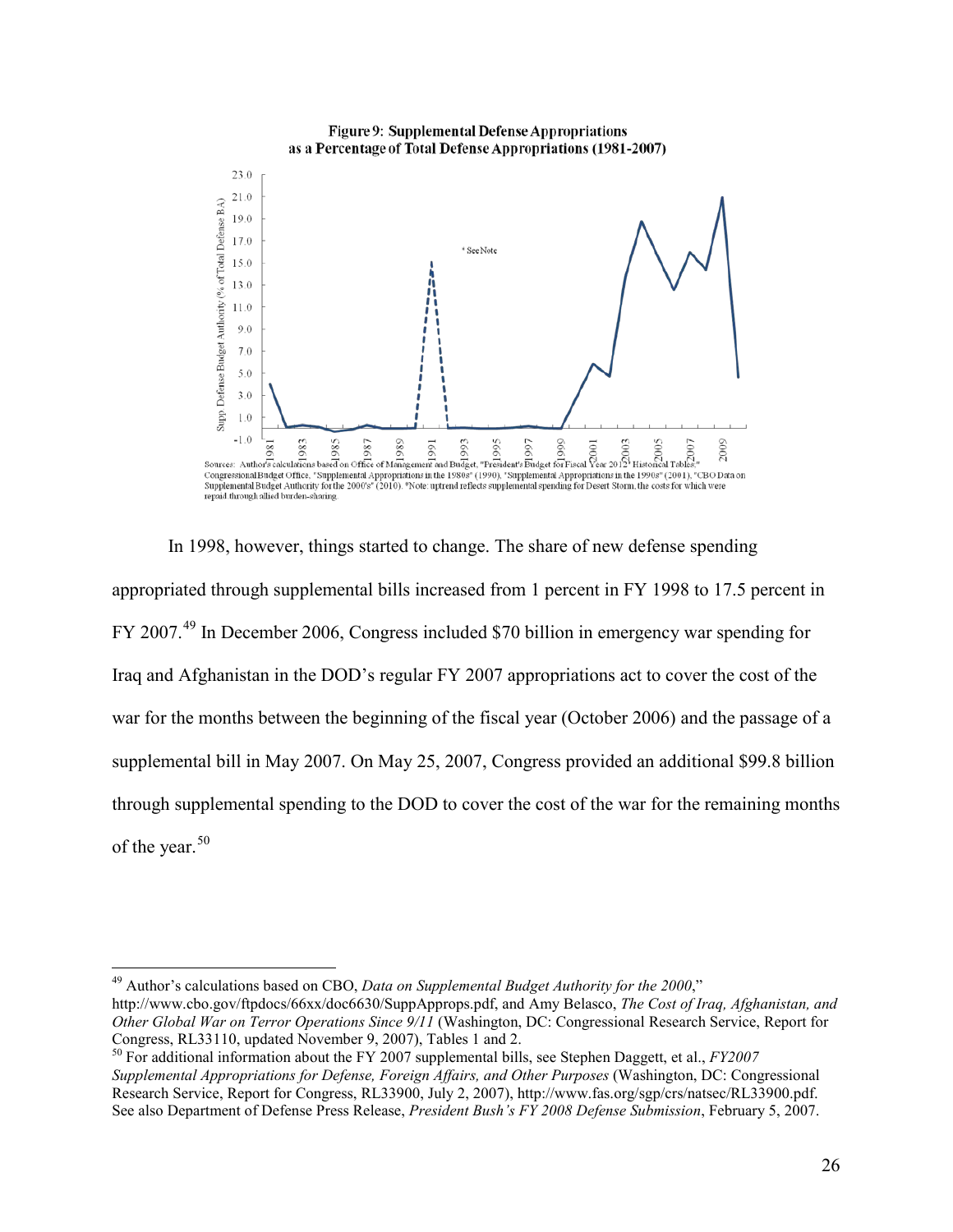More interestingly, throughout 2007, President Bush requested up to \$196 billion in emergency supplemental bills to cover the cost of the wars in FY 2008.<sup>[51](#page-26-1)</sup> The first request was made in February 2007 and the second one was made in October 2007. These requests were unusual since, in theory, supplemental spending bills provide additional budget authority during the current fiscal year—not for the following fiscal year.

The same pattern holds true for FY 2009. In February 2008, President Bush once again did not include the cost of war in the all-time-high \$515 billion defense budget for FY 2009.<sup>[52](#page-27-0)</sup> Instead, the budget included a placeholder for yet another \$70 billion emergency war supplemental bill.

Pressed by Democrats during the annual defense budget hearings in February, Defense Secretary Robert M. Gates confirmed that the \$70 billion was only a fraction of the total expected war cost for the year. Pressed further, Gates estimated that military operations in Iraq and Afghanistan would cost at least \$170 billion in 2009. But, he immediately added, "I have no confidence in that figure."

A key issue is whether, eight years into the Iraq war, Congress should continue to fund military operations in Iraq and Afghanistan primarily with supplemental spending. While the recent costs of the war may have been necessary and not permanent, they are by no means sudden or unforeseen. The war in Afghanistan started in October 2001, and the war in Iraq commenced in March 2003.

The Bush administration argued that supplemental bills have the advantage of being prepared closer to the time when the funds will be used, allowing for a more accurate assessment

<span id="page-27-1"></span><span id="page-27-0"></span> <sup>51</sup> OMB, *The Budget of the United States Government, Fiscal Year 2008, Summary Tables* (Washington, DC: Government Printing Office, February 2007) 162, table S-2; Belasco, *The Cost of Iraq, Afghanistan*, Tables 1 and 2.<br><sup>52</sup> OMB, *Budget of the United States, FY 2009, Summary Tables*, 140 (Washington, DC: Government Printin Office, February 2008).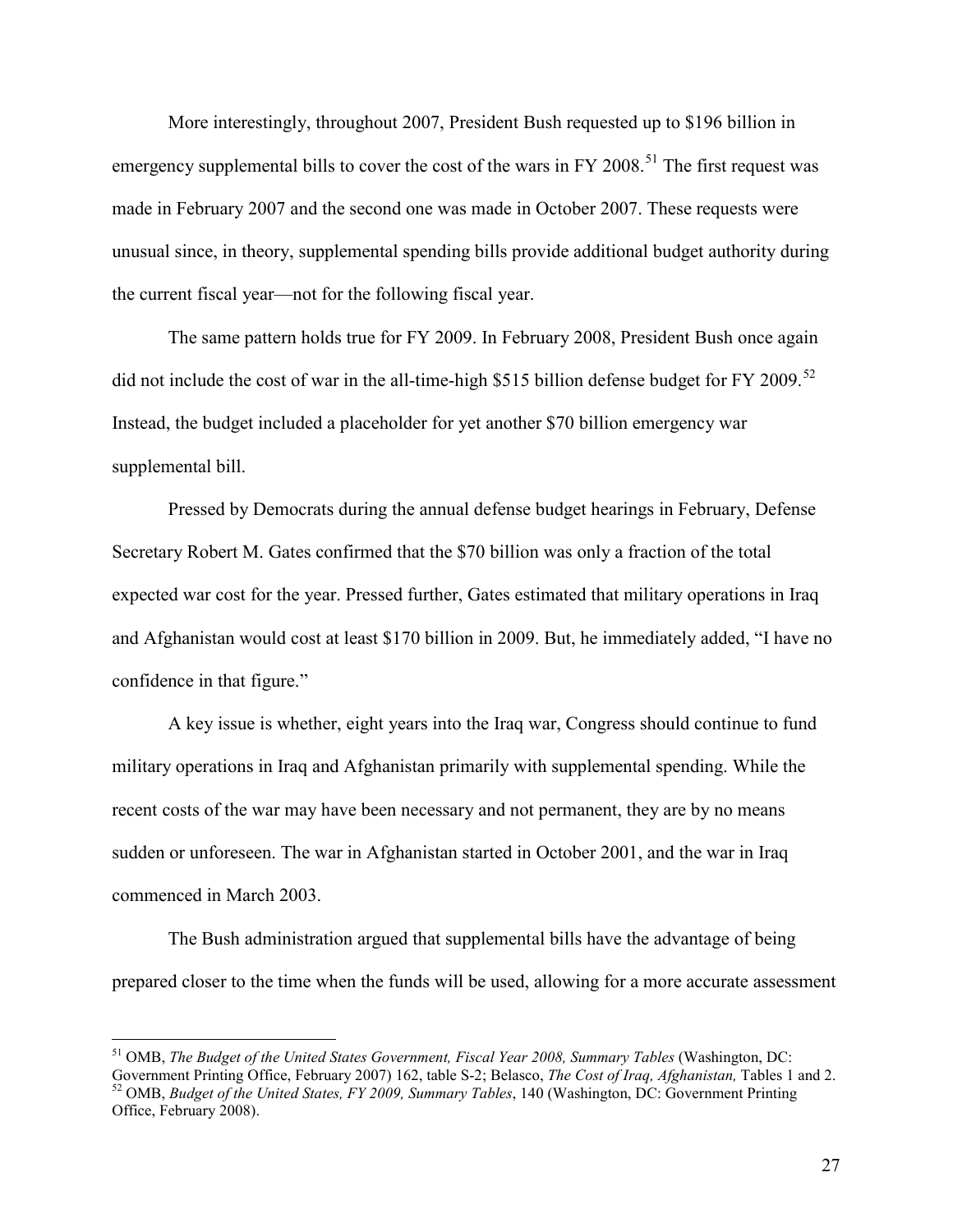of needs and quicker access to the funds. In addition, to ensure that the increased defense spending doesn't become a permanent feature of the budget, the cost of the wars needs to be kept out of the regular appropriations process.  $53$ 

However, critics of the supplemental funding strategy argue that the monthly cost of the wars can easily be predicted and planned for. In particular, Thomas Donnelly, a resident fellow in defense and security policy studies at the American Enterprise Institute, points out that one of the largest expenditures in supplemental bills is the salaries and benefits of Army National Guard personnel and reservists called to active duty, costs that are by no means unpredictable and sudden.<sup>[54](#page-28-0)</sup> Therefore, they belong in the regular defense budget—not in an emergency supplemental bill.

A well-documented Congressional Research Service study by Stephen Daggett concluded that emergency supplemental bills have been the most frequent means of financing the initial stages of military operations during World War II, the Korean War, the Vietnam War, and the first Gulf War.<sup>[55](#page-28-0)</sup> In general though, past administrations have requested, and Congress has provided, funding for ongoing military operations in regular appropriations bills as soon as even limited and partial projections of the cost could be made.

For instance, in 1951, 72 percent—or \$32.8 billion—of the kick-off cost for the Korean War was funded through supplemental bills, while \$13 billion went through regular appropriations.<sup>[56](#page-28-0)</sup> But by the second year, Congress appropriated 98 percent—or \$55.2 billion of the war funding through the regular defense budget. Only \$1.4 billion went through the

<span id="page-28-0"></span><sup>&</sup>lt;sup>53</sup> Stephen Daggett, *Defense: FY2006 Authorization and Appropriations* (Washington, DC: Congressional Research Service, RL32924, January 20, 2006), 15–16.

<span id="page-28-1"></span><sup>&</sup>lt;sup>54</sup> Thomas Donnelly, The Military We Need: The Defense Requirements of the Bush Doctrine (Washington, DC: American Enterprise Institute Press, 2005), 81–86.<br><sup>55</sup> Stephen Daggett, *Military Operations: Precedents for Funding Contingency Operations in Regular or* 

*Supplemental Appropriations Bills* (Washington, DC: Congressional Research Service, RS22455, June 13, 2006).<br><sup>56</sup> Ibid., 3.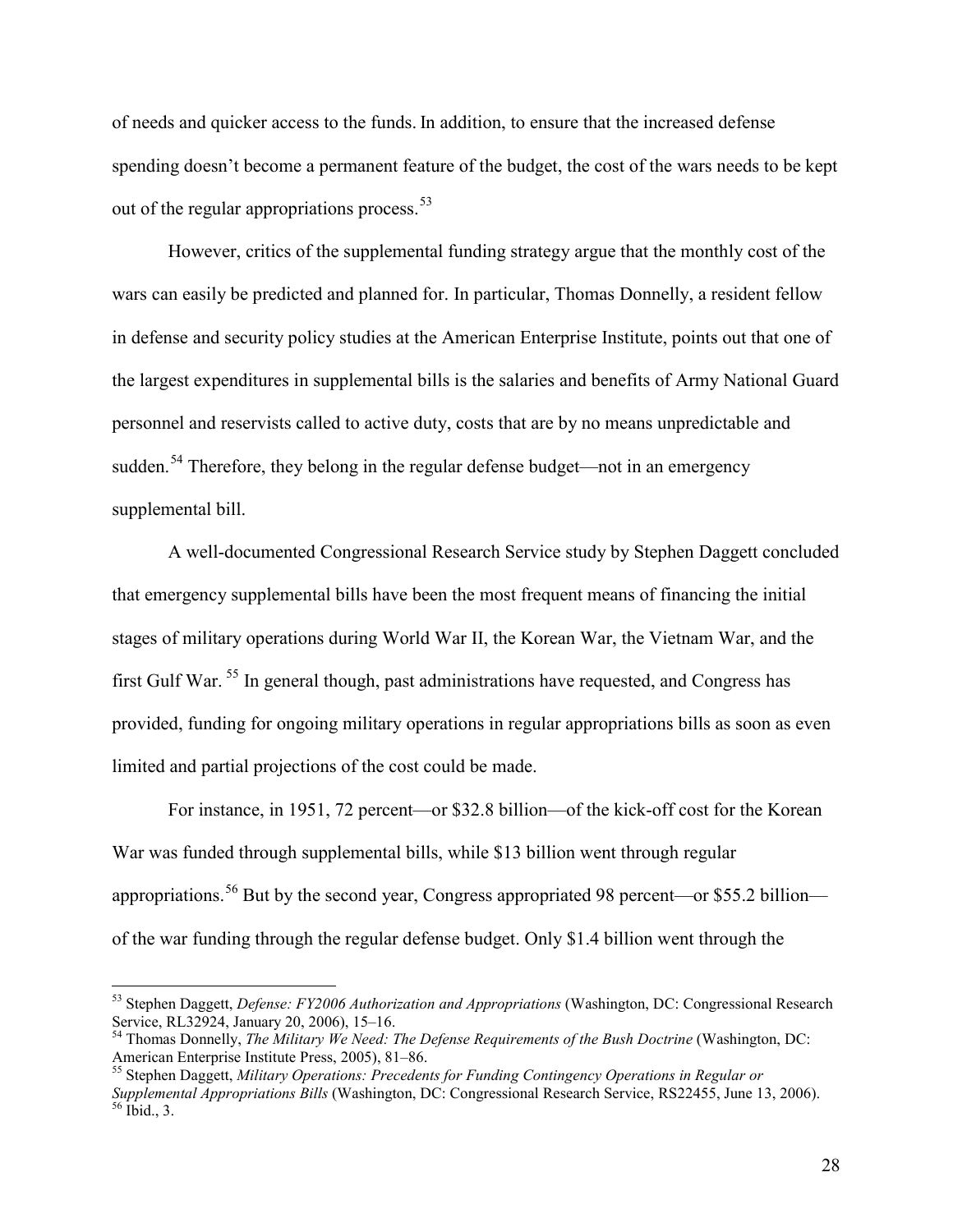supplemental process. By 1953, the president did not request any funding for the Korean War outside of the regular defense budget. $57$ 

The 10-year-long Vietnam War followed a slightly different pattern. In the first year of the war, Congress provided all of the funding in supplemental spending bills. In the second year, the administration requested a little less than 50 percent of the war funding in regular defense appropriations.<sup>[58](#page-29-0)</sup> By the fourth year, all of the war funding was going through the regular defense budget process. As Daggett explains, the Johnson administration requested—and Congress provided—funding for the war in regular defense appropriations bills even though troop levels were in flux and the duration of the conflict could not be foreseen.<sup>[59](#page-29-0)</sup>

More recently, the Republican Congress decided in FY 1996 to include all funding for operations in Southwest Asia in regular appropriations bills rather than supplemental ones. In addition, it directed the Clinton administration to request funding for ongoing military operations in the regular defense budget.<sup>[60](#page-29-0)</sup> In the FY 1997 defense budget and in later requests, President Clinton complied with Congress's directive, and military operations in Southwest Asia, Bosnia, and Kosovo received funding in the regular appropriations process without an emergency designation. $61$ 

Today, the most likely explanation for funding the cost of the wars in Iraq and Afghanistan through supplemental bills rather than regular appropriations has little to do with military strategy. Rather, it is because supplemental spending is not included in calculations of the federal budget deficit. When President Bush made his FY 2009 budget request in February

<span id="page-29-1"></span><span id="page-29-0"></span><sup>57</sup> Ibid., 4. <sup>58</sup> Ibid., 5. <sup>59</sup> Ibid. <sup>60</sup> Daggett, *Defense,* 15–16. <sup>61</sup> Ibid., 16.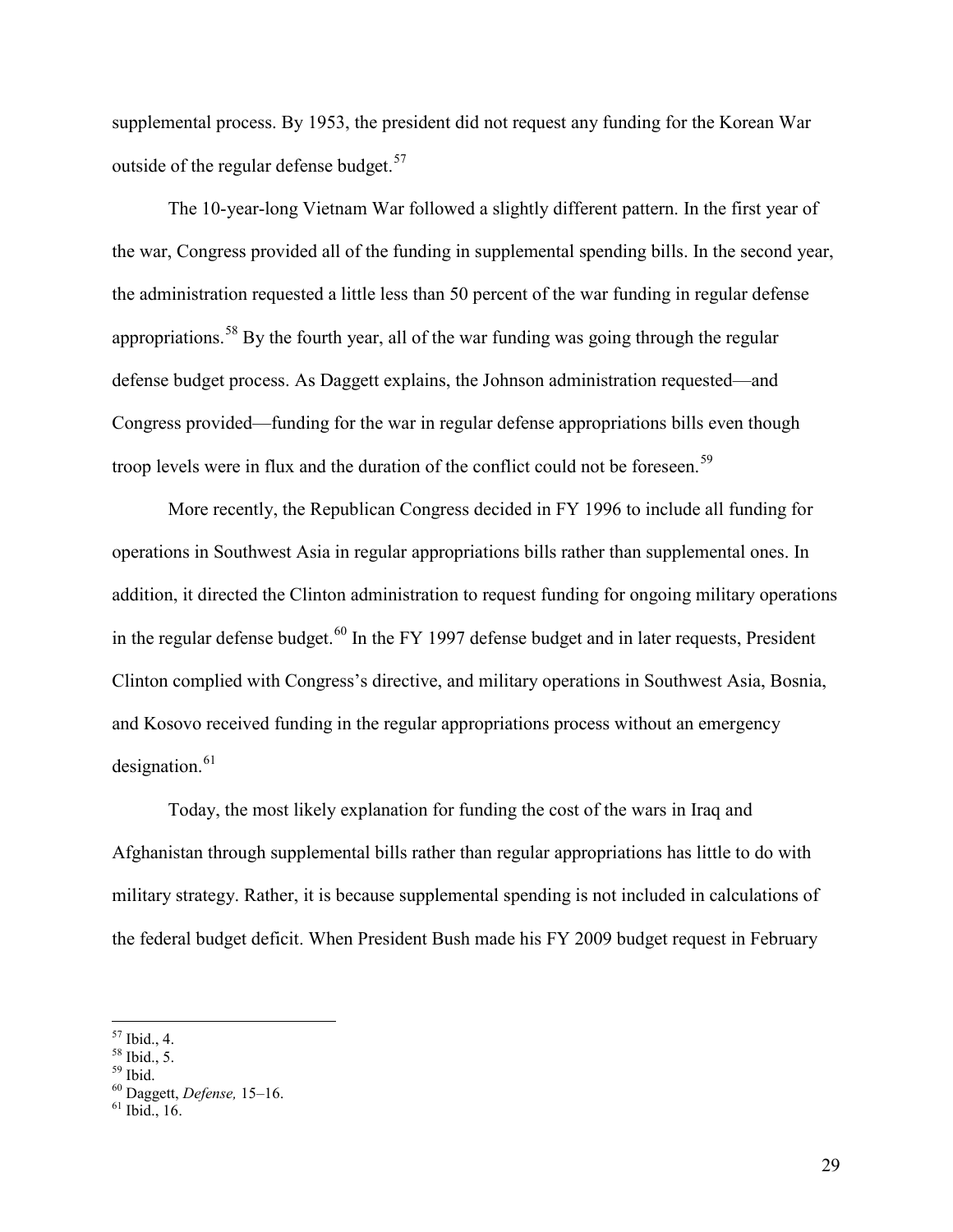2008, he indicated the deficit was going to be \$407 billion.<sup>[62](#page-29-1)</sup> A year later, as we factored in supplemental appropriations throughout the year, we found that the 2009 deficit was actually \$459 billion. $63$ 

The supplemental appropriations gimmick creates an accounting illusion that allows the administration and Congress to hide short-term massive increases in spending. In particular, the use of supplementals to fund the war must be placed within the context of the exponential growth in regular military appropriations since President Bush took office in 2001. In FY 2005 constant dollars, requested outlays for national defense for FY 2012 are 74 percent greater than defense costs when President Clinton left office in FY 2001.<sup>[64](#page-30-0)</sup> As for war funding, in an attempt at greater transparency President Obama included an "Overseas Contingency Operations"<sup>[65](#page-30-0)</sup> request in his FY 2012 budget for Department of Defense, Department of State, and USAID funding related to the ongoing wars rather than depending on supplemental appropriations for such funds.

President Bush would likely have had a hard time getting his large defense spending increases approved if he had included the cost of the wars in his regular defense budget requests. For instance, in FY 2008 he requested a budget for the DOD of \$481.4 billion.<sup>[66](#page-30-0)</sup> This amount did not include any money for the wars, which ended up totaling at least \$198 billion (\$89.4 billion in emergency war spending requested and enacted in December 2007 and \$108.1 billion requested but not yet enacted).<sup>[67](#page-30-0)</sup> In other words, without the supplemental gimmick, President Bush would have had to request \$679 billion instead of \$481 billion for the DOD budget.

<span id="page-30-1"></span><span id="page-30-0"></span><sup>62</sup> *Budget of the United States Government, FY 2009*, Table S-1. <sup>63</sup> *Budget of the United States Government, FY 2010*, Table S-1.

<sup>&</sup>lt;sup>64</sup> OMB, *Budget of the United States, FY 2012*, Historical Table 6.1.<br><sup>65</sup> See page 137 of President Obama's FY 2012 budget for a breakdown of funds.

<sup>&</sup>lt;sup>66</sup> Budget of the United States Government, FY 2008, 153, Table S-3.<br><sup>67</sup> Budget of the United States Government, FY 2009, 140, Table S-2.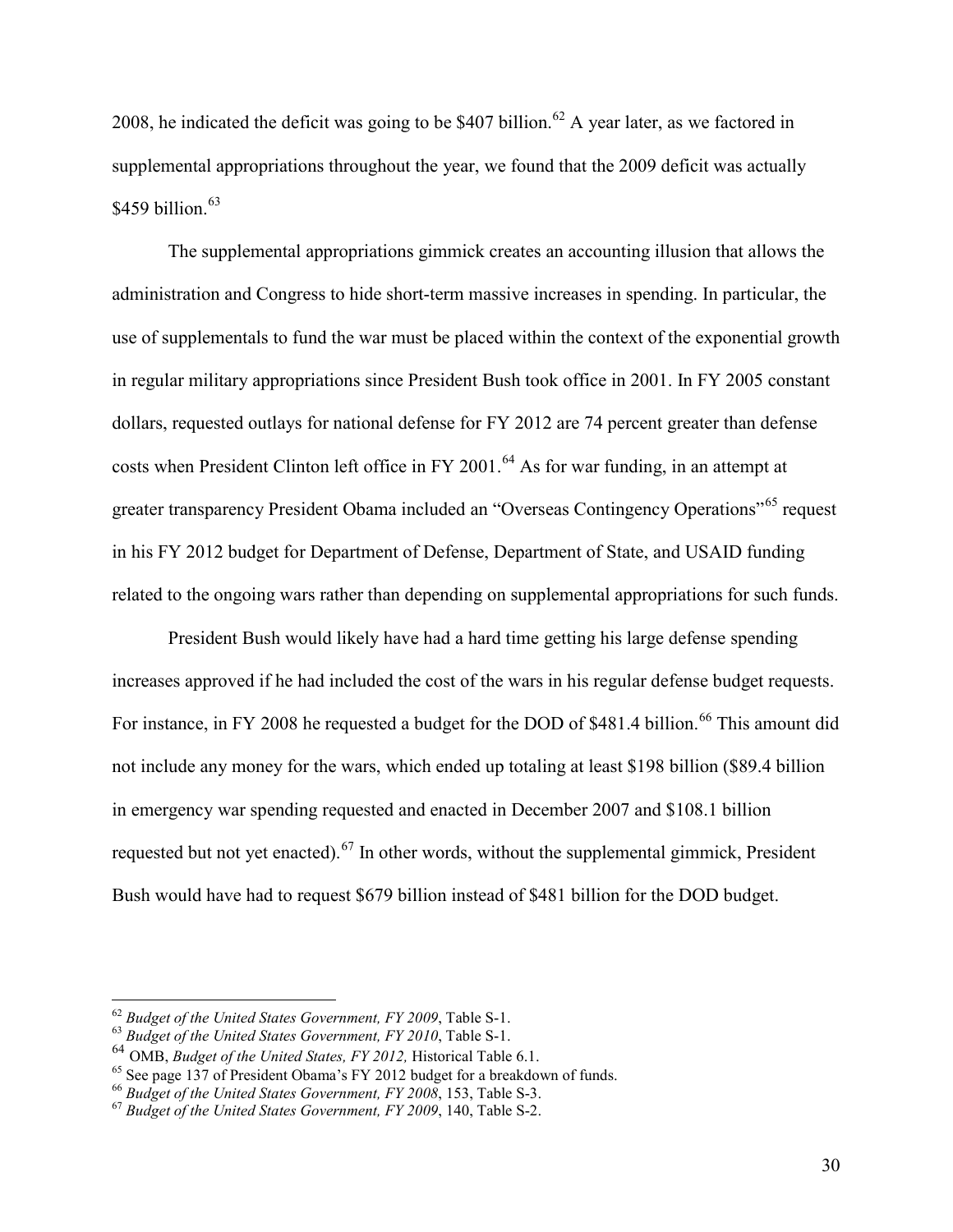As a *Defense News* editorial speculated during the Bush years, "[T]he White House [is] using the supplemental as a thinly veiled political attempt to keep the public from lapsing into sticker shock, and so, losing support for the war."<sup>[68](#page-30-1)</sup> In other words, supplemental spending was a successful funding mechanism for long and painful wars.

Unfortunately, in recent years, war supplemental bills have also been increasingly used to fund non-emergency defense items that are not even related to ongoing conflicts. Winslow Wheeler, the director of the Strauss Military Reform Project of the Center for Defense Information, tracked down those items and concluded that the "transfer" is readily apparent in the DOD's procurement accounts.<sup>[69](#page-31-0)</sup> For example, in the account for "Aircraft Procurement, Army" on page 249 of the regular 2006 Pentagon budget, one can find the notation "Transfer to Title IX" for \$11.2 million deducted from the president's regular annual request to purchase "aircraft survivability equipment." The money is added back in on page 477 in Title IX, where the money becomes war "emergency" spending.

Some might argue that aircraft survivability is a legitimate requirement in Iraq and Afghanistan. That may be true, but the point is that Congress took spending the president requested for normal peacetime procurement costs and moved it to the emergency account. In this account alone, Wheeler counted 17 transfers from the peacetime procurement account to the emergency war spending account, for a total of \$654 million. He also counted in the small print an additional \$107 million in spending shifted to the war emergency part of the bill. That makes

<span id="page-31-0"></span><sup>&</sup>lt;sup>68</sup> "Budget Tricks," *Defense News*, February 14, 2005.<br><sup>69</sup> Winslow Wheeler, *Defense Budget Tutorial #2: The Smoke and Mirrors in Congress' Defense Appropriations Bills: You'll Need a Rosetta Stone* (Washington, DC: Center for Defense Information, Strauss Military Reform Project, January 2006),

<span id="page-31-1"></span>http://www.cdi.org/program/issue/document.cfm?DocumentID=3270&IssueID=100&StartRow=21&ListRows=10 &appendURL=&Orderby=DateLastUpdated&ProgramID=37&issueID=100.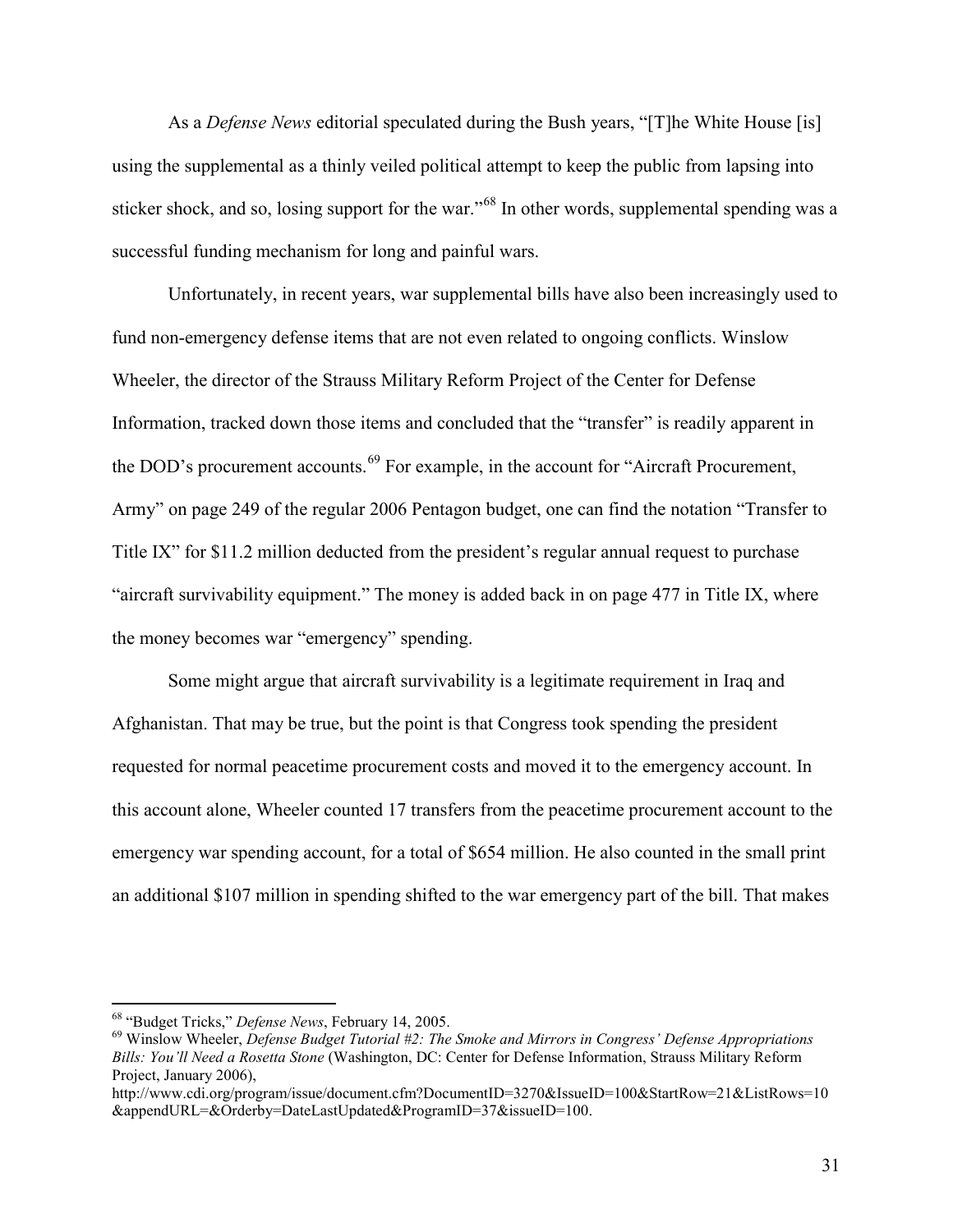a total of \$762 million that Congress moved from spending accounts where funding requests are subject to budget caps to accounts where the requests are not counted and not capped.

Another advantage of the maneuver is that the transfer freed some space under the Pentagon's budget baseline to buy "one F-15E fighter-bomber (\$65 million), two 'Littoral Combat Ships' (\$440 million), and a host of other much smaller purchases, numbering in the hundreds," adds Wheeler. Because this gimmick is used in most of the accounts of the peacetime parts of the bill, experts say that the transfer to the war emergency bill adds up to tens of billions of dollars, allowing the Pentagon to boost other parts of its regular budget by billions of dollars.

But the Pentagon is not the only entity using the emergency gimmick. According to a document released by the Senate Committee on Budget, many items requested by President Bush in his FY 2008 war emergency request were not emergencies.<sup>[70](#page-31-1)</sup> For instance, the committee wrote, "an increase (\$1.7 billion) for anything called a permanent change in military force structure should be funded in the regular, annual defense budget, not in an 'emergency' supplemental." In addition, the bill requested up to \$4.2 billion for items that were not even for the wars in Iraq and Afghanistan, such as \$500 million for six electronic warfare planes—neither the insurgents in Iraq nor Al Qaeda have an air force or radars—and \$400 million for two developmental aircrafts that will not see service until 2013.

The main benefit of this practice is that it allows the Pentagon a larger budget than it would otherwise be granted. According to Christopher Hellman, even the military admits that it is funding non-emergency programs through supplemental Bills.<sup>[71](#page-32-0)</sup> Army Chief of Staff General Peter Schoomaker testified before the Senate that the Army preferred to fund 30,000 additional troops through supplemental spending because if it included the necessary funds in the annual

<span id="page-32-1"></span><span id="page-32-0"></span> $^{70}$  U.S. Congress, Senate Committee on the Budget, Republican staff, *Informed Budgeteer*,  $110^{th}$  Cong., 1<sup>st</sup> sess., No. 3 (March 9, 2007), http://budget.senate.gov/republican/analysis/2007/bb03-2007.pdf.<br><sup>71</sup> Hellman, "Facts about Supplemental Spending."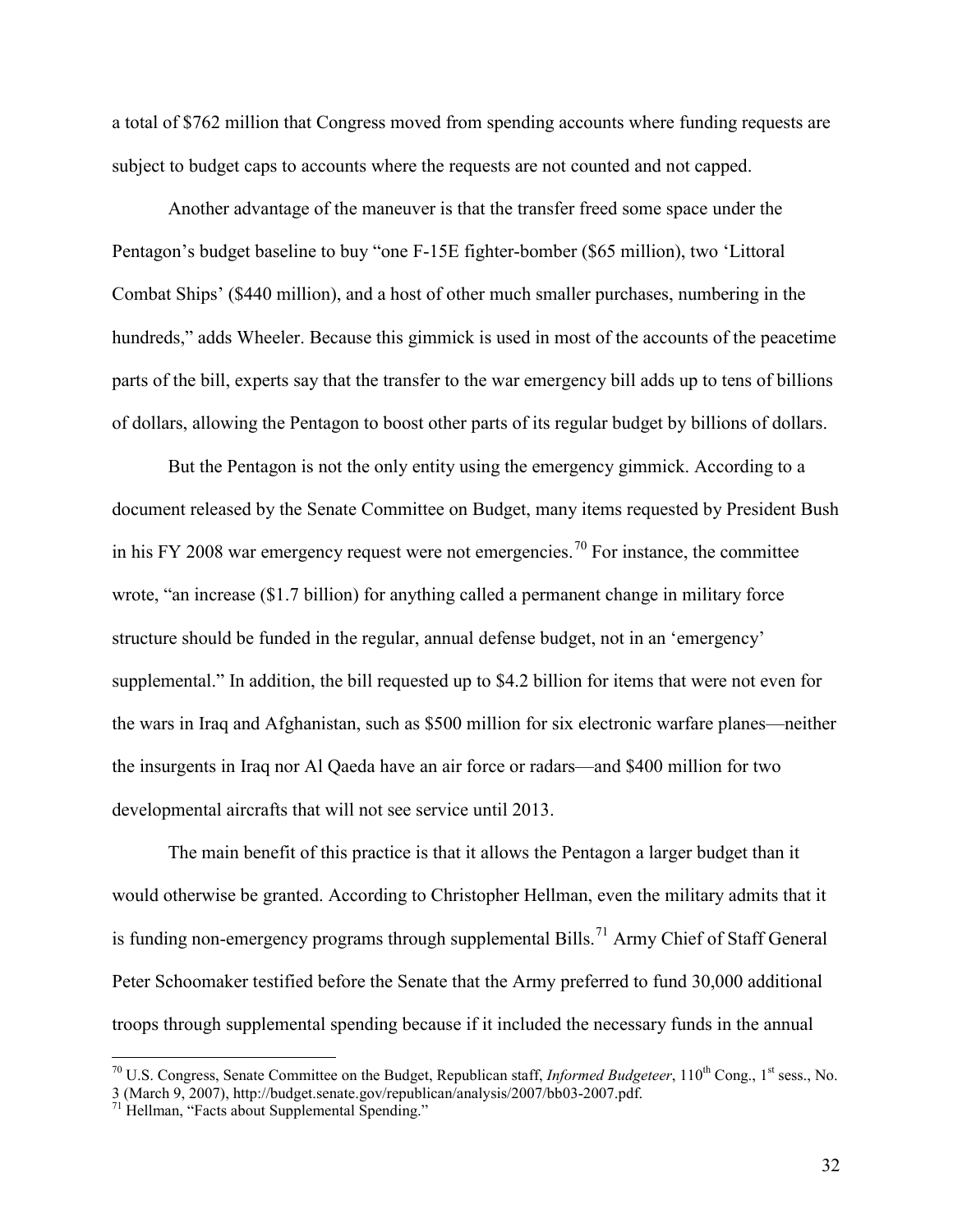budget request, it "would have to displace other things that are too important to us as we transform, such as equipment and other readiness issues. So the department has elected to do it with emergency and supplemental funding since we have the options to do so."<sup>[72](#page-32-1)</sup>

What's more, Congress has also used defense supplemental appropriations to boost nondefense spending in the regular appropriations process. For instance, by trimming the administration's defense spending request and instead relying on supplemental bills, Congress frees up those amounts for non-defense appropriations. Brian Riedl, a budget analyst at the Heritage Foundation, explains that, "The common usage of defense supplemental bills has increased non-defense spending as well. Lawmakers now try to shift budget resolution funds from defense to domestic programs, knowing that these defense funds can be replenished by adding to the next supplemental bill."<sup>[73](#page-33-0)</sup>

For instance, in early May 2006, House Appropriations Chairman Jerry Lewis asked that \$6 billion from proposed defense increases be shifted to boost domestic programs.<sup>[74](#page-33-0)</sup> The money was used in part to erase almost \$4 billion in cuts proposed for programs funded in the FY 2007 Labor-Health and Human Services measure, which brought funding back to its FY 2006 level.<sup>[75](#page-33-0)</sup> Many more examples like this one can be found.

Unfortunately, these appropriations practices do more than just add spending to an already bloated budget. Donnelly argues that "[r]elying so heavily on supplemental funding distorts the Defense Department's priorities and perverts proper planning." Shifting some of the annual emergency appropriations to the DOD's regular budget would "reduce much of the

<span id="page-33-1"></span>

<span id="page-33-0"></span><sup>&</sup>lt;sup>72</sup> Ibid.<br><sup>73</sup> Brian Reidl, interview with the author, May 1, 2006.<br><sup>74</sup> Peter Cohn, "Lewis Eyes \$6 Billion Shift to Boost Domestic Programs," *Congress Daily*, May 3, 2006.<br><sup>75</sup> Ibid.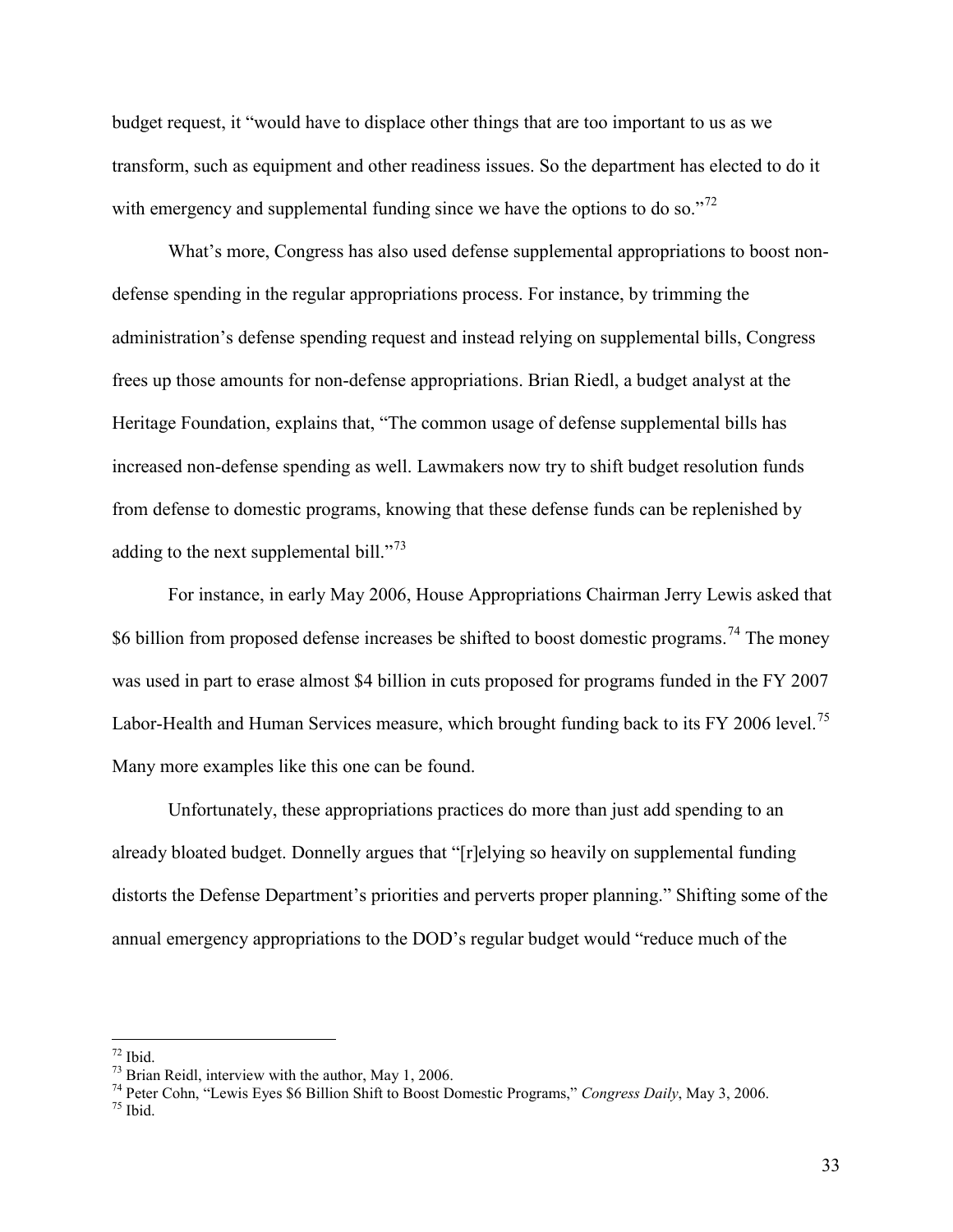uncertainty that now plagues the Pentagon" and would facilitate modernization and transformation<sup>[76](#page-33-1)</sup>

#### *Non-defense Spending*

The same supplemental spending issues apply almost equally to non-defense spending. In recent years, an ever larger share of non-defense spending has been funded though the supplemental process. According to George Krumhaar, "Although non-defense supplemental spending has been irregular, the numbers for FY 2005 plot out in a similar fashion as the defense sector: At \$81.2 billion in 2005, non-defense discretionary supplementals stood at 16.1 percent of total non-defense discretionary appropriations."[77](#page-34-0) In recent years, the numbers are not as dramatic with non-defense supplemental appropriations as a percentage of total non-defense discretionary budget authority for FY 2009 being 5.6 percent.

Because most supplemental bills do not count against House and Senate budget limits, Congress has used them to get around requests that the growth in non-defense, non-Homeland Security budget authority be seriously limited. An increasing number of non-emergency, nondefense programs find their way to supplemental appropriations bills. This tendency leads to a higher overall spending level.

The best example of Congress's propensity to stuff supplemental bills with non-defense, non-emergency items can be found in the emergency supplemental bill passed by the Senate to fund the war in Iraq and Hurricane Katrina relief in May 2006. This \$109 billion bill contained, among other things:

- \$4 billion for a farm subsidy bailout
- \$594 million for national highway projects

<span id="page-34-1"></span><span id="page-34-0"></span><sup>76</sup> Donnelly, *The Military We Need,* 81–86. <sup>77</sup> Krumbhaar, "Supplementals are Climbing!"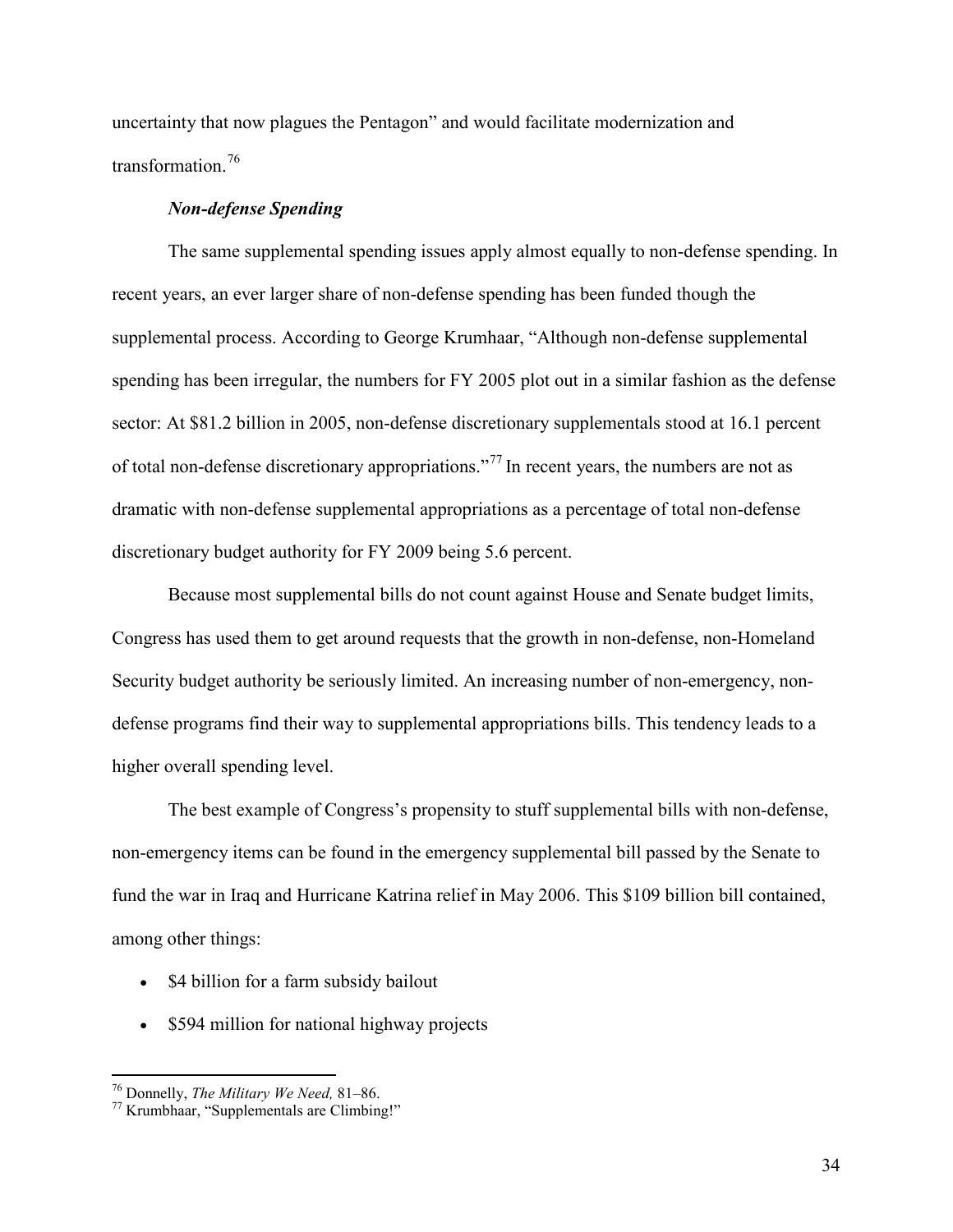- $\bullet$  \$1.1 billion for fishery assistance
- $\bullet$  \$2.3 billion for combating avian flu

By June 2006, House and Senate negotiators had struck a deal and agreed to \$94.5 billion for a FY 2006 supplemental spending bill. The final version of the bill was in line with the amount requested by the president earlier that year in March, and \$65.8 billion of that amount went to the DOD. The rest accounted for a large share of FY 2006 non-defense supplemental spending. The bill contained \$19.8 billion for disaster relief efforts, including \$3.7 billion for the Army Corps of Engineers' flood control and levee repair projects, \$6 billion for the Federal Emergency Management Agency's Disaster Relief Fund, \$5.2 billion for the Community Development Block Grant program, \$550 million for a veterans' medical facility in Louisiana, and \$500 million for agriculture assistance (a \$3.5 billion decrease from the Senate-passed supplemental bill).<sup>[78](#page-34-1)</sup> It also included \$4 billion for the State Department and foreign aid, and \$2.3 billion for pandemic flu preparations.<sup>[79](#page-35-0)</sup> The bill also endorsed the president's request of \$1.9 billion for border security initiatives, with \$1.2 billion going to Homeland Security and \$708 million going to the National Guard.<sup>[80](#page-35-0)</sup>

Finally, the most recent supplemental bill signed by the president in June 2007 included \$24 billion in non-emergency spending.<sup>[81](#page-35-0)</sup> These expenditures include \$120 million for the shrimp and menhaden fishing industries, \$283 million for the Milk Income Loss Contract Program, \$60.4 million for salmon fisheries, \$100 million for California citrus growers, \$50 million for asbestos mitigation at the U.S. Capitol Plant, \$1 billion for avian flu prevention, and \$1 billion for NASA.

<span id="page-35-0"></span><sup>&</sup>lt;sup>78</sup> Chuck Conlon and David Clark, "Budget Tracker," *Congressional Quarterly*, June 12, 2006.<br><sup>79</sup> Ibid.<br><sup>80</sup> Chuck Conlon and David Clark, "Budget Tracker: Supplemental Deal Sealed," *Congressional Quarterly*, June 9,

<sup>2006.</sup> 

<span id="page-35-1"></span><sup>81</sup> Senate Committee on the Budget, *Informed Budgeteer.*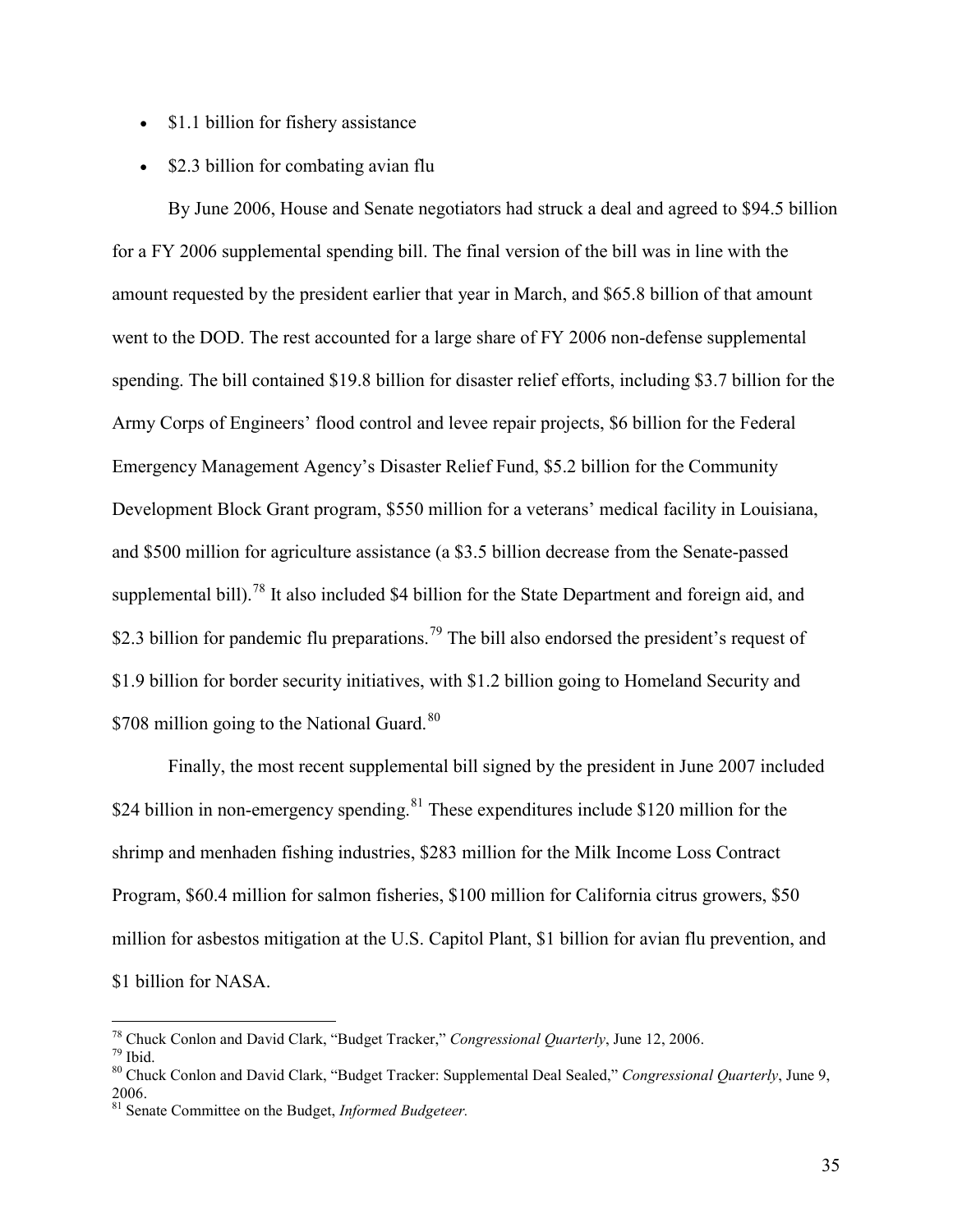Most of these earmarked items should not qualify as emergency spending and should have been funded through the regular appropriations process. In fact, most hurricane relief efforts could be funded through the regular appropriations process. To be sure, a federal response through the supplemental appropriations process is appropriate for disasters of the largest magnitude—such as Hurricanes Katrina and Rita, which led to unexpected levels of devastation. However, as unpredictable as natural disasters are, hurricane season is a predictable event. It happens every year at the same time and devastation costs can be at least partially anticipated.

#### **3.3. No Earmarks Left Behind**

Supplemental and emergency appropriations are not subject to the same kind of budget discipline as other appropriations. Because of a serious lack of congressional oversight and the fact that supplemental bills will almost always be signed by the president, they attract earmarks and other projects that would not be funded on their own merits. With more oversight, most of these items would never receive an emergency designation.

For instance, in April 2003 Congress passed the \$78.5 billion War Supplemental Appropriations Act. It included 29 unrelated projects totaling \$348 million, such as \$110 million for the National Animal Disease Center in Ames, Iowa. Also, the \$82 billion Emergency Supplemental Appropriations Act for Defense, the Global War on Terror, and Tsunami Relief 2005 (H.R. 1268) was supposedly passed to help the countries affected by the Asian tsunami and to help with the war on terror. According to Citizens Against Government Waste (a taxpayer watchdog group), Congress added \$1.13 billion for projects that had nothing to do with either objective, including \$55 million for wastewater treatment in De Soto County, Mississippi, and \$25 million for the Fort Peck Fish Hatchery in Montana.<sup>[82](#page-35-1)</sup>

<span id="page-36-0"></span> <sup>82</sup> Brandon Gustafson, "The No Pork Pledge," *Citizens Against Government Waste*, September 30, 2005.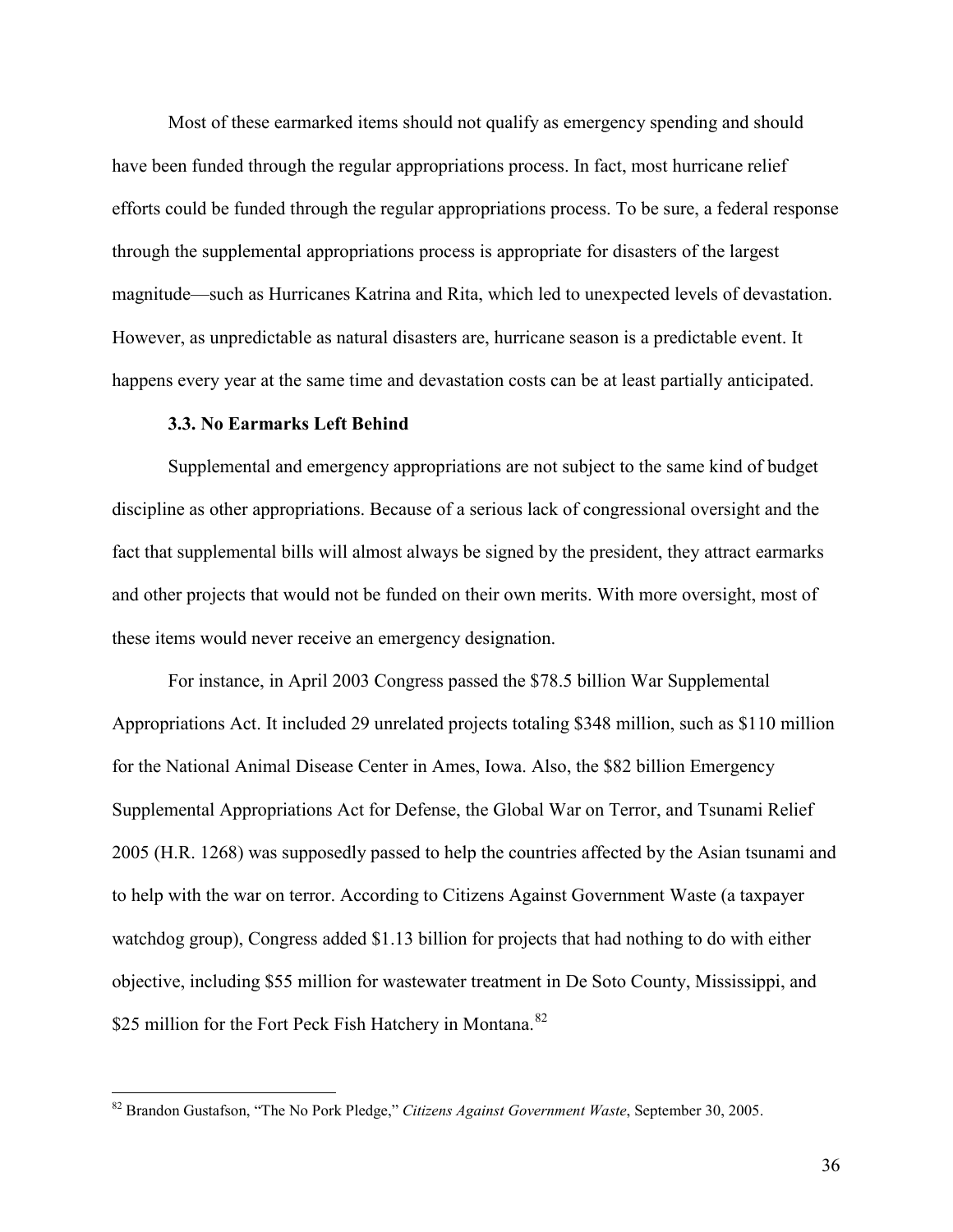The first two emergency supplemental bills passed by Congress and signed into law in the immediate aftermath of Katrina were free of earmarks. Unfortunately, that has not been the case in subsequent supplemental bills. The June 8, 2005, agreement reached by lawmakers on supplemental spending for the war and for hurricane relief included numerous earmarks.  $83$  For instance, it provided \$30.4 million for Sacramento levee repairs and \$176 million for the construction of a new Armed Forces retirement home in Mississippi.<sup>[84](#page-37-0)</sup> The bill's final figure was \$702 million, up from the \$594 million contained in the original Senate bill.<sup>[85](#page-37-0)</sup>

Below is a short and non-exhaustive list of some of the most egregious pork items found in some of the supplemental bills from recent years:

- \$9.7 million for a tree assistance program to compensate eligible orchardists for tree losses
- \$1 million for the Geisinger Health System to establish centers for excellence for the treatment of autism in Harrisburg, Pennsylvania
- \$500,000 for the Ohio Alliance Community Center for the Deaf in Worthington, Ohio
- \$5 million for the State and Tribal Wildlife Grants program
- \$19.3 million for education and human resources for the National Science Foundation
- \$22.7 million for a Capitol power plant
- \$15 million for the Equal Employment Opportunity Commission
- \$9 million for the operation of the National Park Service system
- Another \$2 million for the State and Tribal Wildlife Grants program
- $\bullet$  \$40.1 million for Capitol police buildings and grounds
- \$3.3 million for the European Communities music listening dispute

<span id="page-37-0"></span> $\frac{83}{84}$  Ibid.<br> $\frac{84}{85}$  Ibid.

<span id="page-37-1"></span>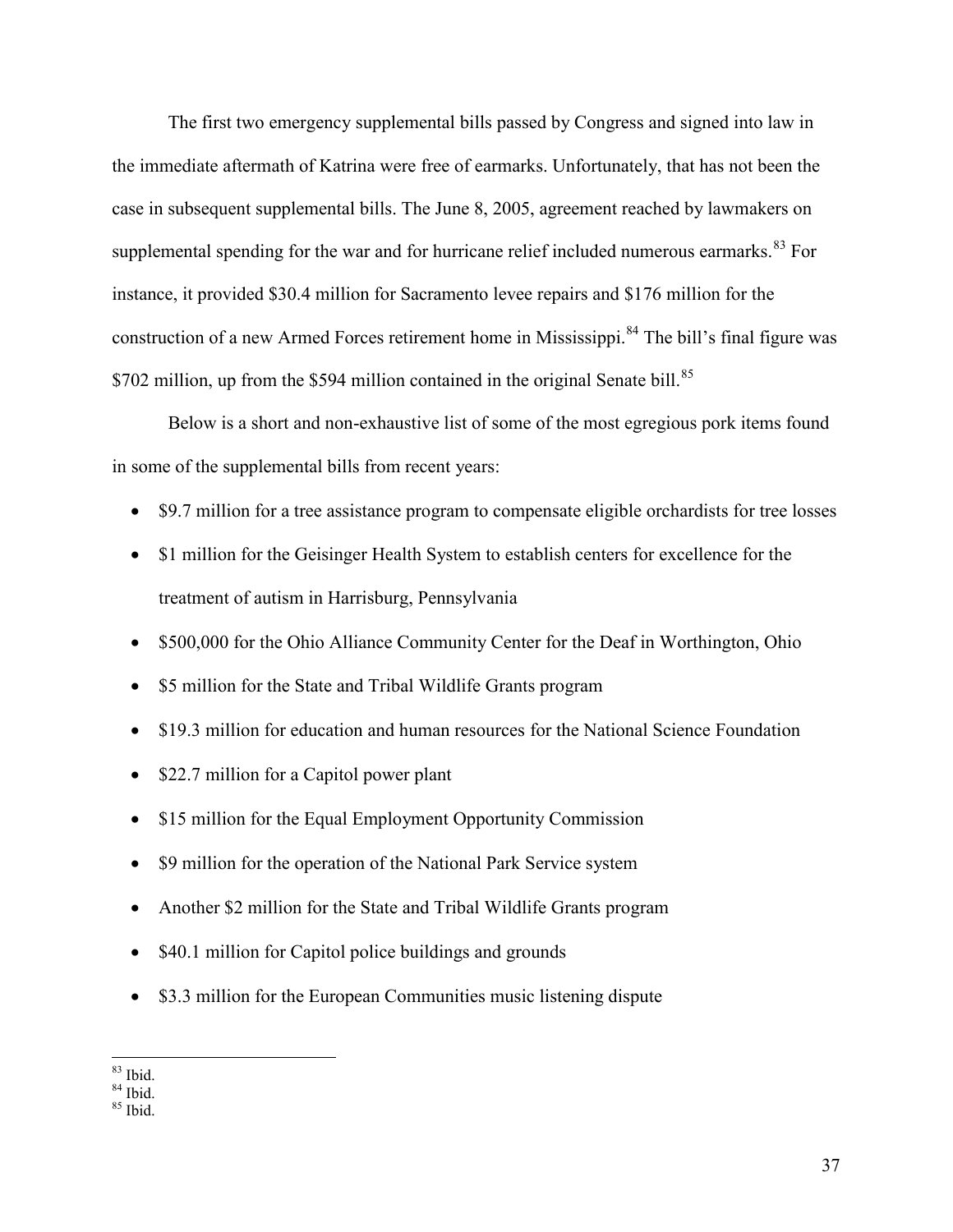- \$231,000 for DAIKON Lutheran Social Ministries of Allentown, Pennsylvania, for abstinence education and related services
- \$35 million for grants to address drinking water and infrastructure needs in rural and native Alaskan communities
- \$104.5 million for the Emergency Watershed Protection Program
- \$35 million for wastewater infrastructure in De Soto County, Mississippi
- \$5 million for the Fort Peck Fish Hatchery in Montana
- \$27.6 million for the Architect of the Capitol to deal with recent problems related to steam tunnels and asbestos exposure
- \$140 million for infrastructure improvements for Gulf Coast shipyards

## **Section 4: How to Fix the Supplemental Spending Process**

As demonstrated, the use of the supplemental process is susceptible to serious abuse that weakens overall budgetary discipline and leads to massive increases in overall spending. The abuse is directly linked to the use of the emergency designation as a large loophole that avoids constraining budget caps and various rules. According to the Congressional Budget Office, some critics also argue that the use of excessive emergency aid discourages the purchase of adequate insurance and weakens incentives to take actions that would mitigate the cost of natural disasters<sup>[86](#page-37-1)</sup>

There are several options to fix the current process and stop the abuse. The best option would be to stop exempting emergency spending from budget rules. That means that supplemental spending—whether an emergency or not—should be offset with funding cuts in low-priority programs and should also be included in deficit accounting. If that preferred option

<span id="page-38-0"></span> <sup>86</sup> CBO, *Emergency Spending Under the Budget Enforcement Act*, CBO Memorandum, December 1998.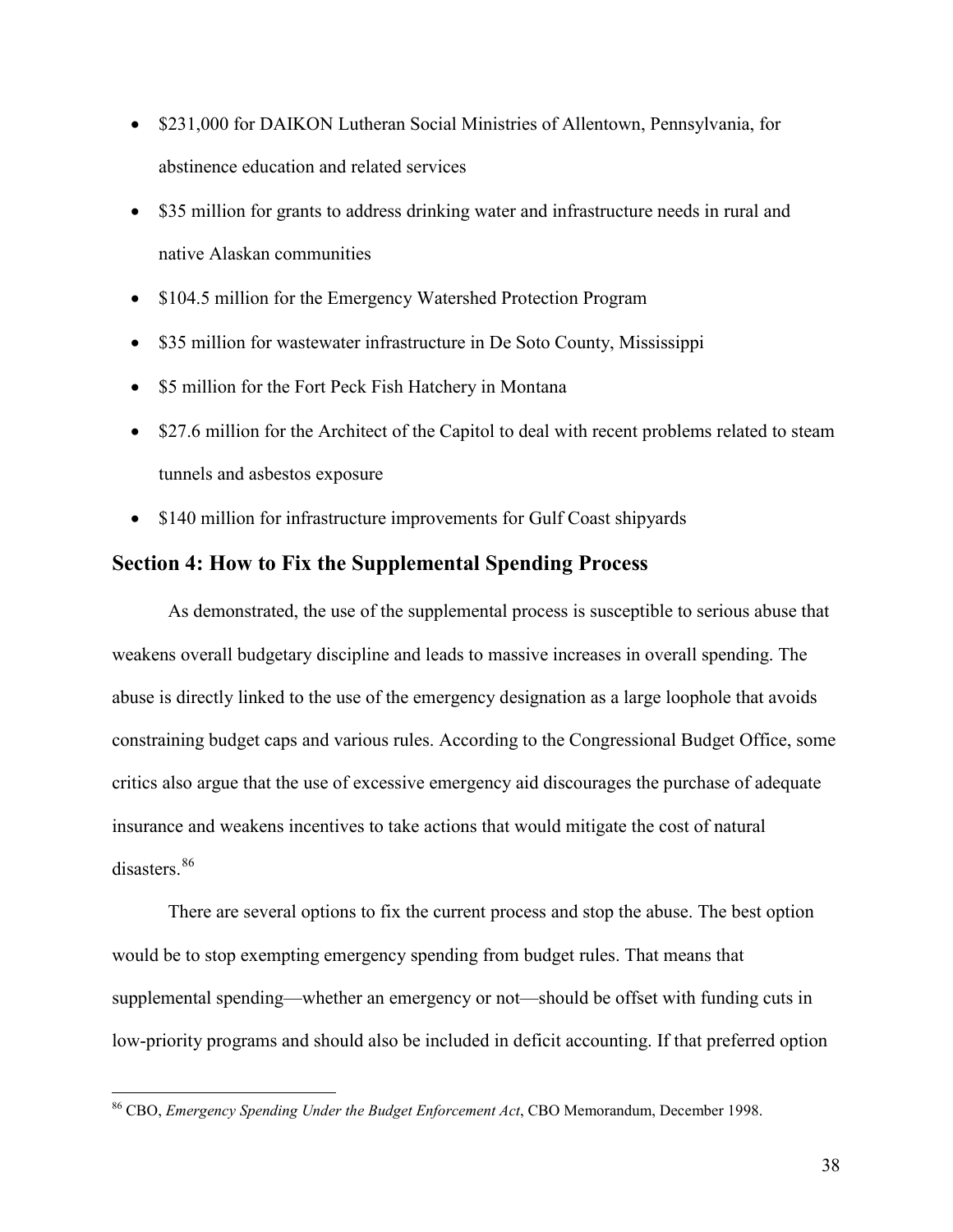is not available, another option would retain the emergency exemption but establish specific criteria for designating spending as "emergency." A third option would also retain the emergency exemption while requiring a supermajority vote of Congress to approve emergency spending. And finally, the last option would create a reserve fund for emergency spending. These options are not mutually exclusive, of course, and some of them could be combined to form a more exhaustive method to curtail emergency spending. For instance, lawmakers could stop exempting emergency spending from the budget rules and create a reserve fund for emergency spending. Or lawmakers could retain the exemption, establish some specific criteria for what constitutes an emergency, but also require a supermajority vote to approve emergency spending.

#### **4.1. Eliminate the Exemption for Designated Emergencies**

One approach for controlling the use of supplemental spending would be to eliminate the exemption for designated emergencies under the BEA. There is no doubt that supplemental spending can serve a very valuable role. In an emergency, it allows Congress to make funds available immediately without having to wait until the completion of the budget cycle, which could take up to ten months. Supplemental bills make money available when it is needed and serve as a safety valve. However, the emergency exemption also enables a dangerous budget gimmick. It allows Congress and the president to spend federal funds above budget caps and go around budget rules that safeguard fiscal discipline.

If the emergency exemption were eliminated, Congress would still be allowed to make funds available when needed after an emergency through a supplemental bill. However, the emergency funds would be counted under the discretionary limits or would be included in the PAYGO estimates calculations. Under these rules, emergency spending provided in supplemental spending acts during the fiscal year would have to be offset with spending cuts in

39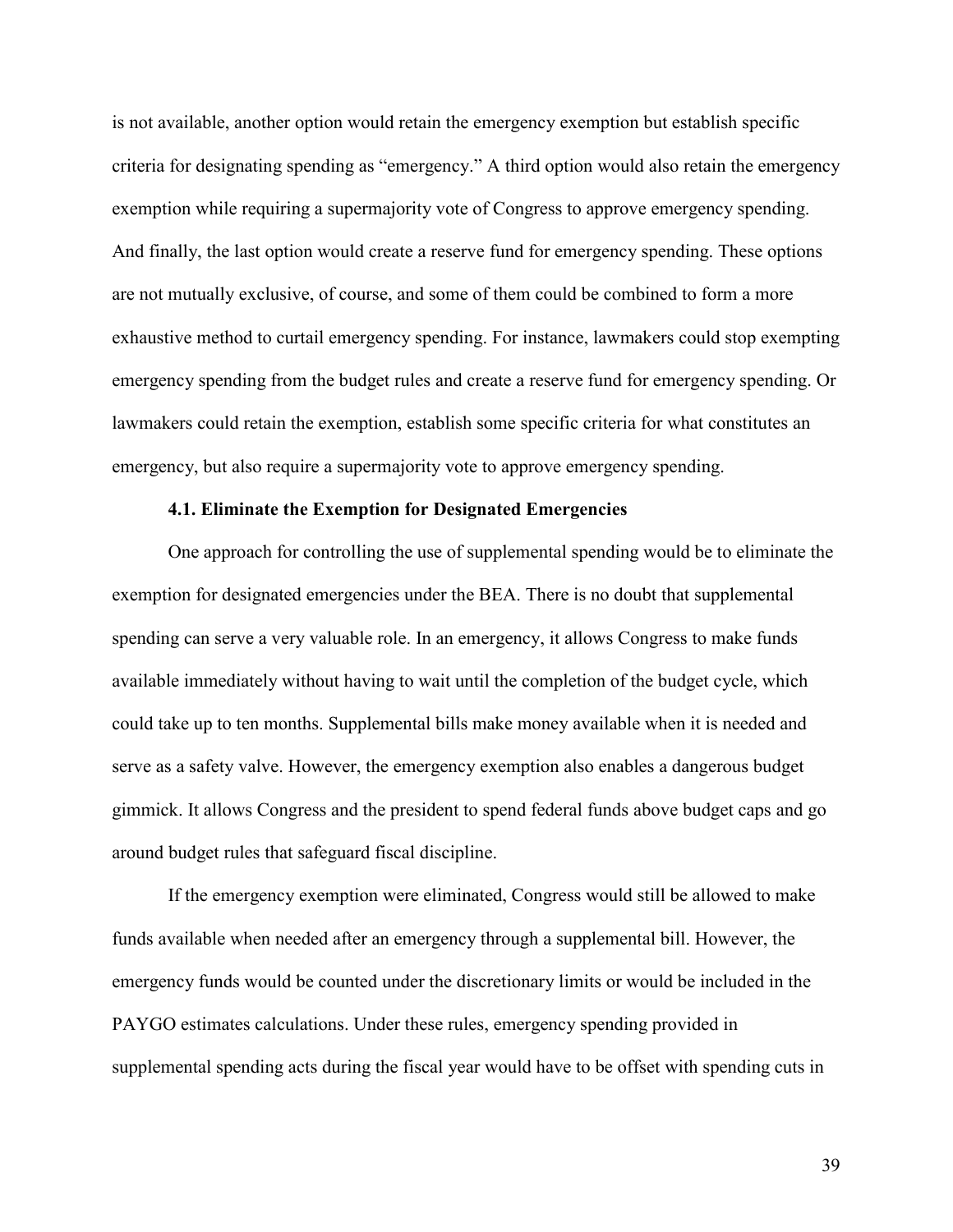other areas. It would also have to be accounted for in deficit projections, thus making the whole system more transparent.

Some critics claim that eliminating the emergency exemption could make the process less flexible.[87](#page-38-0) Without the exemption, a major domestic disaster or a massive overseas troop deployment could require several billion dollars in additional spending that would force large offsets in other programs. Furthermore, if some parts of the budget or specific programs are sheltered from cuts, then the burden of the offset will rest on an even smaller share of the budget. In that case, it is unlikely that policy makers would agree to make the necessary cuts, which would result in the failure of the offsetting solution. That is what happened in the 1980s and what led to the emergency exemption.<sup>[88](#page-40-0)</sup>

There is no doubt that eliminating the emergency exemption would force hard choices on Congress and the administration. However, this option would create the incentive for lawmakers to use the supplemental process only in the case of a true emergency while also enacting leaner and cleaner supplemental bills. As mentioned earlier, during the 1990s, Congress routinely included offsets for certain emergency supplemental spending, which triggered healthy policy debates about the qualitative and quantitative value of the emergency appropriations.<sup>[89](#page-40-0)</sup>

According to Stephen Daggett, in the 1990s the offset requirement raised a large number of congressional debates revolving around related policy issues such as the existence of alternative means of financing military contingency operations or where to make the offsets if Congress required them. For instance, should a defense emergency be offset with defense budget cuts or could it be offset with non-defense cuts?

<span id="page-40-1"></span>

<span id="page-40-0"></span><sup>&</sup>lt;sup>87</sup> Ibid.<br><sup>88</sup> Dauster, "Budget Emergencies," 251.<br><sup>89</sup> Daggett, "Emergency Appropriations for the Defense Department."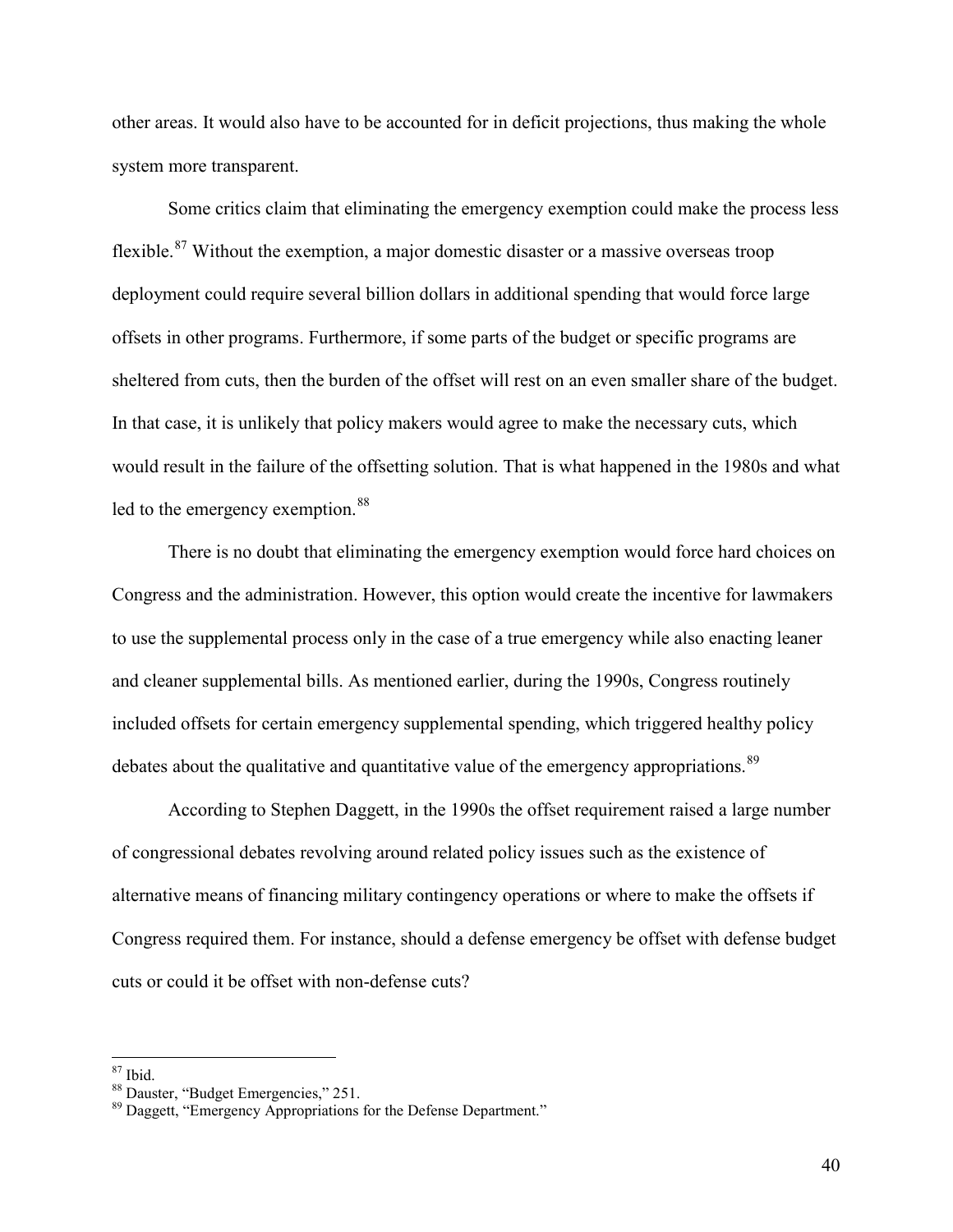Daggett explained that the response to these questions varied based on who was in office at the time. For instance, the George H. W. Bush administration frequently proposed rescissions of funds in the defense department, which would often be perceived as a challenge to congressional prerogatives and lead to conflicts. The Clinton administration, on the other hand, generally tried to avoid conflict with Congress over specific cuts and left it up to Congress to find the needed cuts.

#### **4.2. Establish Criteria for Emergency Spending**

As explained earlier, while the BEA gives emergency bills special exemptions from budgetary rules designed to restrain spending, it does not set forth any criteria for policy makers to use in designating spending as "emergency." Establishing specific standards that would have to be met before spending could be declared "emergency" would make decisions about emergencies less subjective, would guard against abuses of the emergency designation, and would strengthen budgetary discipline and control.

Page 217 of the *Analytical Perspectives* volume of the president's FY 2008 budget described the president's proposal to enact into law a "definition of 'emergency requirement' that will ensure high standards are met before an event is deemed an 'emergency' and therefore exempt" from procedures that enforce statutory budget discipline, as follows: <sup>[90](#page-40-1)</sup>

- **necessary expenditure:** an essential or vital expenditure, not one that is merely useful or beneficial
- **sudden:** quickly coming into being, not building up over time
- **urgent:** pressing and compelling, requiring immediate action

<span id="page-41-0"></span> <sup>90</sup> OMB, *Budget of the United States, FY 2008, Analytical Perspectives* (Washington, DC: Government Printing Office, February 2007), 217.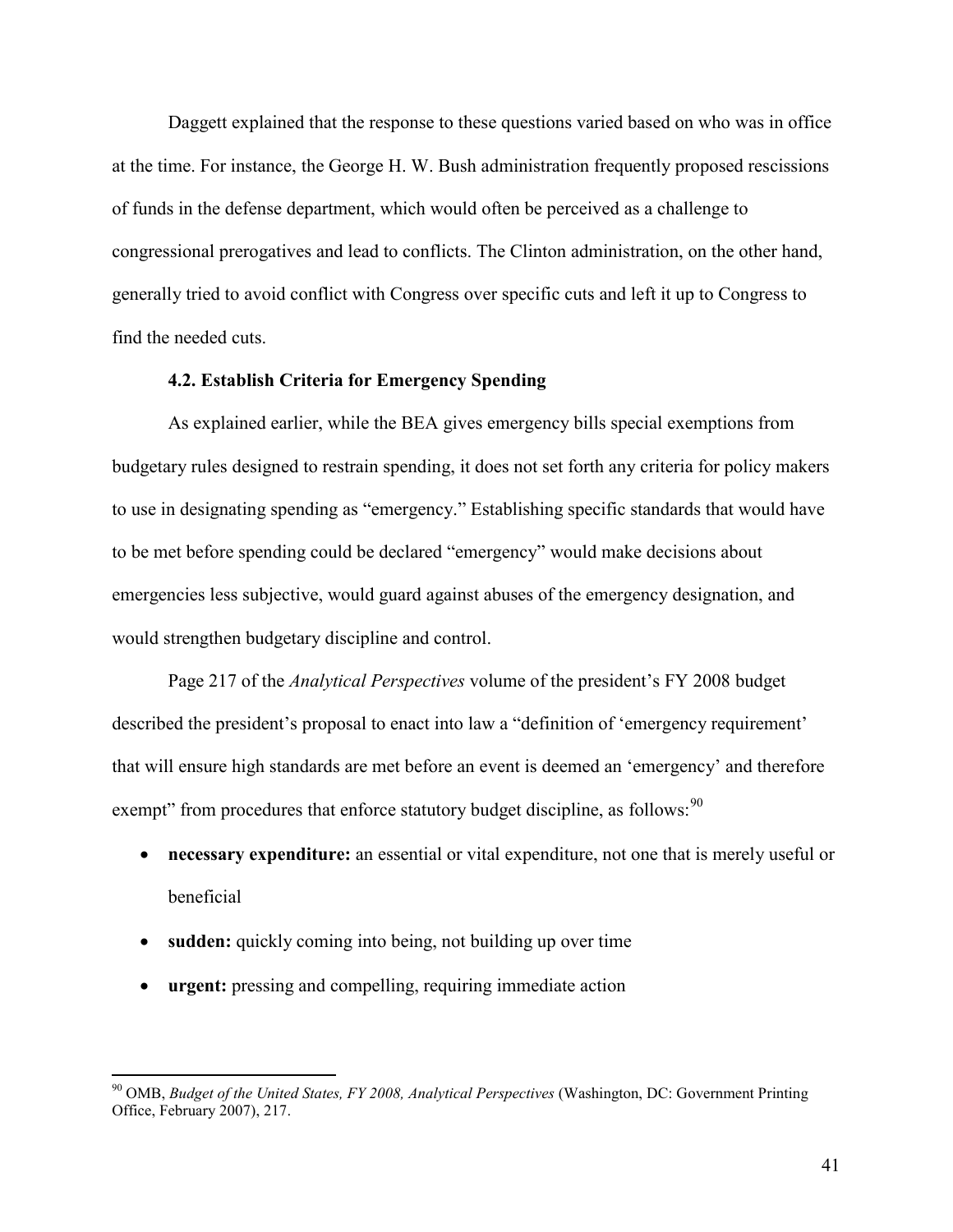- unforeseen: not predictable or seen beforehand as a coming need (an emergency that is part of the average annual level of disaster assistance funding would not be ''unforeseen'')
- **not permanent:** the need is temporary in nature

The budget document states that "the definition codifies the criteria . . . that have been the standard for a number of years" and that an item would have to meet all these criteria to be treated as an emergency.<sup>[91](#page-41-0)</sup> This proposal lists the same resolutions that have created points of order to control the use of the emergency designation.<sup>[92](#page-42-0)</sup> Even if it is unlikely that any set of criteria would completely remove the subjective element from policy makers' decisions about emergency spending, it would help fight abuses.

#### **4.3. Require a Supermajority Vote for Emergencies**

Another approach would be to retain the emergency exemption but require a supermajority vote to approve any emergency spending instead of today's majority vote. According to the CBO, a three-fifths voting requirement would probably be effective.  $93$  Besides, the CBO adds, "it shouldn't be too difficult to implement considering that the Senate already employs a series of three-fifths voting requirements to waive various enforcement provisions under the Congressional Budget Act."<sup>[94](#page-42-0)</sup> This approach is likely to be easy to implement since it would only require a change in Congressional procedure and would not need the president's agreement. A true emergency would easily collect the necessary three-fifths majority.

<span id="page-42-1"></span><span id="page-42-0"></span><sup>91</sup> Ibid.<br><sup>92</sup> Senate Committee on the Budget, *Informed Budgeteer*.<br><sup>93</sup> CBO, *Emergency Spending Under the Budget Enforcement Act*, Memorandum, 15.<br><sup>94</sup> Ibid., 15.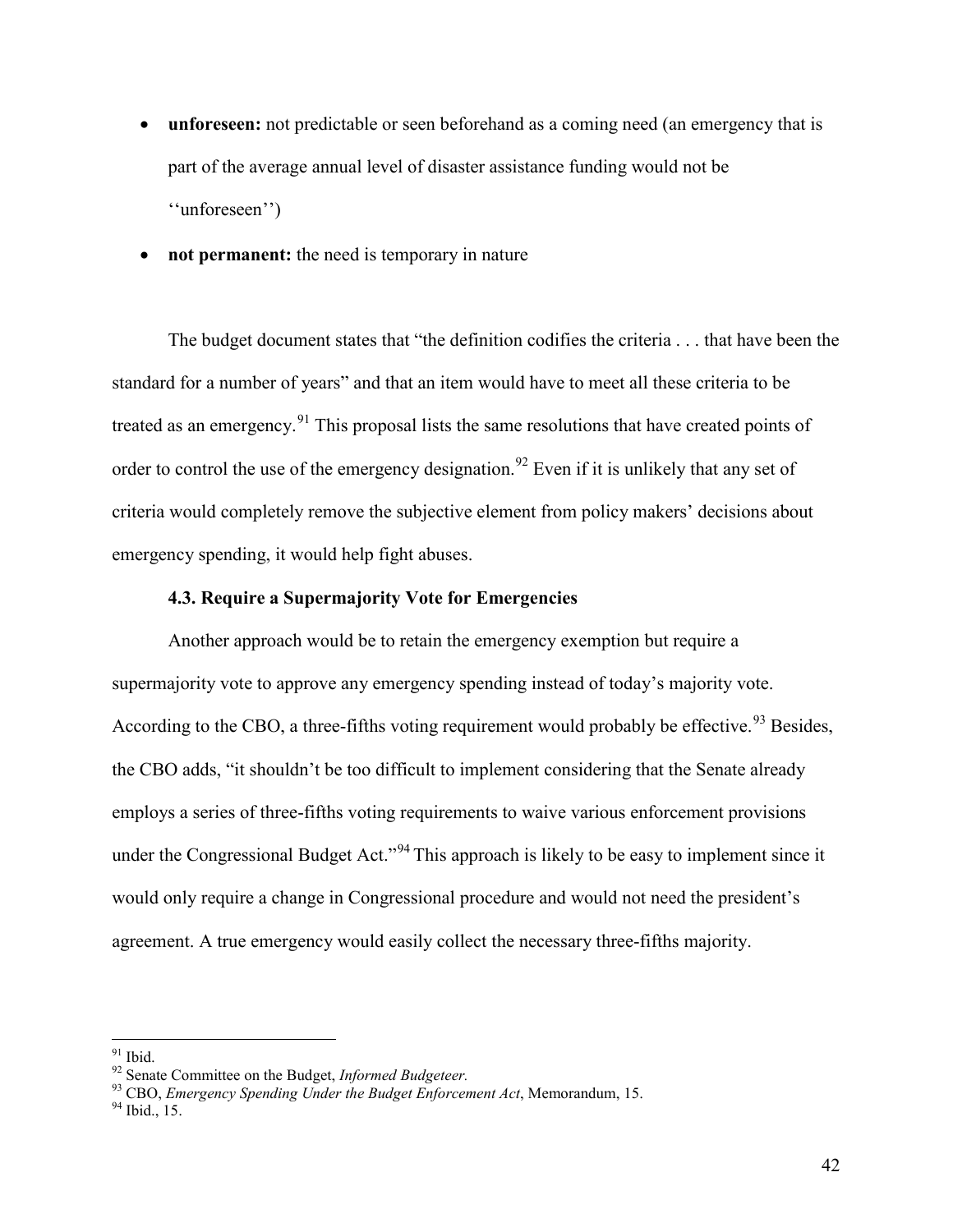#### **4.4. Establish a Reserve Fund for Emergencies**

While it is impossible to predict the catastrophic events or unexpected developments that lead to genuine emergency spending, experience informs us that emergencies will indeed occur and on a fairly regular basis. According to James Blum, a former CBO deputy director, there are two options at the federal level for "prepaying" for disaster relief instead of systematically funding it after the fact through supplemental bills.<sup>[95](#page-42-1)</sup> The first option would be to appropriate the average or expected need for each disaster program via the regular appropriations process. The second option would make annual payments to a reserve account, or "rainy day fund." For instance, Citizens Against Government Waste has suggested that Congress require federal agencies to set aside one percent of their annual budgets for emergencies.<sup>[96](#page-43-0)</sup>

Almost all states have budget stabilization funds, also known as "rainy day funds." When times are good, states deposit tax revenues into these funds. When the economy takes a downturn, states can then withdraw funds for short-term fiscal relief. In some cases, states allow the rainy-day funds to be tapped for disaster relief.<sup>[97](#page-43-0)</sup> In addition, most states maintain separate emergency accounts specifically for natural disasters. These accounts are funded by annual appropriations, and in an emergency, the money is directed to relief. The intent is simply to have some money to start recovery efforts immediately. Generally, if more money is necessary, state legislatures will pass supplemental appropriations or count on federal assistance.

<span id="page-43-0"></span> <sup>95</sup> U.S. Congress, Senate, James Blum, *Budgeting for Federal Disaster Assistance*, estimony before the Subcommittee on VA-HUD and Independent Agencies Committee on Appropriations (Washington, DC: CBO, March 16, 1995), http://www.cbo.gov/ftpdocs/47xx/doc4786/1995doc26.pdf.<br><sup>96</sup> Gustafson, "The No Pork Pledge."<br><sup>97</sup> Theresa A. Gullo, "How States Budget and Plan for Emergencies," CBO Testimony before the Budget Committee

of the U.S. House of Representatives, http://www.cbo.gov/showdoc.cfm?index=590&sequence=0 and National Association of State Budget Officers, "Budget Process in the States," 2002,

<span id="page-43-1"></span>http://nasbo.org/LinkClick.aspx?fileticket=t2nKFo8b%2b2M%3d&tabid=80 and National Conference of State Legislatures, "States and FEMA Deal with Disasters" (Washington DC: NCSL, 2001).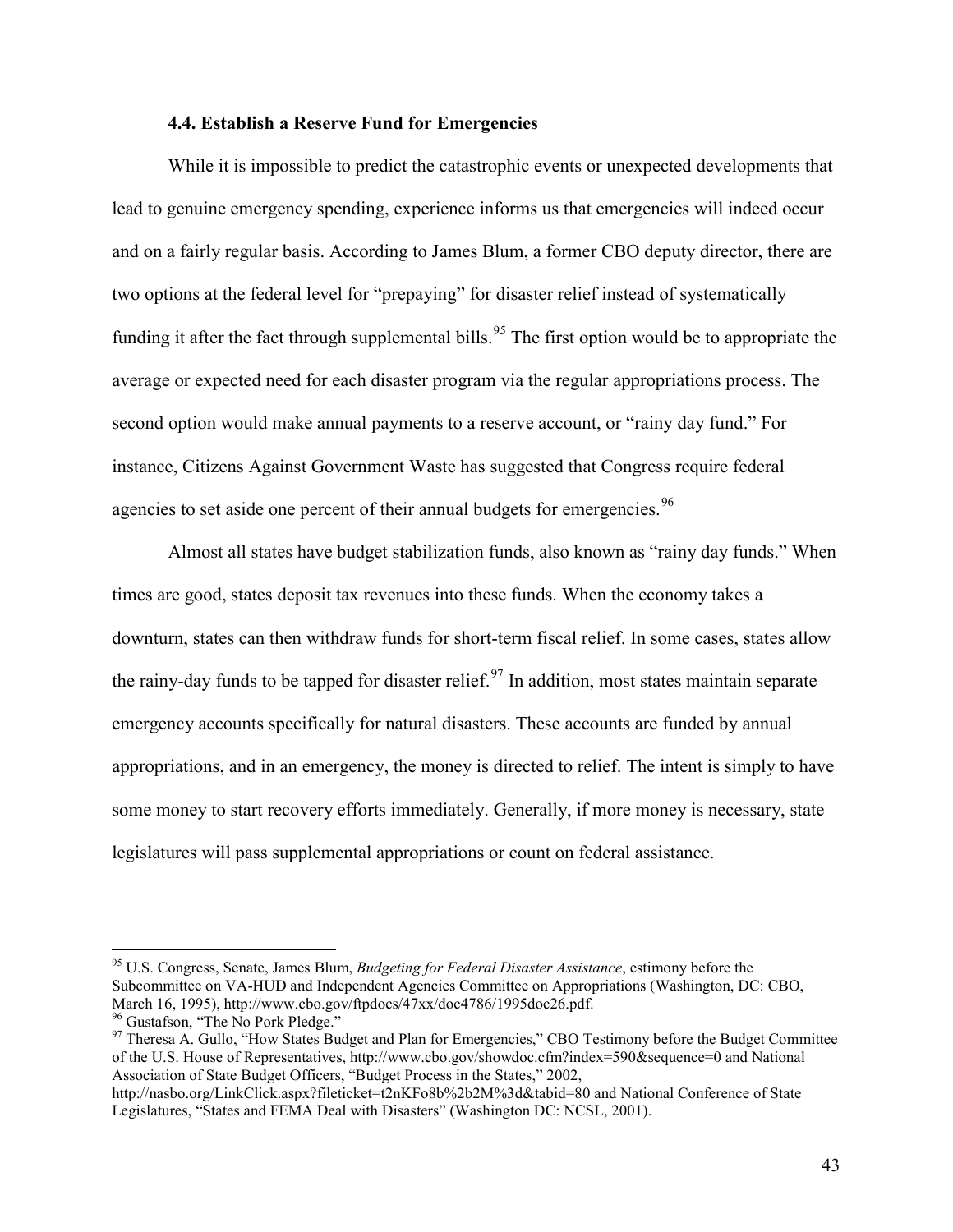At the federal level, a reserve fund would consolidate most or all emergency spending into a single fund or budget account.<sup>[98](#page-43-1)</sup> One benefit of this approach would be increased transparency and oversight. The money appropriated would have to go through the general budget process and be subject to the usual checks and balances. Also, concentrating the funding in one single account would allow better monitoring of that money and reduce some of the waste and abuse of the current system. However, considering the impact of the word "emergency," it would be wise to require a supermajority vote to approve any emergency spending (as laid out in the previous subsection). Employing a clear definition of "emergency," as laid out in Subsection 4.2, will also be key in preventing further abuses. Going back to Subsection 4.1, establishing a rainy day fund would not answer the question of whether emergency spending should be exempt from BEA requirements. If policy makers establish a rainy day fund and eliminate the emergency exemption, they will have to find ways to accommodate or pay for emergency needs under the discretionary spending limits and the PAYGO requirements.

An added benefit of using a separate account for emergencies is that it would highlight overall emergency needs more effectively and enable policy makers to draw a more direct connection between emergency spending and any offset needed to pay for this spending. A better understanding of emergency spending needs and historical evidence of disaster costs would, in theory, help policy makers better allocate emergency funds in the long run.

Finally, according to the CBO, an emergency reserve fund could be used to encourage efforts to avoid or mitigate disasters as well as to highlight potential alternatives to federal actions, such as state or local initiatives or private insurance.<sup>[99](#page-44-0)</sup>

<span id="page-44-0"></span> <sup>98</sup> CBO, *Emergency Spending Under the Budget Enforcement Act* (Washington, DC: Government Printing Office, 1998), 1.

<sup>99</sup> CBO, *Emergency Spending Under the Budget Enforcement Act*, 16.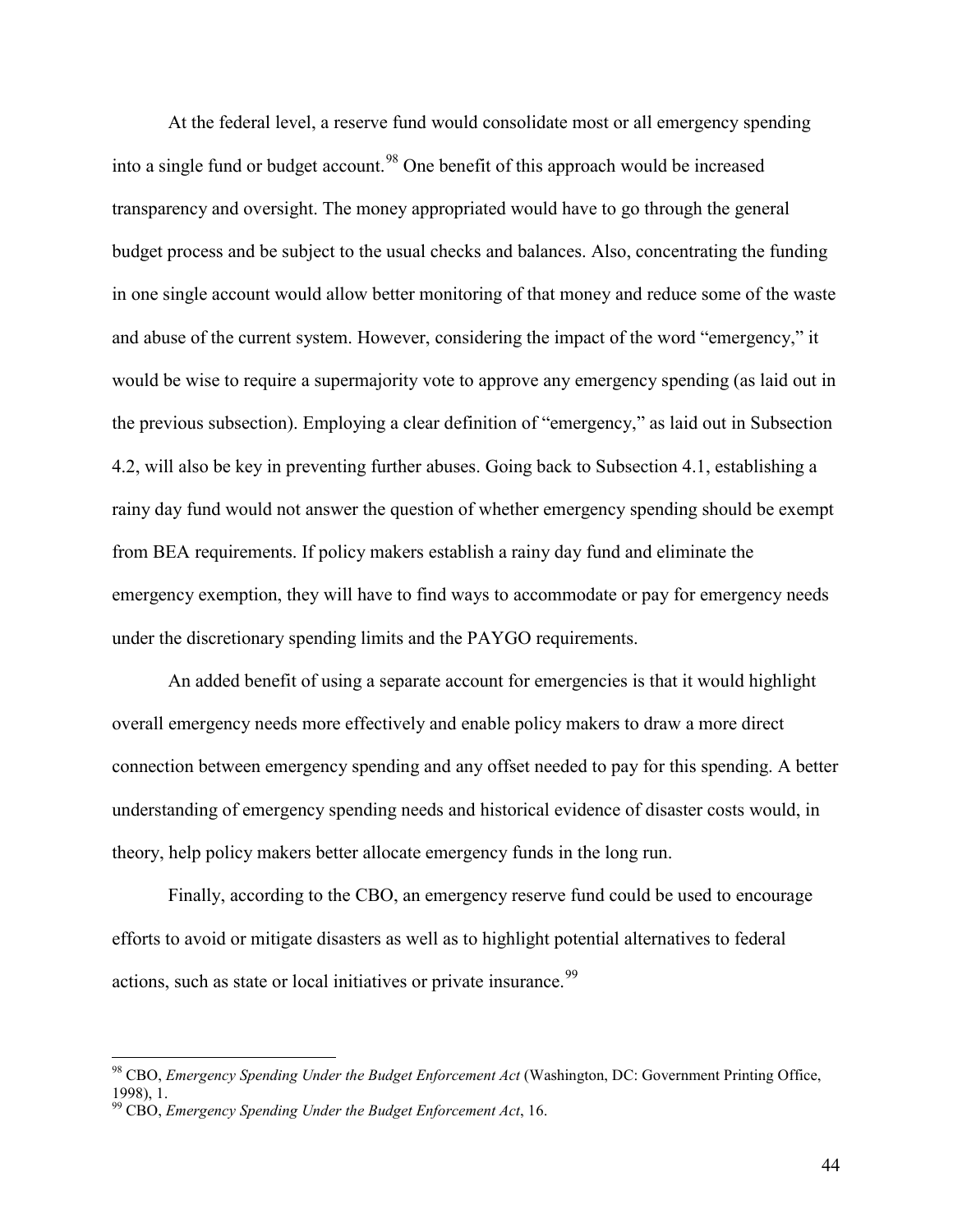## **Section 5: Conclusion**

Supplemental bills are funding somewhat predictable hurricane and war costs. Nonemergency spending is being channeled through supplemental spending. These techniques are enabling Congress to avoid complying with budget limits and have increased spending significantly.

A close look at the data and trends in supplemental spending reveals how these budgetcap exempt bills have enabled lawmakers to explode overall spending especially since FY 2002. The data shows that while supplemental appropriations remained at less than 1 percent of discretionary appropriations in 1990, they began to rise after 1998, reaching an all-time high of 16.2 percent in FY 2005. Since then, supplemental appropriations have continued to make up a significant amount of overall discretionary spending. There seems to be no end in sight to the abuse of a process that was meant as a safety valve, not as a way to avoid budget caps and fiscal responsibility.

Supplemental bills have become the tool of choice for Congress and the administration to avoid caps set by annual budget resolutions and to increase spending across the board. In addition, because these funds are not subject to the same kind of budget discipline as other appropriations and because of a serious lack of congressional oversight, they have become more than just a loophole, they have become a budget gimmick that enables the president and Congress to spend dramatically more than they would otherwise be allowed to spend. As it is currently practiced, supplemental spending is a shell game, with the president as the operator, Congress as the shills, and the taxpayers as the marks. Like all shell games, the game is rigged in favor of the operators and the shills: the marks will always lose.

45